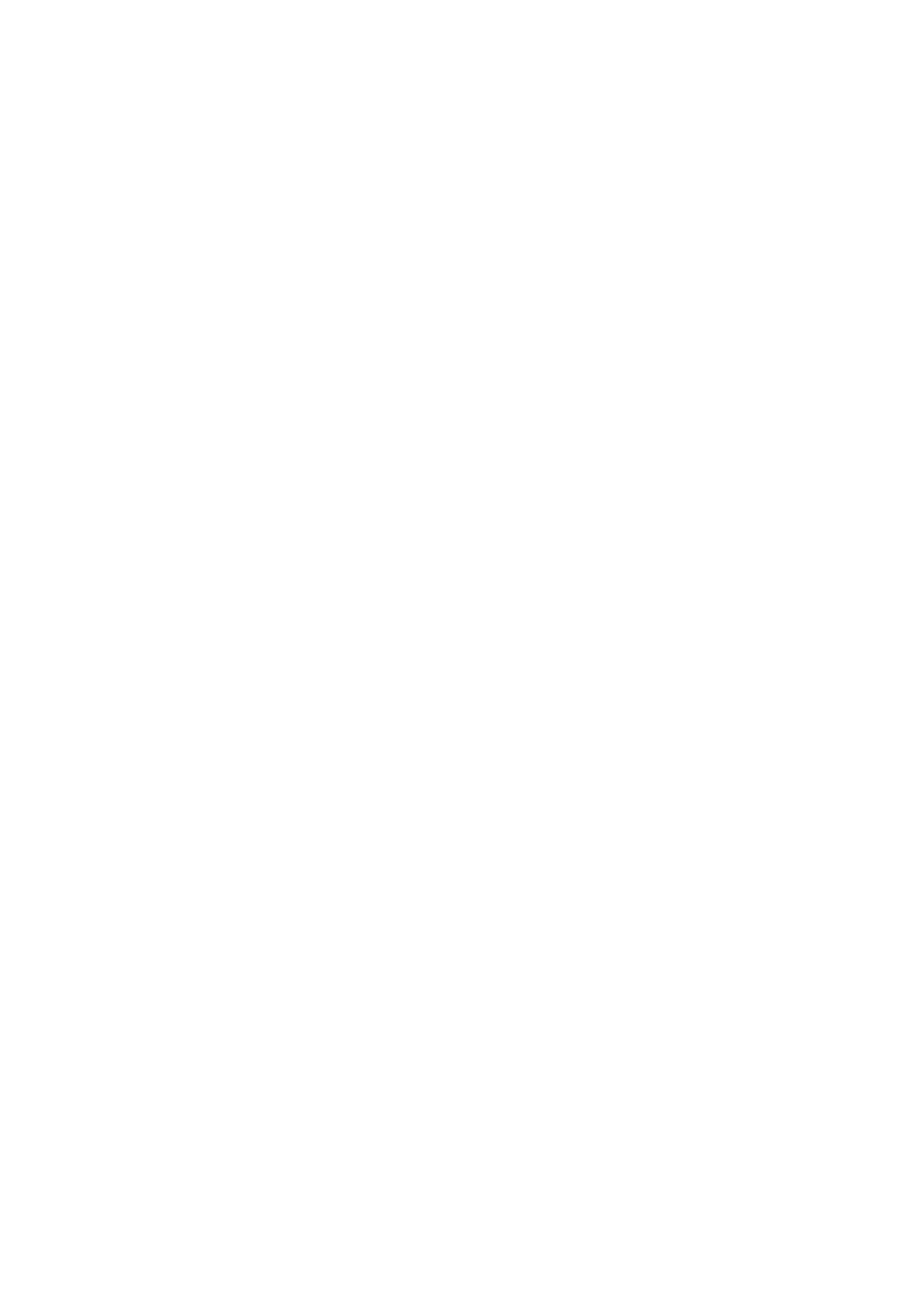# **Contents**

| Authorship and acknowledgements                  | $\overline{2}$ |
|--------------------------------------------------|----------------|
| About the partners                               | 3              |
| Foreword                                         | 4              |
| Executive summary                                | 7              |
| 1. Introduction                                  | 10             |
| 2. The Connected Communities approach            | 14             |
| 3. Realising social value from community capital | 20             |
| 4. Case studies                                  | 23             |
| Murton, County Durham                            | 25             |
| Knowle West, Bristol, and the Social Mirror      | 29             |
| Wick, Littlehampton                              | 32             |
| L8 postcode region of Liverpool                  | 35             |
| New Cross Gate, London                           | 37             |
| Tipton, Sandwell                                 | 40             |
| Bretton, Peterborough and LocalNets              | 42             |
| 5. Reflections and insights on the Big Society   | 44             |
| 6. The dividends of community capital            | 48             |
| The wellbeing dividend                           | 49             |
| The citizenship dividend                         | 54             |
| The capacity dividend                            | 58             |
| The economic dividend                            | 62             |
| 7. Conclusions                                   | 68             |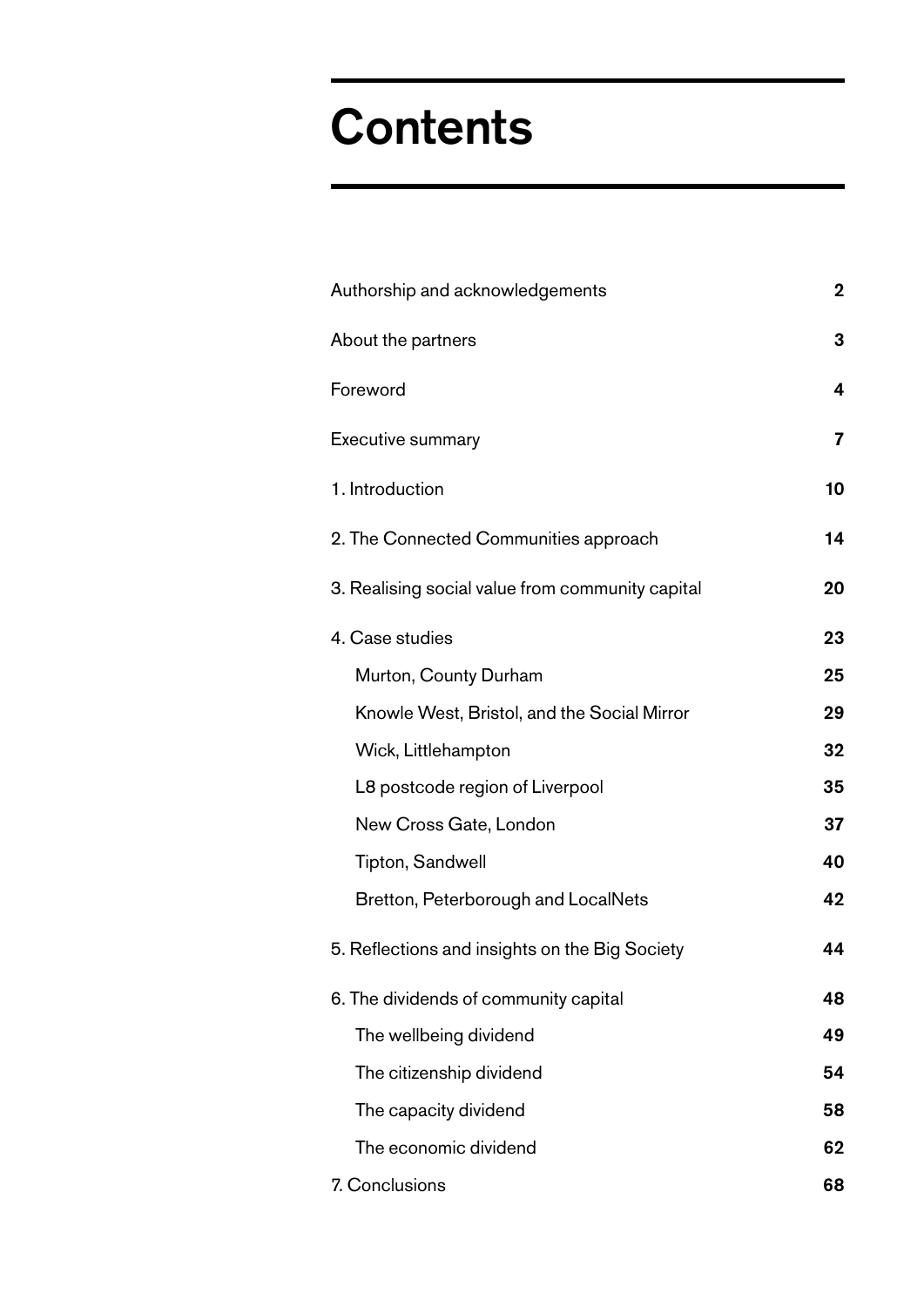# Authorship and acknowledgements

This report was edited by Matthew Parsfield and written by Matthew Parsfield, Professor David Morris, Dr. Manjit Bola, Professor Martin Knapp, Maximilian Yoshioka and Gaia Marcus. Rowan Conway, Charlotte Alldritt and Matthew Taylor provided editorial guidance while Jack Robson, Janet Hawken and Ahmed Shaal offered important research support.

A number of people made invaluable contributions to the research programme. Chief among these are Dr. Manjit Bola and Gaia Marcus, the senior researchers who led the majority of the research in the field and, respectively, trained volunteer community researchers and undertook the subsequent data and social network analysis. Steve Broome initiated the project and directed the research for the majority of the programme's duration, a role later undertaken by Rowan Conway. Dr. Lindsay Richards undertook the statistical and regression analysis of the original 2,840 survey respondents in the seven localities around the country.

Key project partners included the East Durham Trust, Tees Esk and Wear Valleys NHS Trust, Knowle West Media Centre, New Cross Gate Trust, New Cross Learning, Positive Therapy, Talk To Me London, Jimmy Tidey, the RSA Academy in Tipton, Mersey Care NHS Trust, BAME Liverpool, London Borough of Lewisham, West Sussex DAAT, Locality, Knowle West Health Park, University Hospitals Bristol, MIT Center for Civic Media, New Highfields Residents Association, and EXACT.



The Connected Communities for Mental Wellbeing and Social Inclusion programme was funded by the National Lottery through the Big Lottery Fund.

In addition, we are grateful to the Nominet Trust for their generous funding of the Social Mirror pilot project in Knowle West, Tees Esk and Wear Valleys NHS Trust for additional funding of the Murton Mams project, and the Locality Community Organisers programme for their support in Littlehampton.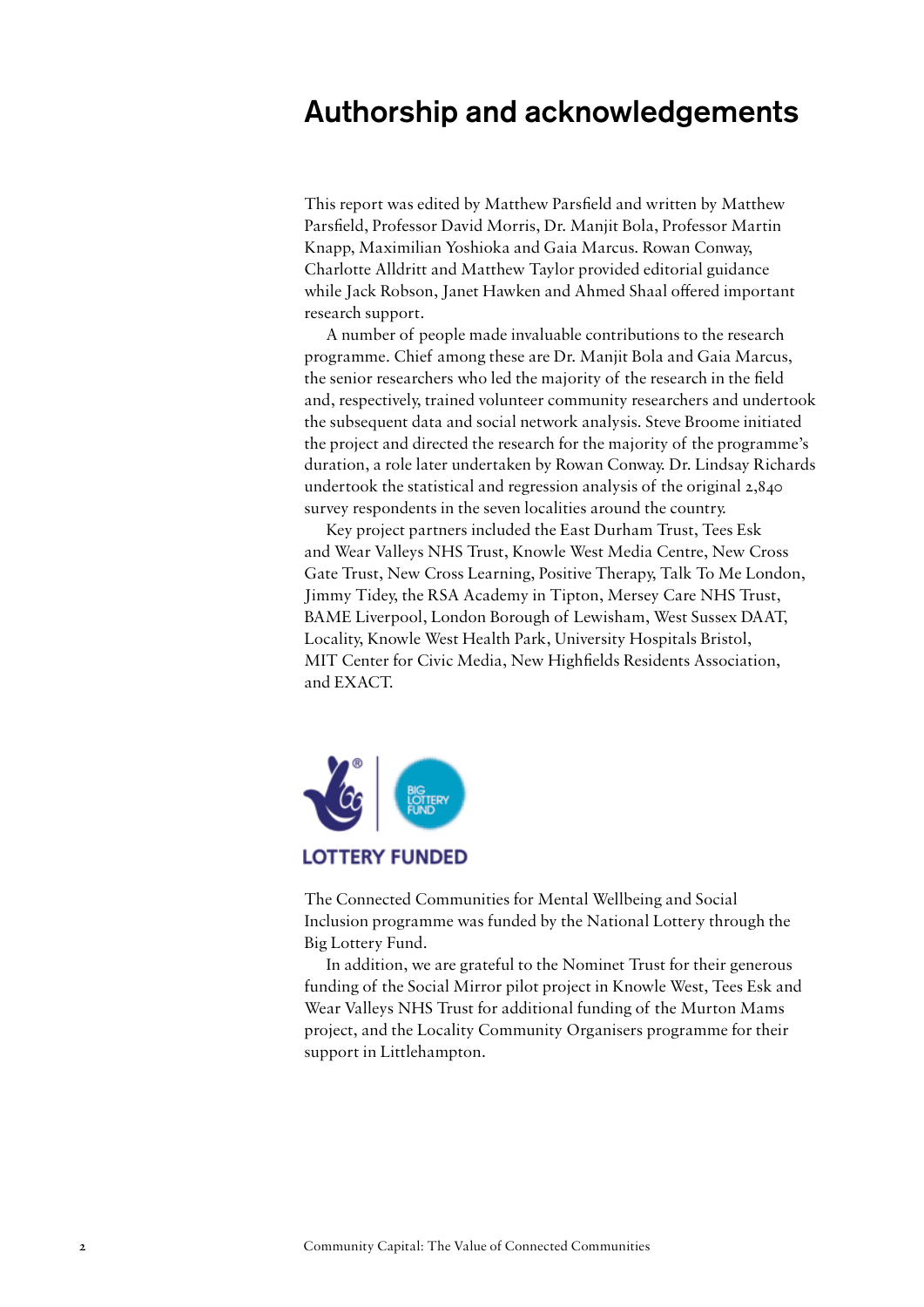# About the partners

The RSA (Royal Society for the encouragement of Arts, Manufactures and Commerce) believes that everyone should have the freedom and power to turn their ideas into reality – we call this the Power to Create. Through our ideas, research and 27,000-strong Fellowship, we seek to realise a society where creative power is distributed, where concentrations of power are confronted, and where creative values are nurtured. The RSA Action and Research Centre combines practical experimentation with rigorous research to achieve these goals.

The Centre for Citizenship and Community, directed by the University of Central Lancashire's Professor David Morris, provides support for policy, research, learning and local practice in community engagement and social inclusion across public policy areas and since its establishment, has been delivering a range of commissioned programmes based on application of the Connected Communities approach.

The Personal Social Services Research Unit at the London School of Economics (PSSRU) is one of the leading social care research groups, not just in the UK, but internationally. Since its establishment in 1974, PSSRU has had considerable impact on national social care policy in the UK and in a number of other countries. PSSRU has also established itself as the leading European group on mental health economics and policy, and has an excellent worldwide reputation for its work in this field.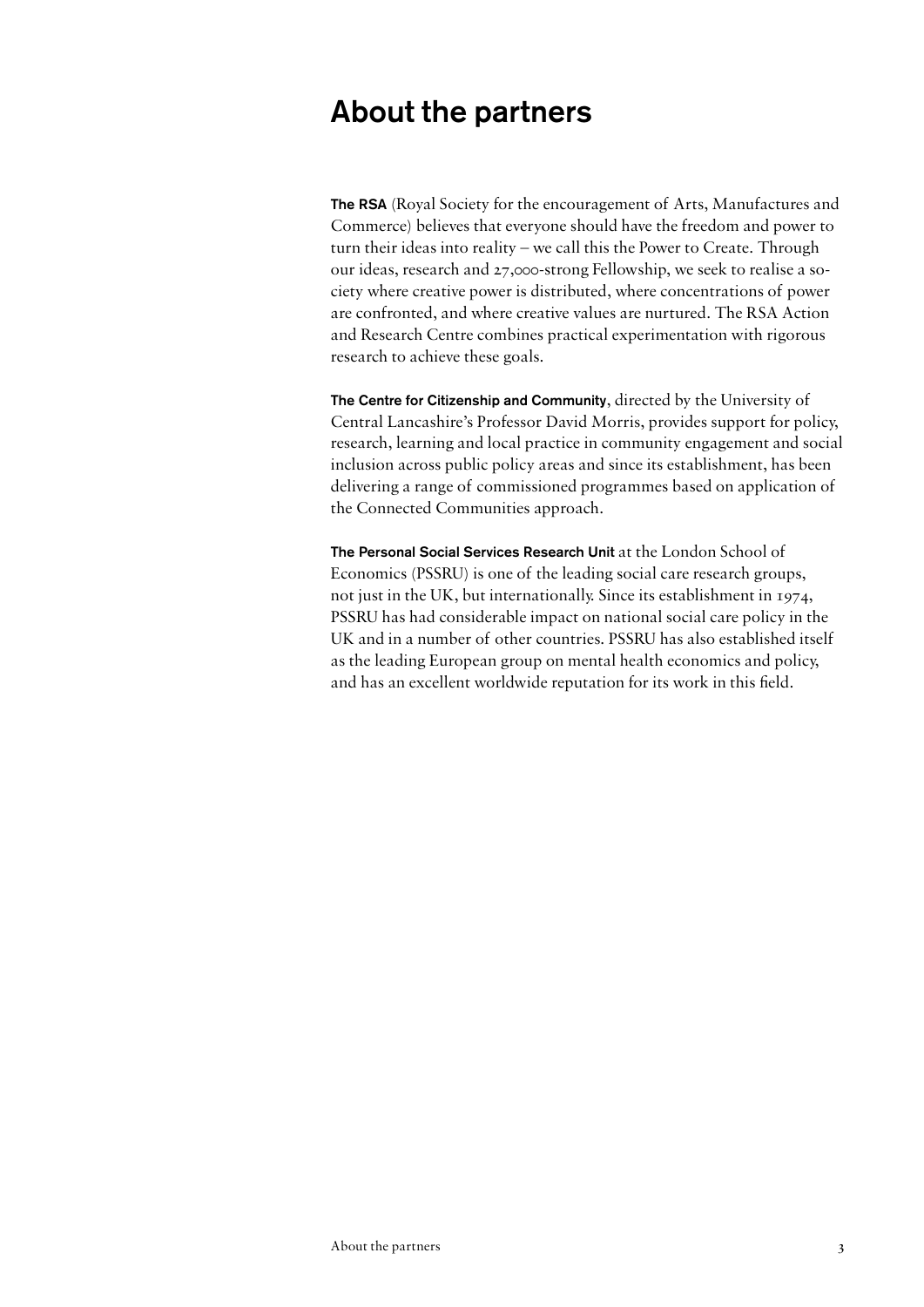# Foreword

Since David Cameron became prime minister in 2010, the government has repeatedly espoused what we might loosely call a 'communitarian' philosophy. Most directly associated with the 'Big Society' mission of the coalition government, and present more recently in public service strategies such as the NHS *Five Year Forward View* and a raft of legislation from various government departments, such a philosophy puts forth the assumption – or at least the hope – that stronger, more civic-minded communities can contribute to making life better for local people whether the focus is on policing, libraries, health, the ageing population or people's happiness and quality of life.

For the past five years the RSA and our partners have been working to test this philosophy by understanding and strengthening communities in locations around the country, from County Durham to the West Sussex coast. This effective total of 35 years' practical experience enables us to speak with some authority on the trend toward communitarian principles in public policy. As detailed in this report, we have found that the assumptions of the communitarian public policy are broadly correct. It is possible to stimulate more flourishing communities, and 'community capital' can be drawn upon to generate great social value. In the course of our action and research we worked with communities in a way that contributed to significant increases in people's wellbeing, created economic dividends and opportunities for employment, promoted active citizenship and – even over short pilot projects – generated financial savings for the health service.

And yet we must also recognise that the other defining trend affecting local communities and their relationship to government over these last five years has been that of austerity. Local authorities have experienced cuts in funding of 40 percent since 2010. This has had a direct impact on the reach and size of public services and their ability work with and support communities with, to take one example, 350 youth centres closing between 2012 and 2014 and widespread reductions in staff, facilities, activities and funding across many other areas. Ahead of the government's autumn spending review, local authorities are preparing for another round of budget cuts of up to a further  $\mu$ o percent – a scenario in which the Local Government Association has warned that "almost all of councils' money would have to be spent on explicit statutory responsibilities like social services, waste collection and concessionary travel, meaning that the money available for all other services, such as libraries, road maintenance and leisure facilities would have been cut by 90 percent."<sup>1</sup> The particular budgets that are most able to deliver

<sup>1.</sup> LGA Media Office (2013) Government cuts risk *'failing communities'*. [press release] 9 May 2013. Available at: www.local.gov.uk/media-releases/-/journal\_ content/56/10180/3984939/NEWS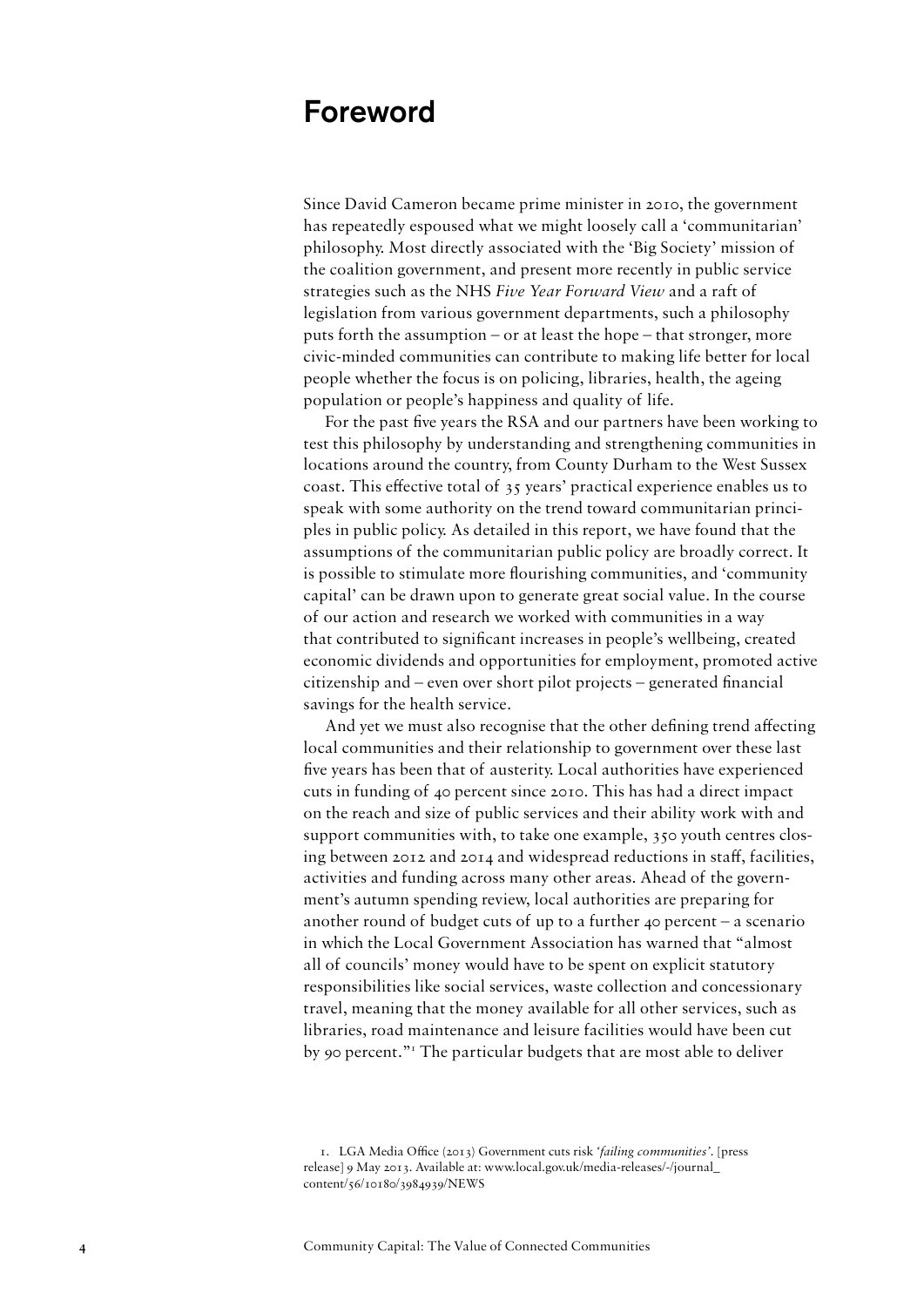the communitarian goals of the government have been most directly exposed to cuts, and the risk is that the gap between stated government policy and realistic outcomes on the ground will widen.

We need to be honest about where the acceptable floor is below which public services do not have adequate funding to carry out government policy. The non-statutory duties of public services must not be seen simply as 'soft' extras that represent easy savings, but potentially crucial points of collaboration and engagement between the state and communities as well as strategic opportunities to prevent greater problems arising from social isolation. Our experience from the Connected Communities programme has led us to conclude that it takes engaged, deliberative, sometimes difficult work to release value from community capital. Effective communitarian public policy requires planning, careful engagement with people, the weaving and brokering of social networks, and ongoing support for communities. It cannot be assumed that we can simply cut back the state and expect perfectly-formed communities to spontaneously bloom and deliver the aims of the Big Society or to make up for funding shortfalls in the NHS.

Instead it is necessary to either invest directly in building communities, as we did in the Connected Communities programme, or to deliberately reform public services so that the very concept of public service is reshaped to deliver the communitarian goals of flourishing, supportive communities and a socially productive, mass civic society. Austerity remains a significant barrier to either of these routes, with public investment difficult to come by in the current policy context and the pressures of meeting demand with reduced resources meaning that many services feel that they do not have the luxury of planning innovative changes in strategy. One ray of hope appears to be the devolution agenda, where increased local control and merged budgets are potentially creating space for the kind of pro-community approaches that may be of benefit. And yet even here, some local authorities feel that without financial investment to go alongside their new powers, their expanded mandate is simply the devolution of power to make cuts. Again, the day to day pressures of balancing the books may prohibit serious long term thought about the purpose of public services.

Perhaps most potential for change lies in the social investment sphere, where funds like Big Society Capital and the supporters of this report, the Big Lottery Fund, are backing innovative community level projects at a grassroots scale that the government can find difficult to reach. A challenge will be how the social investment sector can move beyond its sometimes narrow focus on particular objectives, such as recidivism or employment, and towards a model that provokes a broader community impact which builds individual and community resilience in a way that is led and defined by the communities affected. Since the phasing out of the New Deal for Communities, there has been no successor programme approaching the issue of general regeneration for the benefit of whole communities. The issues of communitarian public service reform in a cold funding climate and a whole community approach to social investment and regeneration are matters that the RSA will be exploring further in the coming months.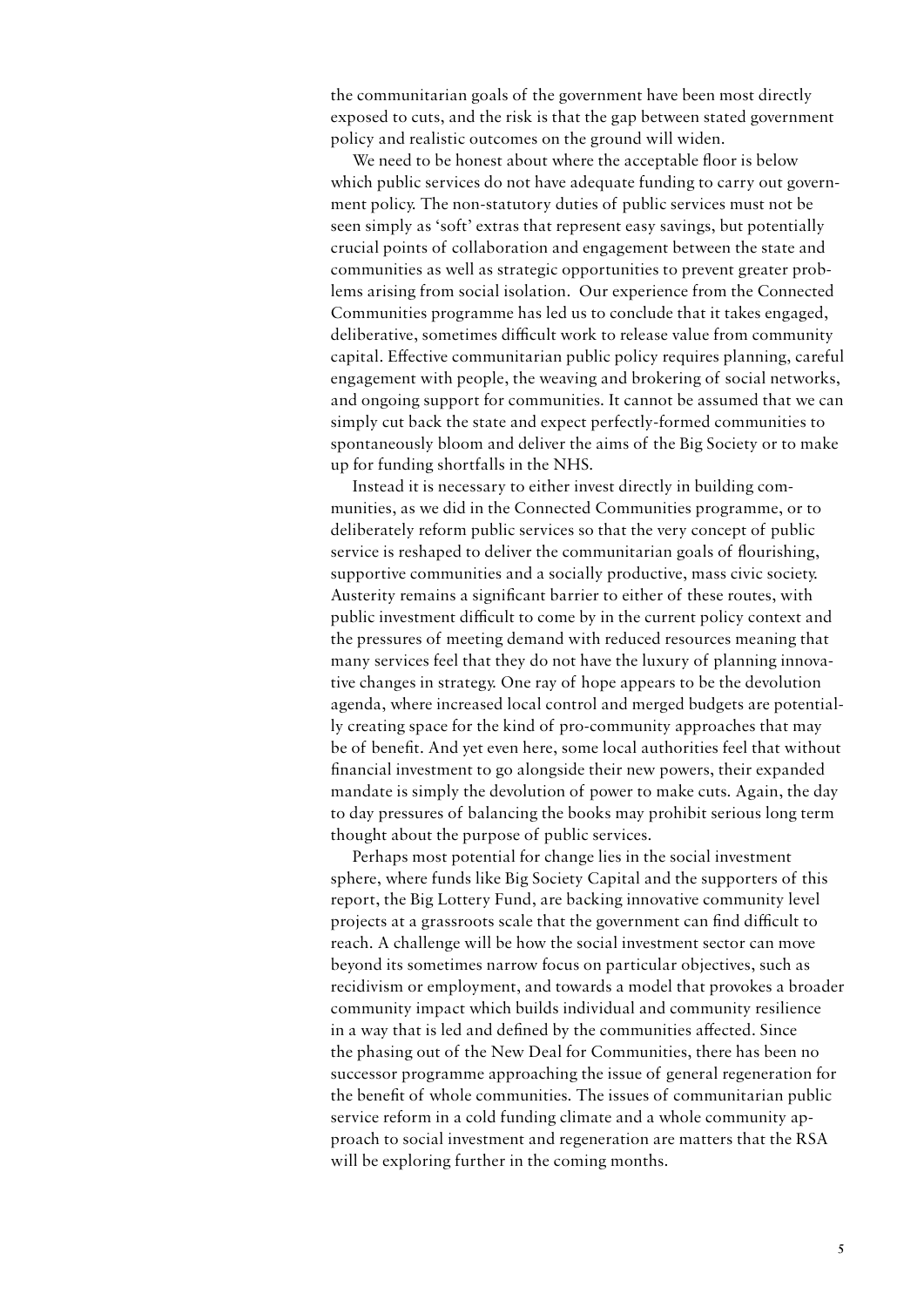Whether the move to put communitarian government policy into practice arises from national government investment, new thinking about what our public services are for, new models of engagement explored through devolved local government, or the increasingly vibrant social investment sector, we hope that this report provides rigorous and timely guidance for how all of those who believe in communitarian ideals can take steps to understand local communities, involve people in the decisions that affect their lives, and aim to promote connectedness as a means of achieving better lives for all.

Matthew Taylor Chief Executive, RSA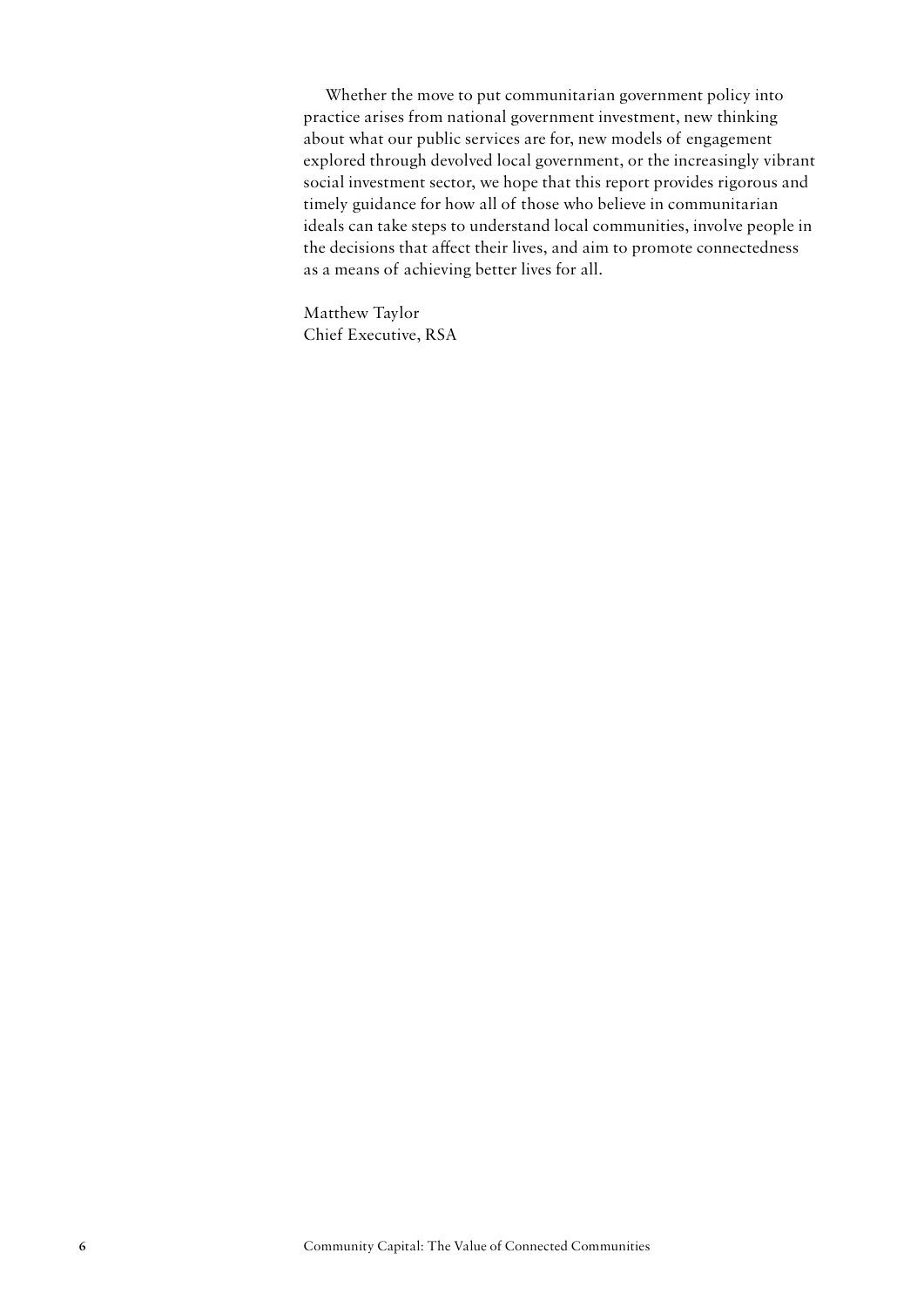# Executive summary

Since 2010 the RSA and its partners at the University of Central Lancashire (UCLan) and the London School of Economics (LSE) have been working with communities in seven locations in England to research and strengthen relationships within communities. The vision of 'Connected Communities' is one in which people are embedded within local networks of social support; in which social isolation is reduced and people experience greater wellbeing and other benefits from the better understanding, mobilisation and growth of 'community capital' in their neighbourhoods. The Connected Communities programme explored this vision by surveying residents in ward-sized localities, analysing this data for insight into local social networks and wellbeing, and then working with local people to build projects that support social connections.

In the wake of severe austerity in public services and no sign of a more generous public funding settlement on the horizon, policymakers are increasingly looking to communities to play a bigger role in contributing to public life. From the Big Society to the NHS *Five Year Forward View*, the UK government has expressed the desire to see resilient communities that are better able to support themselves and reduce pressures on public services. The Connected Communities programme demonstrates that community-led action and targeted interventions can indeed strengthen local communities, and that substantial benefits can be derived as a result. The process of achieving these benefits, outlined in this report, is difficult and cannot be assumed to arise spontaneously. Instead we call for a strategic approach on the part of public service providers and others who have an interest in developing resilient communities. Furthermore the effects of social networks and the results of intervening to strengthen them are locally specific, unpredictable and non-linear. Overly idealistic or one-size-fits-all approaches will achieve little; but deliberative, intelligent and participatory engagement with communities can generate significant advantages for all involved. Context is key, and bespoke local engagement is required to successfully facilitate the growth of community capital.

Social relationships have a value. The activities and research presented in this report demonstrate that through working with communities this value can be grown by connecting people to one another in their local areas. We argue that investing in interventions which build and strengthen networks of social relationships will generate four kinds of social value or 'dividend' shared by people in the community:

**1.** A wellbeing dividend. Social relationships are essential to subjective wellbeing and life satisfaction – indeed, our research suggests that social connectedness correlates more strongly with wellbeing than social or economic characteristics such as long term illness, unemployment or being a single parent. In the course of our primary research we found increases in the wellbeing of participants who strengthened their social networks through community-led initiatives. In a survey of 2,840 people,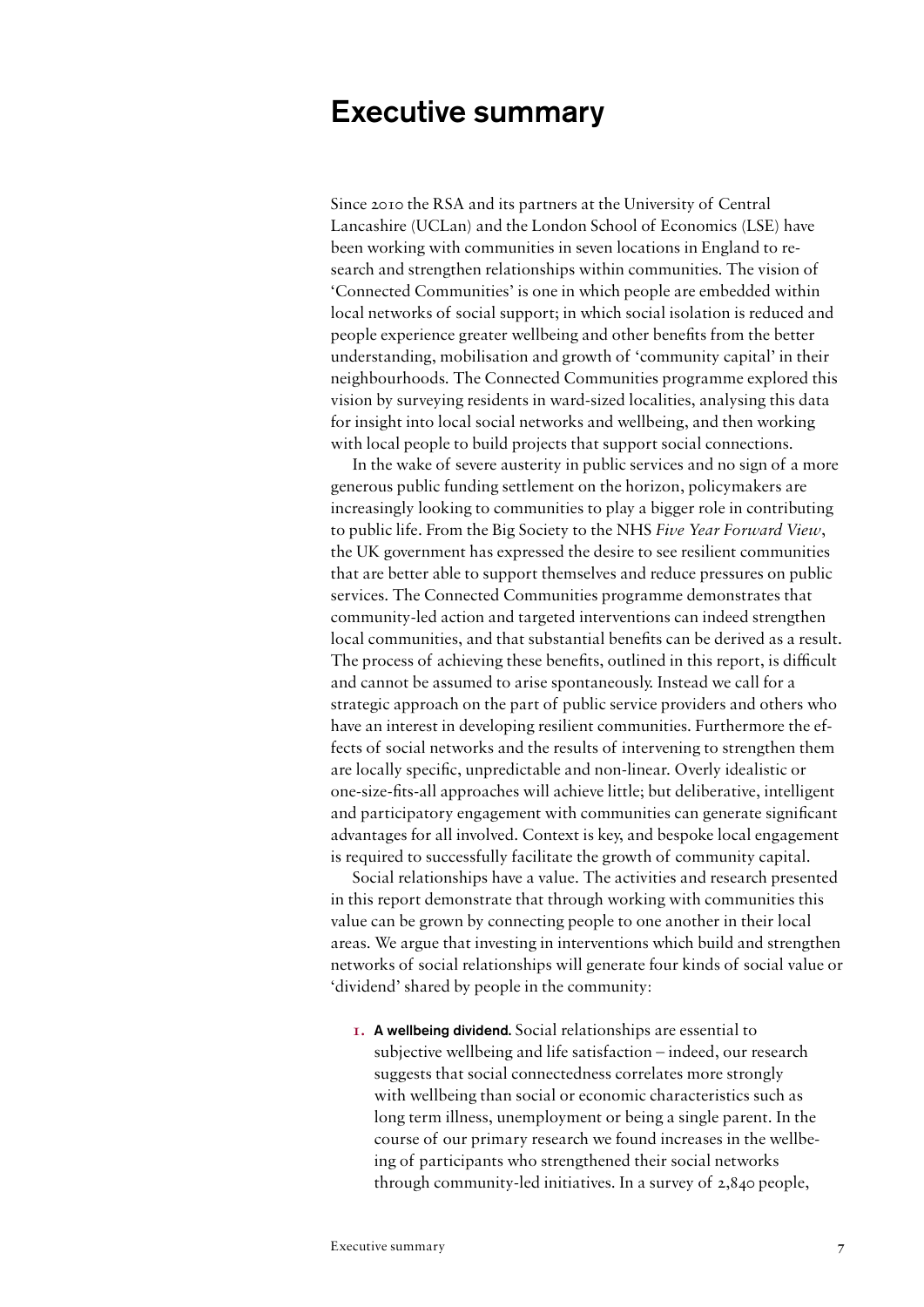the variable most consistently associated with having higher subjective wellbeing was 'feeling part of a community', and the variables most negatively associated with wellbeing were identifying something or somewhere locally that you avoid or something that stops you from taking part in a community.

- **2.** A citizenship dividend. There is latent power within local communities that lies in the potential of relationships between people, and it can be activated through the methods that we advocate in this report. However, access to this power is uneven, and many people do not enjoy the full benefits of active citizenship: for example 60 percent of people we surveyed at the beginning of our research could not name anybody they knew who had the power or influence to change things locally. Conversely, our method of working with people to reflect upon their social relationships and the under-used assets in their communities and social networks has led to substantial positive effects on personal empowerment, higher levels of civic participation and individual and collective agency.
- **3.** A capacity dividend. Concentrating resources on networks and relationships, rather than on the 'troubled' individual as an end-user can have beneficial effects which ripple out through social networks, having positive effects on people's children, partners, friends and others. This 'positive contagion' has been evidenced in those activities which increase the capacity of social interventions to create greater benefits. In all areas there are certain individuals – our previous work has called such people 'ChangeMakers' – who are particularly adept at influencing change through networks. Interventions that identify and target these individuals and seek to work strategically with networks around them can generate greater efficiency and carry positive effects through a population more quickly than would less strategic approaches.
- **4.** An economic dividend. Researchers at LSE have supported our research by analysing the economic impact of several of our interventions, quantifying the potential of social relationship-based interventions for notional savings in public finances as well as contributions to the wider economy. There is evidence that investing in interventions which build social relationships can improve employability, improve health (which has positive economic impacts) and create savings in health and welfare expenditure.

These dividends can be derived by a managed approach to unleashing the value of *community capital.* Like other forms of capital, community capital can be increased, reserves of it can be unlocked, and putting it to use can bring about great social, economic and personal benefits.

All communities, social networks, and individuals have assets that can help to create community capital and generate social dividends**.** Here we present models of engagement that can help funders, civil society, public service providers and all those trying to drive social change to utilise these assets to the benefit of people and their communities.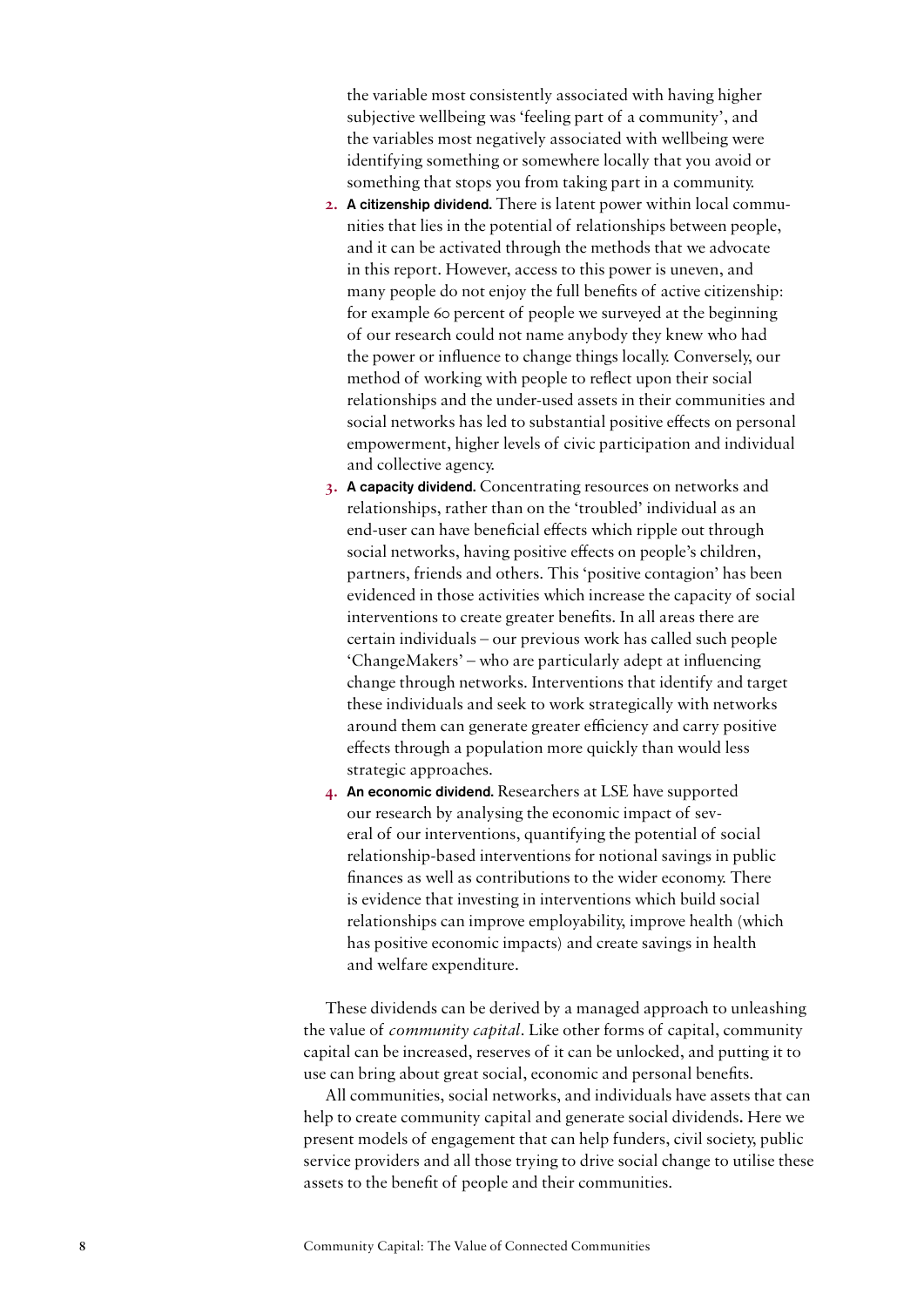# Some key findings at a glance

- Investing in community capital by supporting interventions that support social relationships produces measurable social value: greater wellbeing and empowerment, enhanced opportunities for employment and training, and the potential for savings in public service expenditure.
- People who said that they feel part of a community were the most likely to report high subjective wellbeing.
- People who said there was something stopping them from taking part in their community were the least likely to report high subjective wellbeing.
- Relationships are the key to wellbeing more so than social status or life circumstances. People who lack certain kinds of social relationship – such as knowing somebody in a position to change things locally, or having somebody who can offer practical help – were more likely to report low subjective wellbeing than people who have a long term illness, are unemployed, or are a single parent.
- Access to community capital is uneven  $-6$  percent of people in our study reported that they did not know anybody who can influence others or change things locally.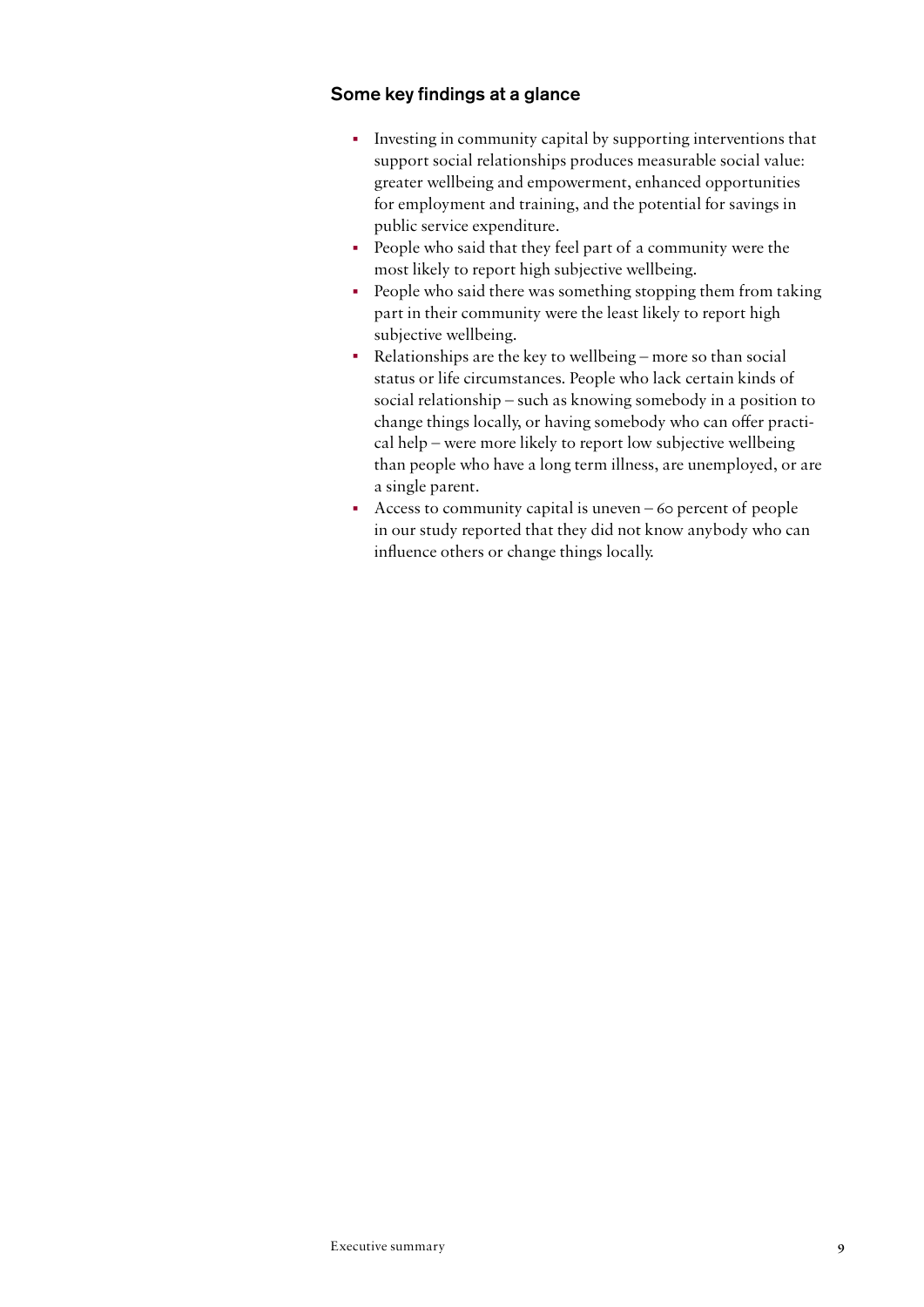# 1. Introduction

*Community Capital: The Value of Connected Communities* is the final report in the Big Lottery-funded Connected Communities for Mental Wellbeing and Social Inclusion programme of action and research that looked at how different interventions can contribute to the development of resilient, inclusive communities with higher subjective wellbeing. Between 2010 and 2015 the programme was delivered in partnership between the RSA, the Centre for Citizenship and Community at the University of Central Lancashire (UCLan) and the Personal Social Services Research Unit at the LSE.

Since the Connected Communities programme's launch we have worked with partners around the country to map, understand and build social networks within local areas. The programme was bold and complex: working in seven sites across England with an array of partners and a small army of volunteer community researchers; mapping the social networks of almost 3,000 people; and accounting for the benefits of an array of new social interventions. Yet its purpose was to test a deceptively simple assumption: that people fare better when they have good relationships around them.

The programme tested different types of practical interventions which aimed to build and strengthen those social connections in ways that support individual and collective wellbeing. Five years on from the inception of the programme, this final report reflects on process, progress and the changing context of policy.

This report consists of five main sections: an introductory section presenting the background and methodology from the research; case studies outlining the programme's practical work; a detailed presentation of the four kinds of value arising from connecting communities; a contribution to new insight into social networks; and a concluding section. Additional research materials can be obtained online.2

# Why wellbeing?

A key assumption of this programme has been that finding ways to improve people's subjective wellbeing is a worthwhile aim. We are not alone in holding this view: theorists and creators of public policy from Aristotle through Mill and Bentham to today's multi-national agenda-setters such as the World Bank and OECD have, in different forms, stressed the wellbeing of citizens as a goal of policy and governance. Since 2010, the UK Office for National Statistics has collected data on the population's

<sup>2.</sup> Connected Communities: Mental Wellbeing and Social Inclusion [online] Available at: www.thersa.org/action-and-research/rsa-projects/public-services-and-communities-folder/ connected-communities-social-inclusion-and-mental-wellbeing/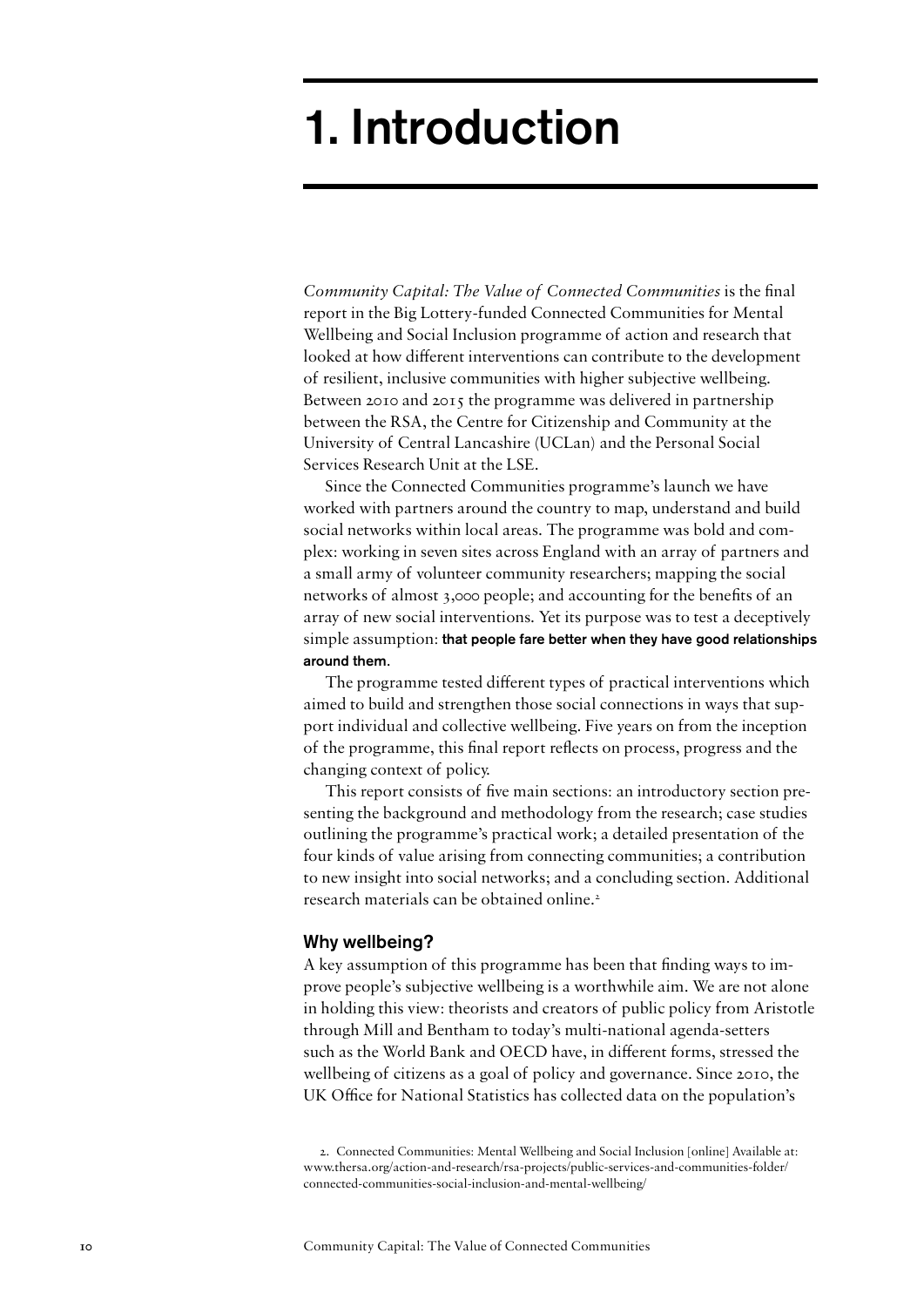reported wellbeing, and David Cameron declared in a speech in his first year as prime minister that government should "[measure] our progress as a country, not just by how our economy is growing, but by how our lives are improving; not just by our standard of living, but by our quality of life."3 In 2014 the government set up a What Works Centre for Wellbeing, headed by the former cabinet secretary Sir Gus O'Donnell, to collect and assess evidence to inform policies to improve wellbeing.

These trends are broadly encouraging (although the resulting influence of wellbeing on policy-making has not always been obvious, at least in comparison to economic and fiscal priorities). Wellbeing is a key social value that can be generated by a socially productive (as opposed to merely financially efficient) approach to public policy, representing as it does the satisfaction that citizens have with their lives, the relative amounts of suffering or comfort they experience, and the realisation of their potential and aspirations. Improved subjective wellbeing, as well as improved social inclusion, was the primary goal of the Connected Communities interventions, and a main yardstick by which they were evaluated.

There is currently a strong government drive to encourage communities to take more responsibility for their collective wellbeing, and beyond this, for the delivery of public services. This was evident in the Big Society concept, introduced by David Cameron's coalition government in 2010, and remains a key theme in recent official discourse such as 2014's NHS *Five Year Forward View* which highlights the importance of the National Health Service drawing upon the "renewable energy presented by patients and communities".4

In a context of concern for the sustainability of public services due to shrinking public budgets and demographic pressures, the search is on to find ways of helping communities to better support themselves. Researchers and policy makers have for some time now been concerned with how a more relational and community-led approach might lead to greater resilience and better outcomes, particularly within those sectors currently experiencing the most acute funding concerns such as welfare,<sup>5</sup> social services, policing,7 local government<sup>8</sup> and health.<sup>9</sup>

 With increasing urgency sparked by the ongoing period of austerity in the public sector in the UK, the question of how communities can be strengthened to contribute more equally and sustainably to these new agendas has become an increasing concern through the course of this research programme.

However, while contributing some practical ideas that respond to fiscally-driven policy priorities, this report also argues for a qualitative shift in focus onto the power of communities in supporting better lives that people have greater cause to value. In this context the programme has sought to explore the potential benefits and practicality of social network approaches, while also building capacity directly in communities. The

<sup>3.</sup> A transcript of a speech given by the Prime Minister on wellbeing on 25 November 2010, [online] Available at: www.gov.uk/government/speeches/pm-speech-on-wellbeing

<sup>4.</sup> Stephens, S. (2014) *NHS Five Year Forward View*.

<sup>5.</sup> Cottam, H. (2011) 'Relational Welfare', *Soundings* Number 48 Summer 2011.

<sup>6.</sup> Cooke, G. and Muir, R. (Eds.) (2012) *The Relational State*. IPPR.

<sup>7.</sup> Painter, A. (2015) *Safer Together: Policing a global city in 2020.* RSA.

<sup>8.</sup> Buddery, P. (2015) *Volunteering and Public Services.* RSA.

<sup>9.</sup> Stephens, S. (2014) op cit.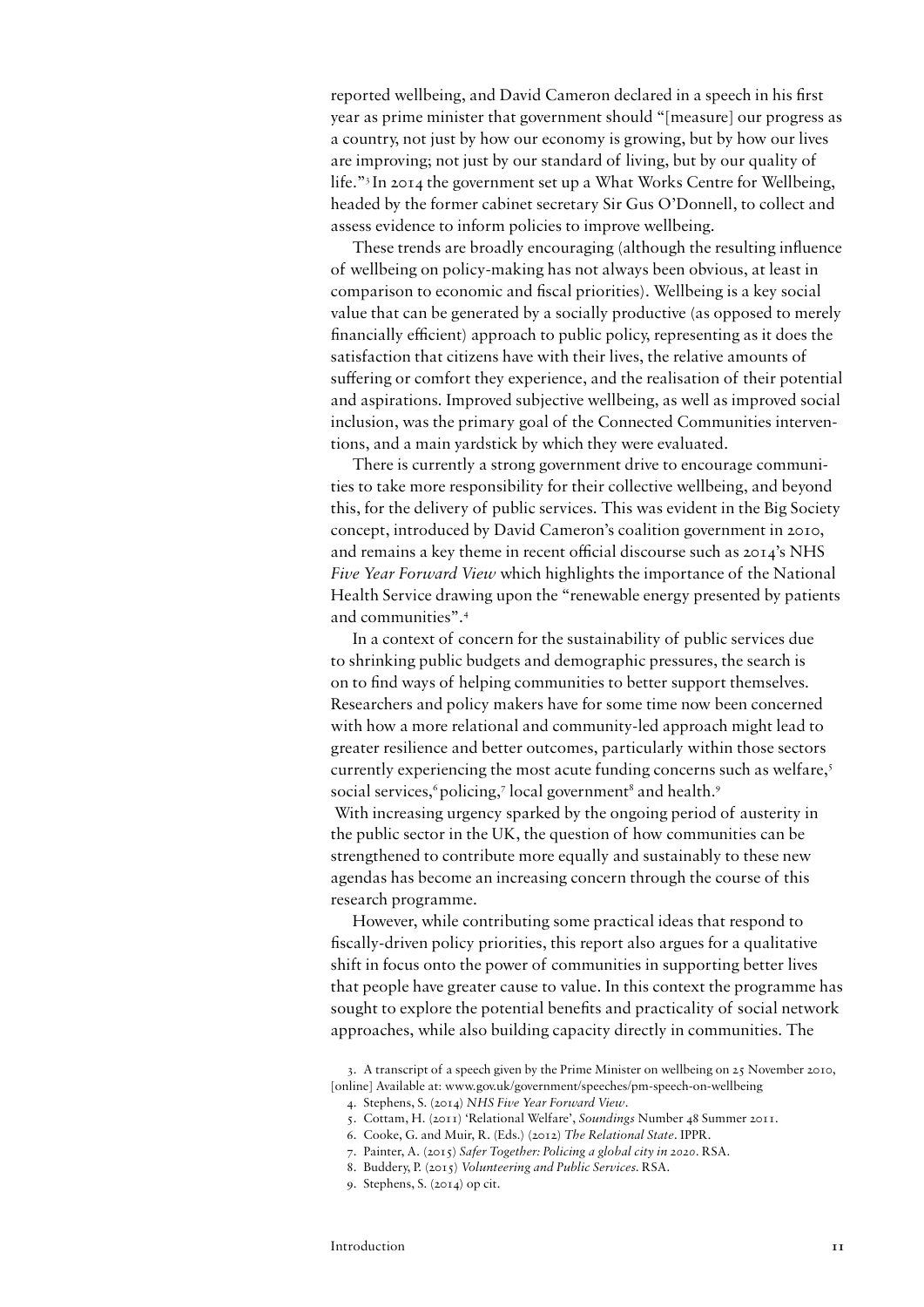result of five years of action and research, the approaches advocated here are designed to enable people to feel more connected and understand how this happens so that they can play a proactive role in becoming better connected, supported and active in their local community. While there may be inherent value in this in itself, we also see the value of these approaches in shaping the longer term landscape for social policy, particularly in health, social care and housing. Planning for a future that will be significantly altered by multiple societal shifts, needs to include how we think about the way we do and could care for each other – and what the impacts of social networks in this might be.

# Why community capital?

The notion that there are assets within communities – including the social relationships that form the basis of these communities – and that these assets can be mobilised to the benefit of the members of those communities, is the cornerstone of the Connected Communities approach.

Over the last two decades there has been a growing interest in policy and practice concerned with both how to nurture and tap into the benefits of increased 'social capital' (particularly within disadvantaged communities) and with the co-production of more personalised services, through increasing levels of community empowerment and/or cross-sector partnership working. This interest continues to grow apace, evidenced by the Office for National Statistics' ongoing work in monitoring social capital and its recent convening of a steering group to develop measurement tools.<sup>10</sup>

 However, despite the growing interest in social capital across all government departments, there is currently little knowledge of how to invest in this. Equally, there are few practical examples as to where explicit interventions to build social capital can be causally linked to better wellbeing and inclusion outcomes, whereby communities work together to develop a united response to a shared concern.

In part this is because social capital is a complex and disputed concept. Different theories take it to denote community institutions such as clubs and churches, trust in others, 'civic' or pro-social behaviour, or mutual support; meanwhile there is disagreement as to whether it includes material assets, compensates for material disadvantage or can be used to acquire other kinds of advantage.<sup>11</sup>

In addressing this conceptual gap, we propose an understanding of what we call 'community capital', which refers more precisely to the *sum of assets including relationships in a community and the value that accrues from these*. Among the arguments of this report is that often it is social relationships that function as assets in community capital – and indeed are pre-requisite for the realisation of community capital, and it is from these relationships that benefits – or 'dividends' – are derived. The networks of people who recognise, support and assist each other; the

*Often it is social relationships that function as assets in community capital – and indeed are pre-requisite for the realisation of community capital*

<sup>10.</sup> Office for National Statistics (2015) *Measuring National Well-being – An Analysis of Social Capital in the UK*: 29 January 2015, [online] Available at: www.ons.gov.uk/ons/rel/ wellbeing/measuring-national-well-being/analysis-of-social-well-being--social-capital--in-theuk---2013-14/art-measuring-national-well-being---an-analysis-of-social-capital-in-the-uk.html 11. See Fine, B. (2010) *The Theories of Social Capital: Researchers Behaving Badly*, Pluto

Press, for a cogent analysis of the imprecision with which social capital is used and understood.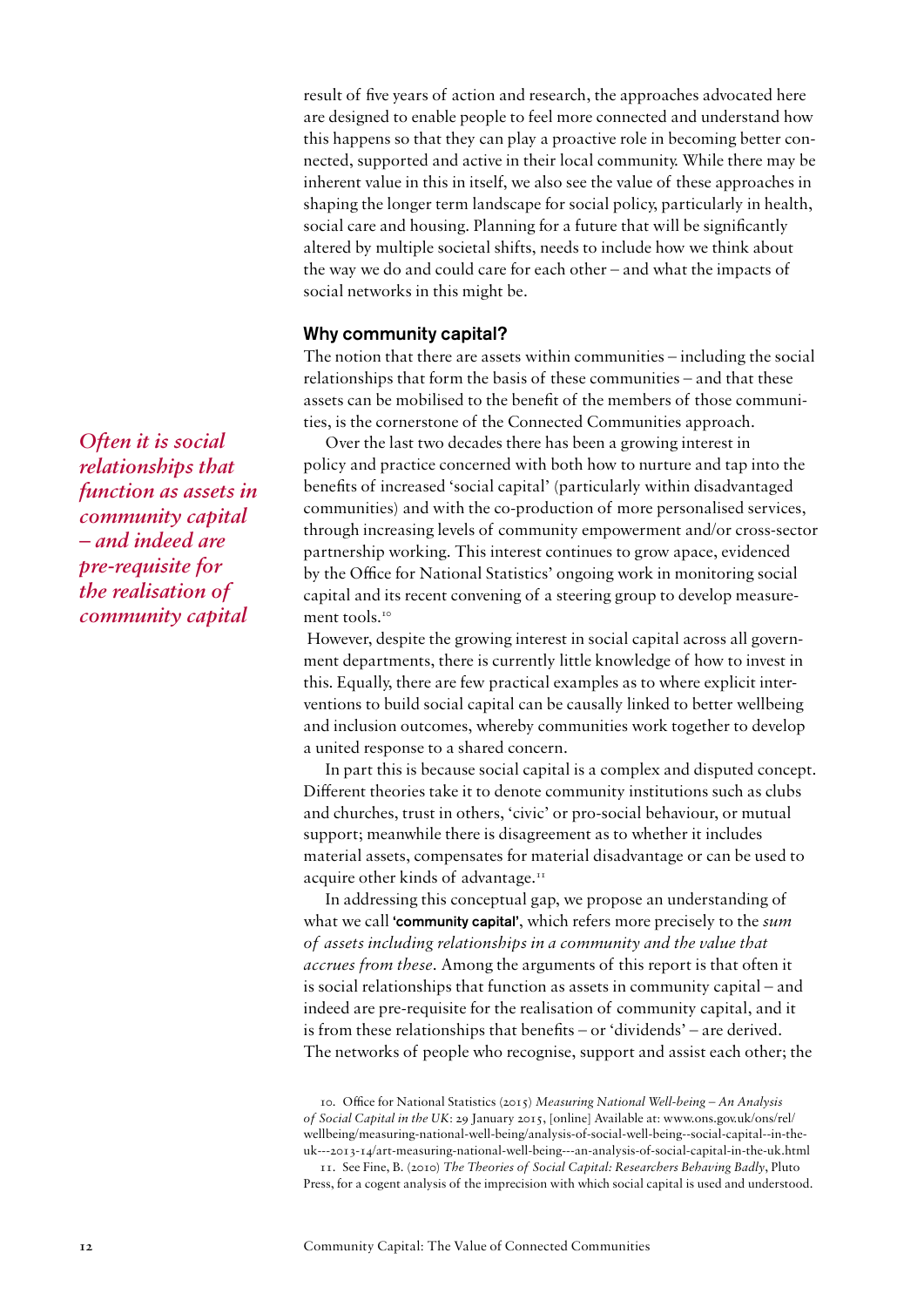diverse and creative ideas that accrue through social interaction; and the comfort and enjoyment that people gain from being connected all have a significant and in some respects measureable impact on wellbeing. Social networks therefore have a value. Connections, and even the *capacity to connect,* are assets that can and should be harnessed, appreciated, protected and cultivated.

In this report we examine how interventions affect relationships and attitudes, and how relationships and attitudes affect individuals' and communities' propensity to foster various kinds of social value, including better wellbeing, greater citizenship and empowerment, improved capacity and economic advantages.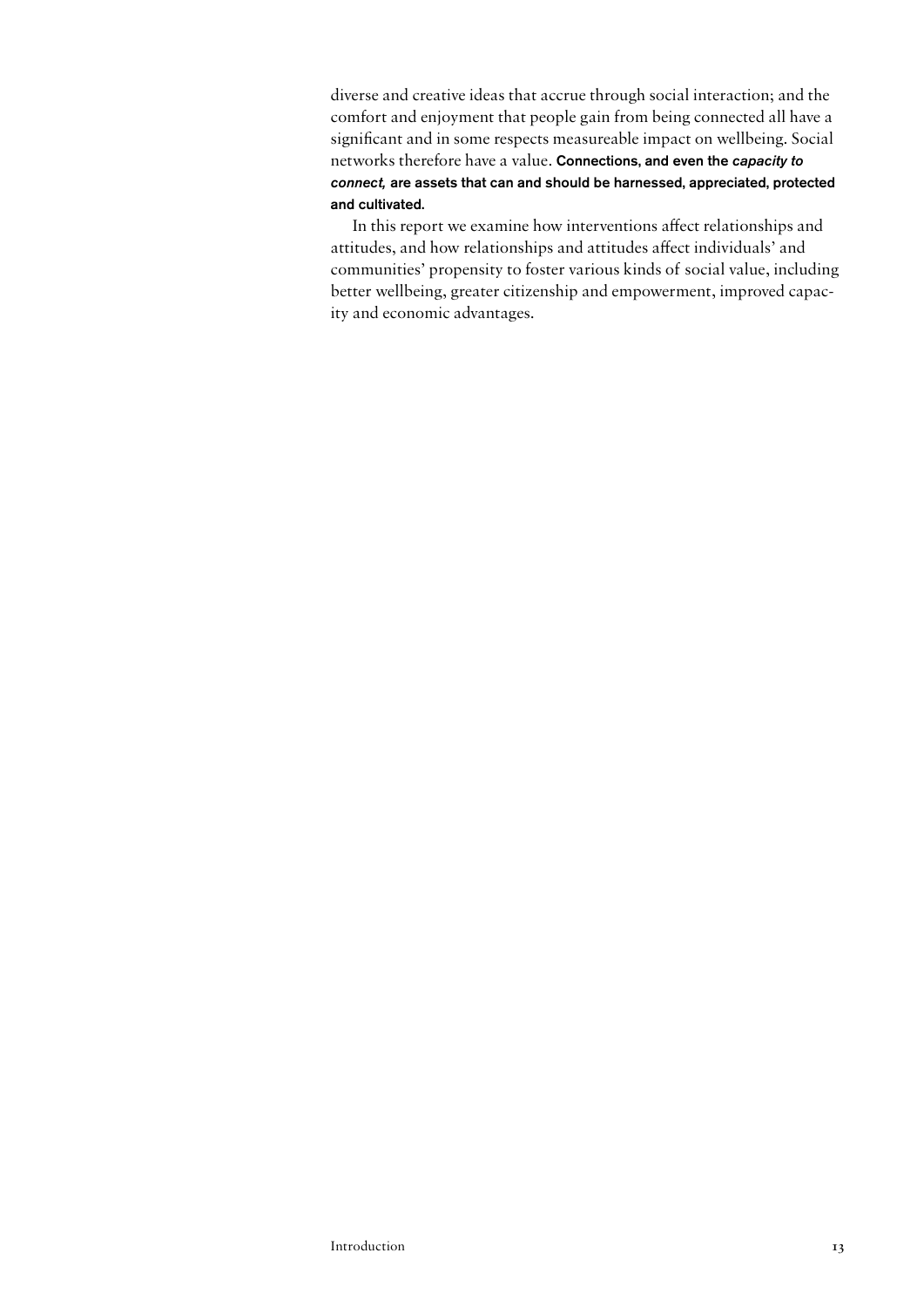# 2. The Connected **Communities** approach

A key component of this empirical study was developing the Connected Communities approach to working with local communities in order to produce primary research and analysis, and co-design social interventions that would have a positive impact in the neighbourhoods in question. Two key concepts underpinning this approach are as follows:

#### **1.** Asset-based community development

In a programme that seeks to realise the value of existing community assets – whether latent or manifest – we have sought throughout to uphold an asset-based approach. As outlined in the previous section, the practical aspects of this project were carried out in seven sites around England from the north-east to the south-west. They varied enormously in their character, demographic diversity and geography, from the village of Murton in County Durham to inner city Liverpool and New Cross in south-east London, and from the post-industrial Midlands town of Tipton to a housing estate on the outskirts of Littlehampton on the Sussex coast. What unified these sites was that they were all situated in localities that had been characterised by typical and multiple indicators of deprivation, borne out by various socioeconomic measures; frequently this deficit perspective was the dominant lens through which those charged and concerned with improving the areas had come to understand and describe them. However, our approach placed the primary focus on the strengths available to each local community, while acknowledging the needs and deficiencies in each area. In any given locality, such assets may include buildings or formal institutions such as libraries, community halls, children's centres, community development projects or sports clubs; or they may be individuals with official or otherwise locally acknowledged influence, and, crucially they include the social relationships between people.

# **2.** Coproduction

Central to the Connected Communities approach is the idea that things should be done with people, not to them, and that people and communities have assets that can help them realise their own needs and aspirations. For this reason, we endeavoured to coproduce the research with the communities in question at every stage. In each site we worked with two organisational partners, one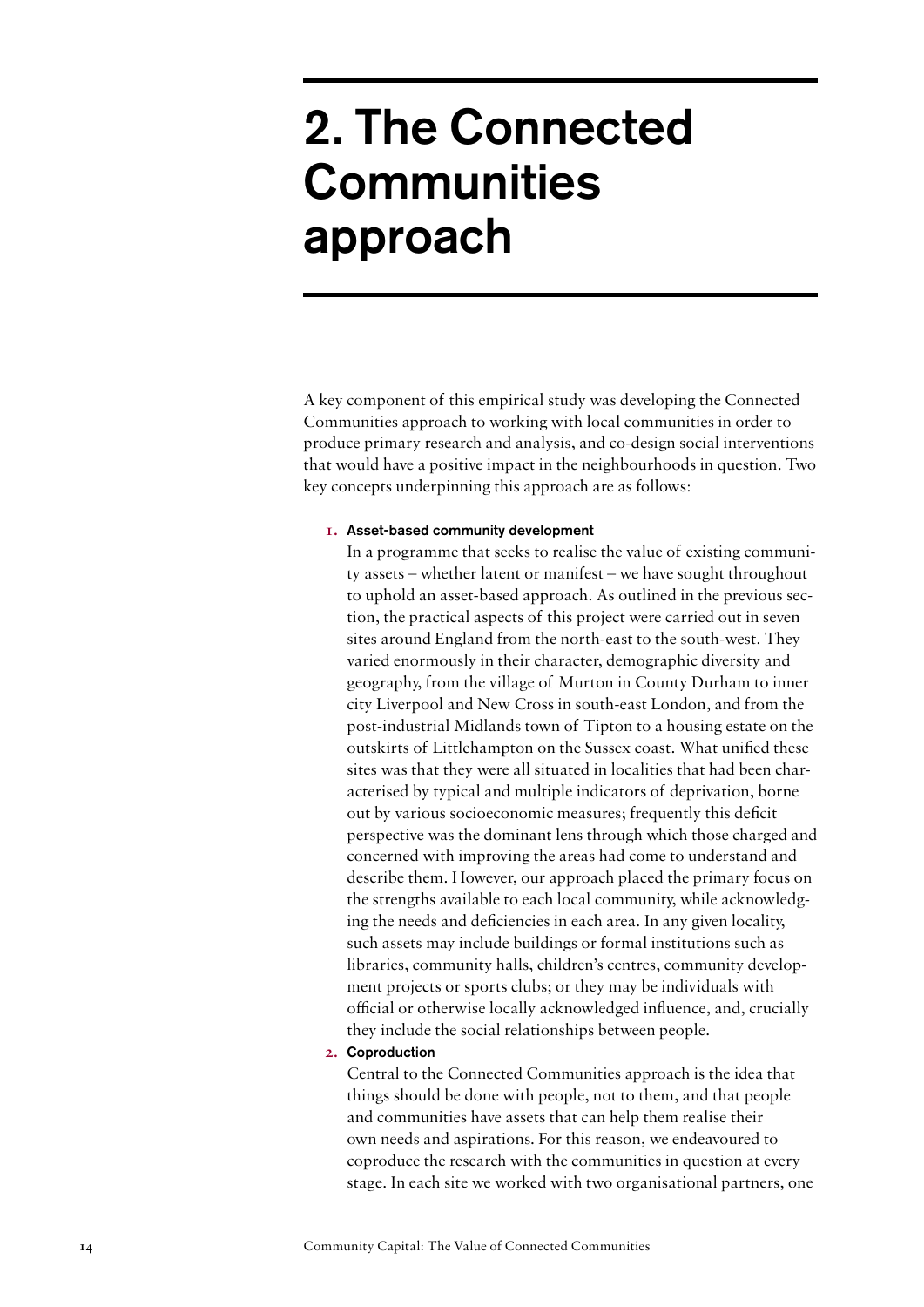public sector and one voluntary sector, through which we recruited and trained locally based volunteer community researchers. These individuals conducted our survey research, and in many cases later became key participants in building projects in response to the findings. These intervention projects were also coproduced, being designed through participatory workshops and placing the emphasis on the participation of attendees as opposed to the straightforward receipt of services or goods.

### **3.** Sustainability

A key stimulus for this programme was the experience of decades of area-based initiatives that often failed to deliver sustainable improvement because they were top-down, revenue based interventions. A key part of the Connected Communities approach is to sustainably empower communities with the social infrastructure required to better understand themselves, address their own problems in partnership with other actors, and realise opportunities and aspirations.

# Method

The Connected Communities methodology, tested and developed over the course of the programme as a means of building community capital, followed the same six-step process in each of the seven research localities:

- **1.** Train community researchers. Cohorts of between eight and 12 volunteer community researchers were recruited through local voluntary sector partners. These individuals were resident in the communities being researched, and received accredited training in research methods, data protection and health and safety.
- **2.** Survey residents. In each ward-sized locality (see map), the community researchers surveyed between 300–500 residents using a questionnaire completed via a face-to-face interview through door-to-door enquiries. A total of 2,840 surveys were carried out across the seven sites. The questionnaire captured the personal and demographic characteristics of each respondent (age, gender, employment status etc), and data about their subjective wellbeing through nationally validated wellbeing research survey tools. Respondents were asked to rate their life satisfaction, judge how worthwhile they felt the things they do in their lives to be, and answer a battery of seven questions which together form the Shorter Warwick Edinburgh Mental Wellbeing Scale (SWEMWBS), a nationally validated research tool for eliciting self-assessments of people's state of mind and mental functioning.

In order to gain an understanding of how people are connected to each other, the survey also included a 'name generator' section to collect data for social network analysis. These questions elicited respondents' important social relationships by asking them to name up to five people they know for each question. The questions prompted the respondent to name people they know in different ways, or who fulfil different roles in the respondent's network. For example, one question asked the respondent which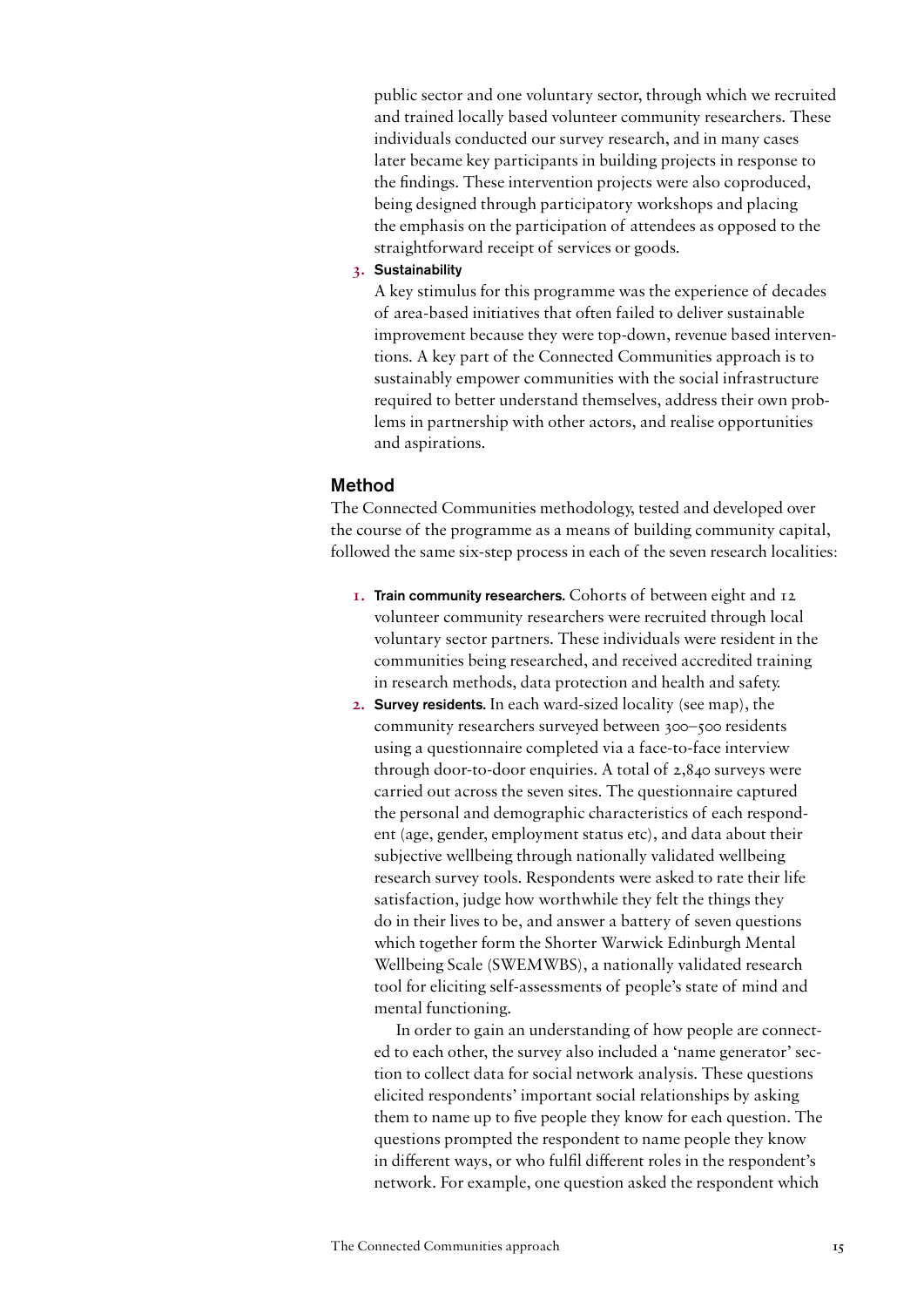people they 'enjoy spending time with' or who they see socially, while another asked which people the respondent would ask to borrow money from if they found themselves suddenly without money as a result of loss of their wallet or purse.

**3.** Social network analysis and wellbeing analysis. All respondents' surveys in each area were later aggregated using social network analysis computer software (UCINET and Gephi), in order to create a 'network map' of all the social relationships reported by all the respondents in each locality, providing a visual representation of who knows who in the study area. This analysis enabled RSA researchers and affiliates to understand patterns of connectivity and isolation specific to each area and to identify key people, places and institutions that were (or had the potential to be) central assets within networks that bring people together. Additionally, statistical regression analysis was undertaken on the dataset to identify trends in wellbeing and other characteristics for each locality and for the 2,840 respondents as a whole.

# Figure 2.1: An example of a social network map from a social network analysis of survey respondents in Murton



**4.** Community playback. After professional researchers from RSA and UCLan had analysed the data, they convened playback workshops in each locality to share the findings with local residents and partners, including the volunteer community researchers where possible. The reflexive conversations that were initiated by playing back this data, including visualisations of social network maps for each area, were a key catalyst for intervention projects which sought to use the community's assets to tackle local issues relating to social isolation or low wellbeing. This process helped to shift understandings of community from place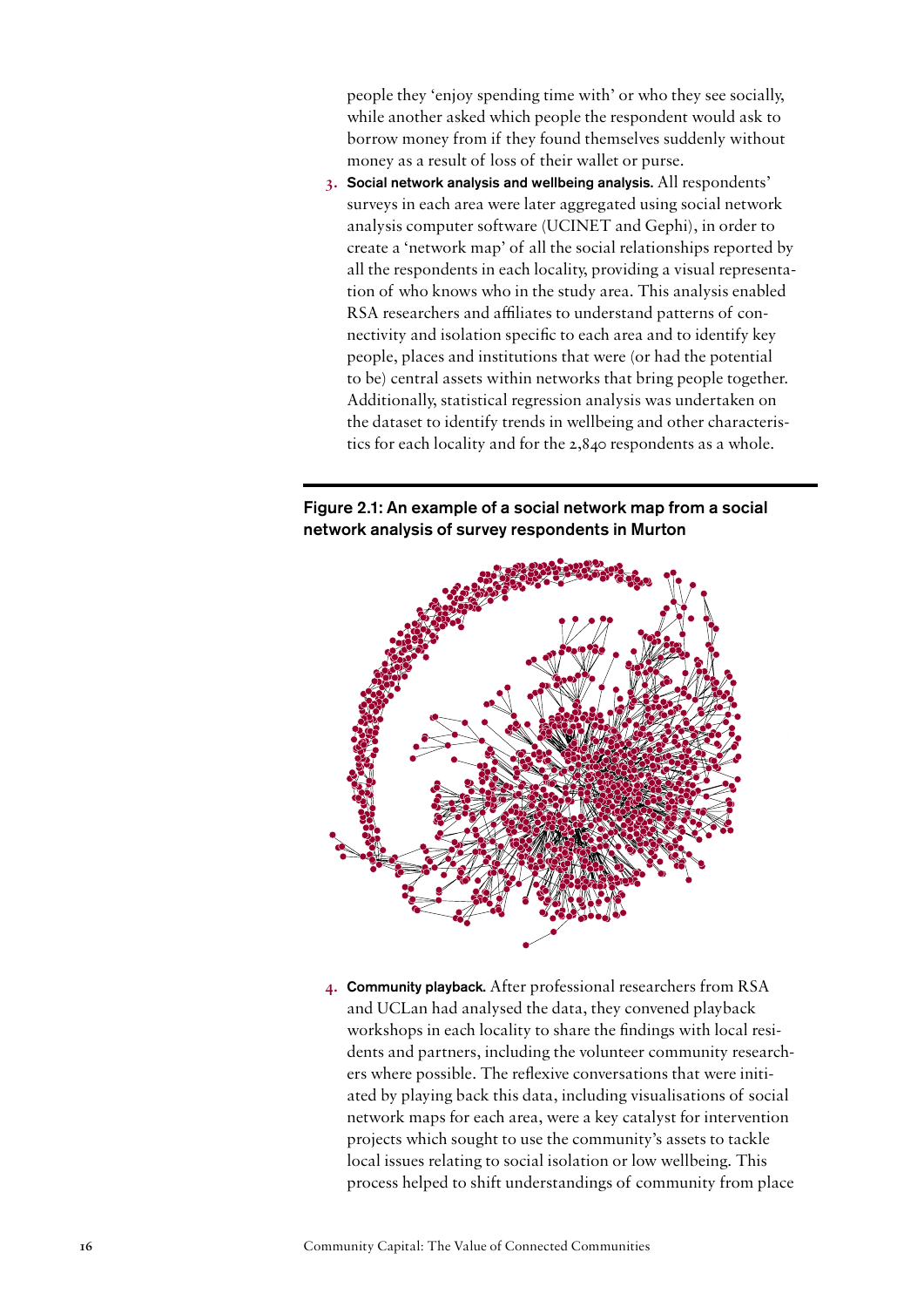to relationships, and spark an explicit understanding of outcomes being dependent on social relationships. More broadly, the process of change – relational and network-building – is in itself important. It is not so much the specific interventions that are developed, but how and why they are developed and located and communicated that is seemingly most important.

- **5.** Co-production of intervention project. Attendees at the playback workshop reflected upon the research findings, as well as their personal insights into local assets and problems, and worked with local partner organisations to design and run projects that attempted to respond to the issues that had been highlighted. These projects varied in scope and nature, but all sought to enhance social connections in the area, combat social isolation, and/or provide community resources to improve low wellbeing among participants.
- **6.** Evaluation and sustainability. In three of the sites, local capacity and the existence of longitudinal data provided material for an evaluation of the projects' impact upon participants' social networks and wellbeing. Additional economic evaluation was later undertaken on these sites by researchers from the LSE. In all seven sites participants and local partners cooperated with diligence and monitoring processes, and produced sustainability plans to embed the benefits and lessons of the process in the local area.

# Research localities

Connected Communities action and research was undertaken in seven ward-sized localities around England. Following the process outlined above the following local intervention projects were initiated in each of the sites (more detail on the research and intervention in each locality can be found in the case studies section in chapter 4).



*The process of change – relational and networkbuilding – is in itself important*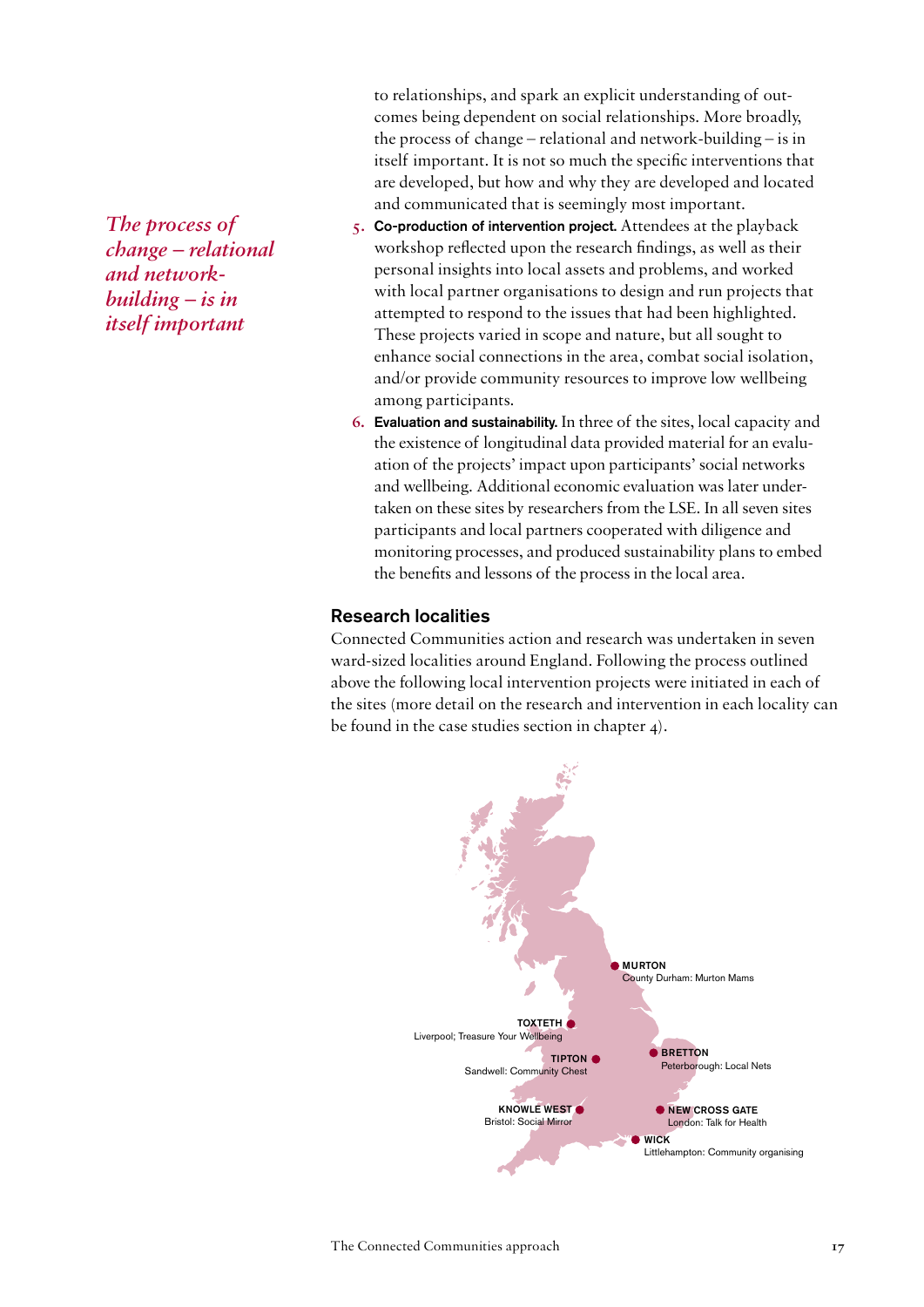#### Murton, County Durham: Murton Mams

A co-produced social group for single parents called 'Murton Mams'. Single parents in the village were found to be particularly at risk of isolation and low wellbeing, so a focus-group of single mothers worked with our partner the East Durham Trust to design a club that would be accessible and enjoyable to those who needed it.

### Knowle West, Bristol: Social Mirror

After research revealed that some people were relying on GPs rather than personal networks for social support, the RSA worked with the Nominet Trust and the Massachusetts Institute of Technology to create Social Mirror, the world's first digital social prescribing tool. Administered by health volunteers in GP surgery waiting rooms in a pilot project between 2013 and 2014, Social Mirror is a tablet app that asks users questions to determine if they might be experiencing social isolation before issuing 'prescriptions' to take part in local social activities where necessary.

### Tipton, Sandwell: Community Chest

We worked with our sponsored RSA Academy in the town to help identify and bring forward local groups active in the area to work together. By creating a 'community chest' of funding available to groups who had project ideas that responded to our research findings, we were able to support a range of initiatives ranging from a peer-to-peer youth training scheme for car mechanics to an inter-cultural cooking competition. Since then, the groups have worked together to bring these diverse networks into contact with each other.

#### L8 postcode region of Liverpool: Treasure your wellbeing

Following research that revealed that certain ethnic communities typically experienced lower wellbeing than others, a group of Black African people who had worked with us as community researchers collaborated with the local NHS Trust to develop a wellbeing outreach programme appropriate to the varied and diverse communities in the area.

#### Bretton, Peterborough: LocalNets and the Community Mirror

We worked with a researcher from the Royal College of Art to further develop an online tool originally piloted in our Community Mirror project in Hounslow. 'LocalNets' gathered data from local blogs and social media from the Bretton area to identify individuals and institutions who were particularly civically active, or interested in community issues but not yet engaged. These individuals were invited to a public meeting where they were facilitated to design a response to local issues.

### New Cross Gate, London: Talk for Health

We recruited a mix of isolated people, particularly well-connected people, and individuals working in frontline local community services to undergo basic mental health counselling training. After 32 hours of 'Talk for Health' training, the participants formed a peer-support group where they offer each other regular emotional support and hold structured conversations that are intended to have a positive effect on their mental health.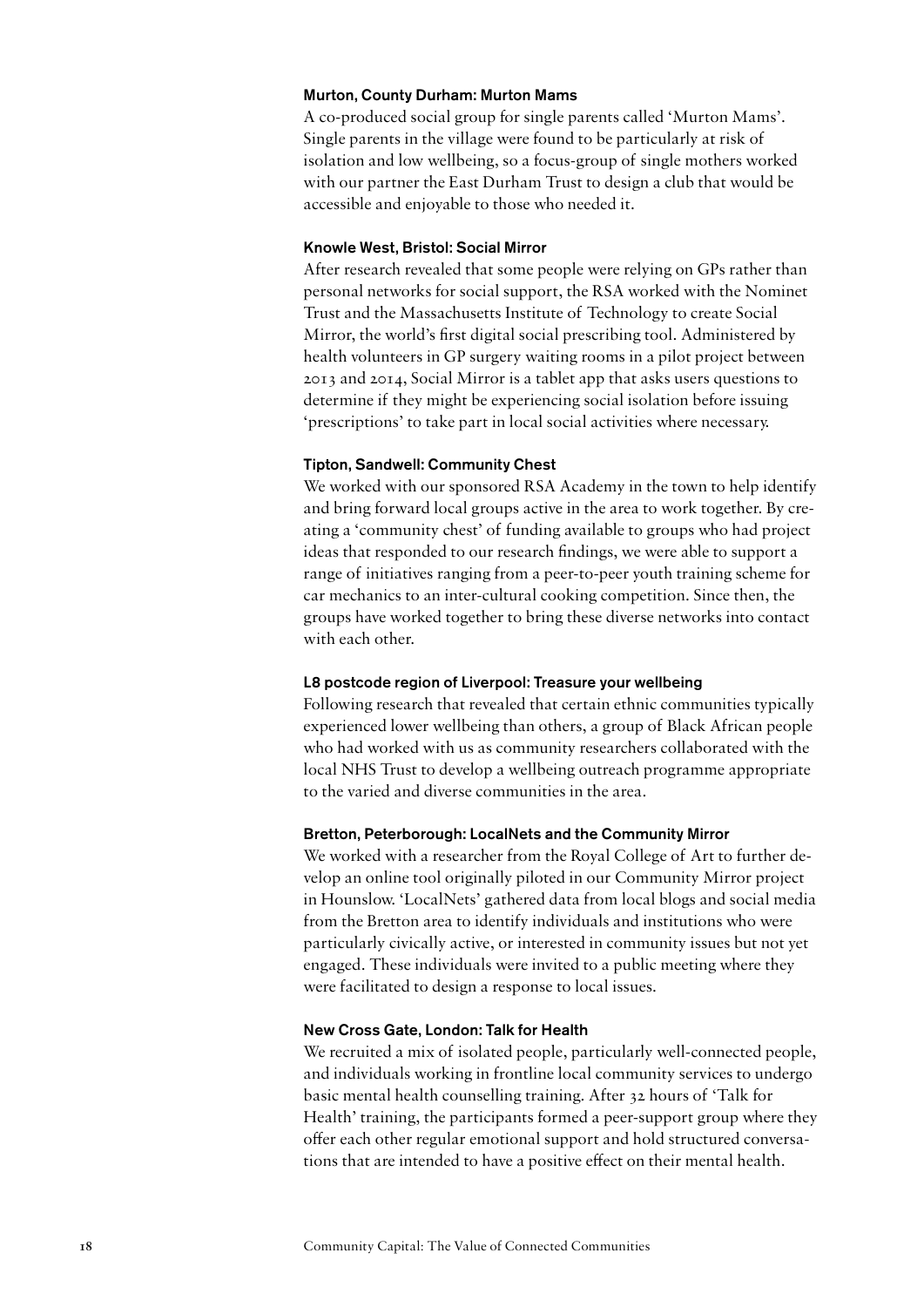# Wick, Littlehampton: Community organising

Volunteer community researchers from the Wick housing estate have joined forces through the local Residents Association to run a broad range of community activities that provide social support, bring different generations together, and promote local pride in the area.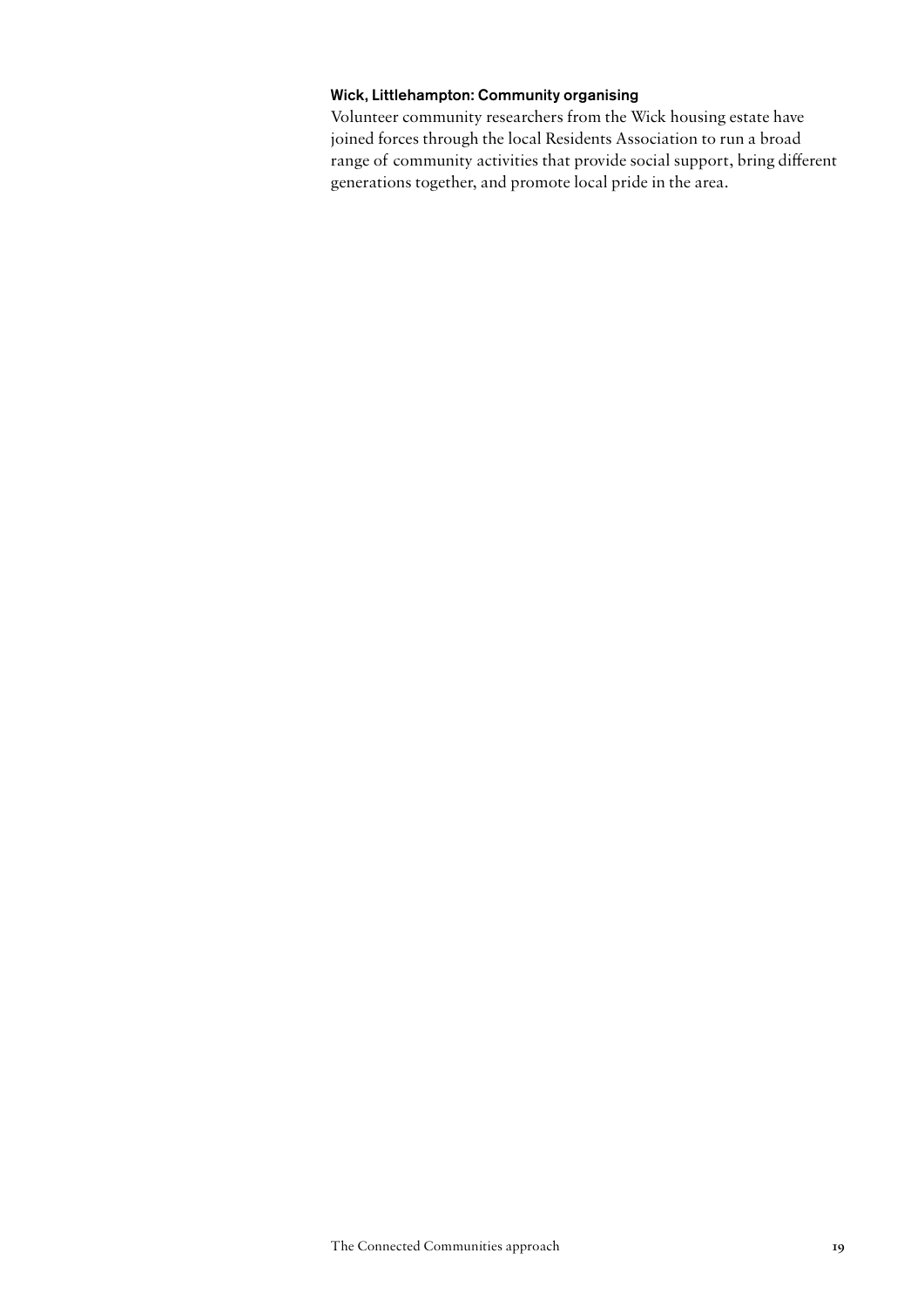# 3. Realising social value from community capital

Building on the primary research from this programme and academic and practitioner theories of social capital, we put forward the theory that *community capital is the sum of assets – including social relationships – in a community and the benefits that accrue from these assets.* 

This is a significant departure from the existing theory of social capital. While social capital is a concept that has been discussed and used widely with the World Bank and UK Office for National Statistics among those who are looking to monitor and increase social capital, it is also the subject of uncertainty as to its theoretical and methodological clarity.<sup>12</sup> A new principle of community capital offers a concept that synthesises elements of competing social capital theories into a formulation that is more uniform and therefore methodologically useful at a community level.

Two major academics are most associated with the core theories of social capital, although in a number of important respects, these are mutually contradictory.

Robert Putnam's theory of social capital, which has been the more influential in public policy terms, posits social capital as a resource that is present within communities. It is represented in communitarian institutions such as churches and through membership organisations bound together by social trust which can be reinforced by community activities and events such as barbecues and street parties. As an economic metaphor, it is a reserve from which all can benefit, enabling people to trust each other and giving them a greater inclination to do things for one another.

Pierre Bourdieu's social capital refers to the "aggregate of the actual or potential resources which are linked to possession of a durable network of more or less institutionalised relationships of mutual acquaintance and recognition $[\dots]^{\nu_{13}}$ 

With similarities to the idiomatic 'it's not what you know, it's who you know' or 'old boy's networks', Bourdieu's social capital is understood as the benefits which accrue from a person's social connections, for example to powerful or influential people – it is "a 'credential' which entitles them

<sup>12.</sup> See eg Fine, B. (2008) *Theories of Social Capital: Researchers Behaving Badly*, IIPE for a critique of divergent theories under the shared banner of 'social capital'.

<sup>13.</sup> Bourdieu, P. (1986) 'The forms of capital' In J. Richardson (Ed.) *Handbook of Theory and Research for the Sociology of Education* (New York, Greenwood), pp.241–258 via www.marxists.org/reference/subject/philosophy/works/fr/bourdieu-forms-capital.htm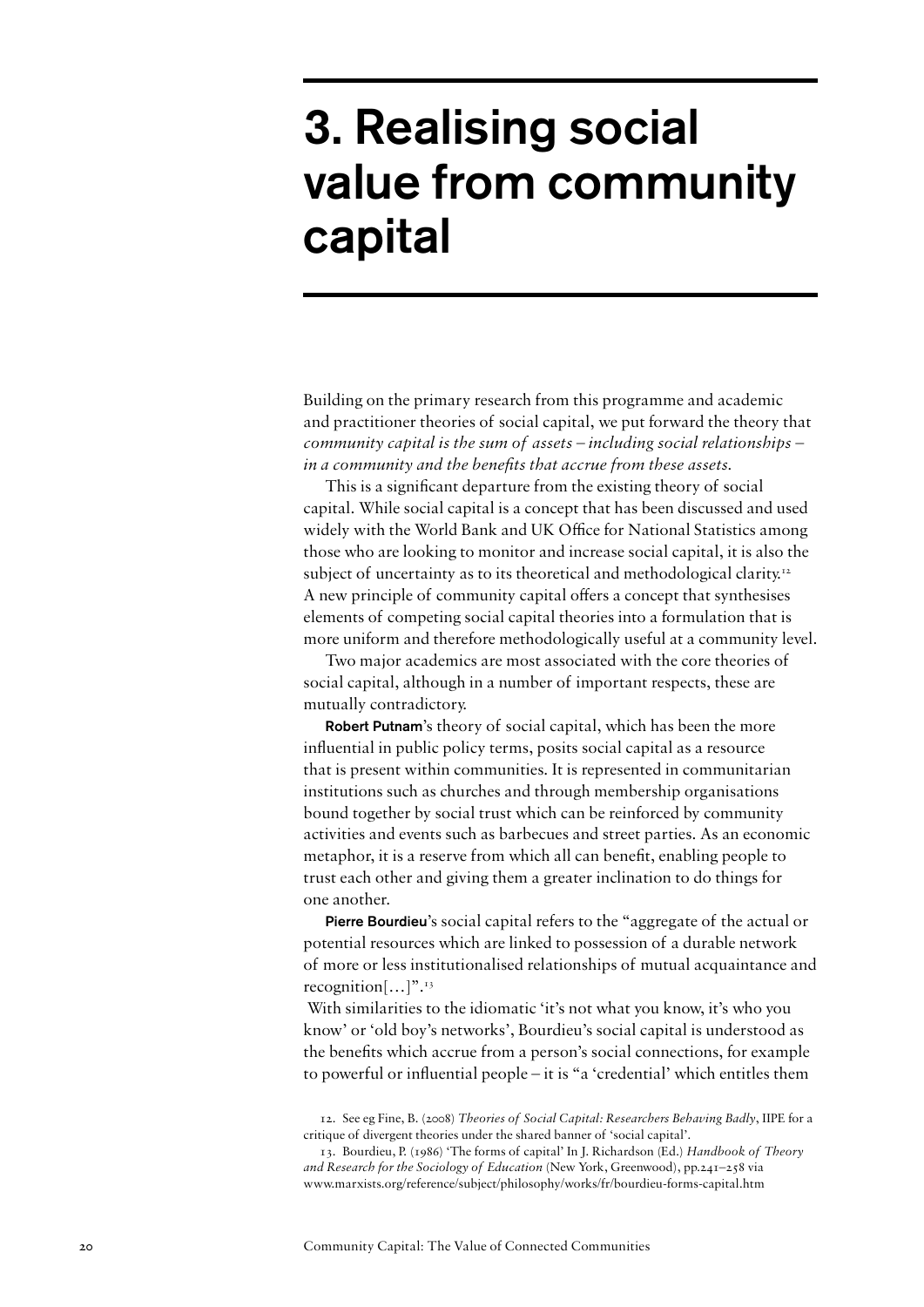to credit", in his words. It is metaphorically closer to economic capital than Putnam's conception in that it is distributed unevenly through the impact of relative disadvantage, and in Bourdieu's own analysis of this model it is usually linked to economic capital itself.

Community Capital bears some similarity to but also important differences from these theories. In simple terms, we use it to describe the sum of Putnam's social reserves and Bourdieu's instrumental advantage; it is the net of social assets and resources which, if managed through the socially productive means of supporting greater social connectivity, generates benefits for the members of a community. Like any capital, it consists of a stock of valuable goods (in this case, significantly, relationships), it can be accessed by people (the members of the community in which the relationships exist) and it can be used in the production of other goods or advantages.

Community capital, we suggest, is essential for wellbeing and social inclusion, and provides a range of other benefits – but it doesn't naturally distribute equitably. Currently, the cost of this is in part picked up by public services, and otherwise by individuals through the opportunity cost of unrealised individual and collective potential. The theory of change arising from the Connected Communities programme is that community capital should be increased through an informed and coproductive approach to increasing social connections as per this diagram:



Our theory of change is that a growth in community capital can be achieved through efforts to understand, involve, and connect people within communities. Stakeholders with a desire to increase community capital – often local public service professionals and policymakers, but also individuals, community groups, charities or businesses – should first seek to understand the specific context within which they are operating and map the assets and social networks that currently exist. At a neighbourhood level, this may involve conducting a social network analysis, or taking a more qualitative approach to interviewing people or holding workshops to gauge what kinds of social support are most valued, and where patterns of vulnerability and isolation exist. Key partners with local influence or the potential to help facilitate new connections should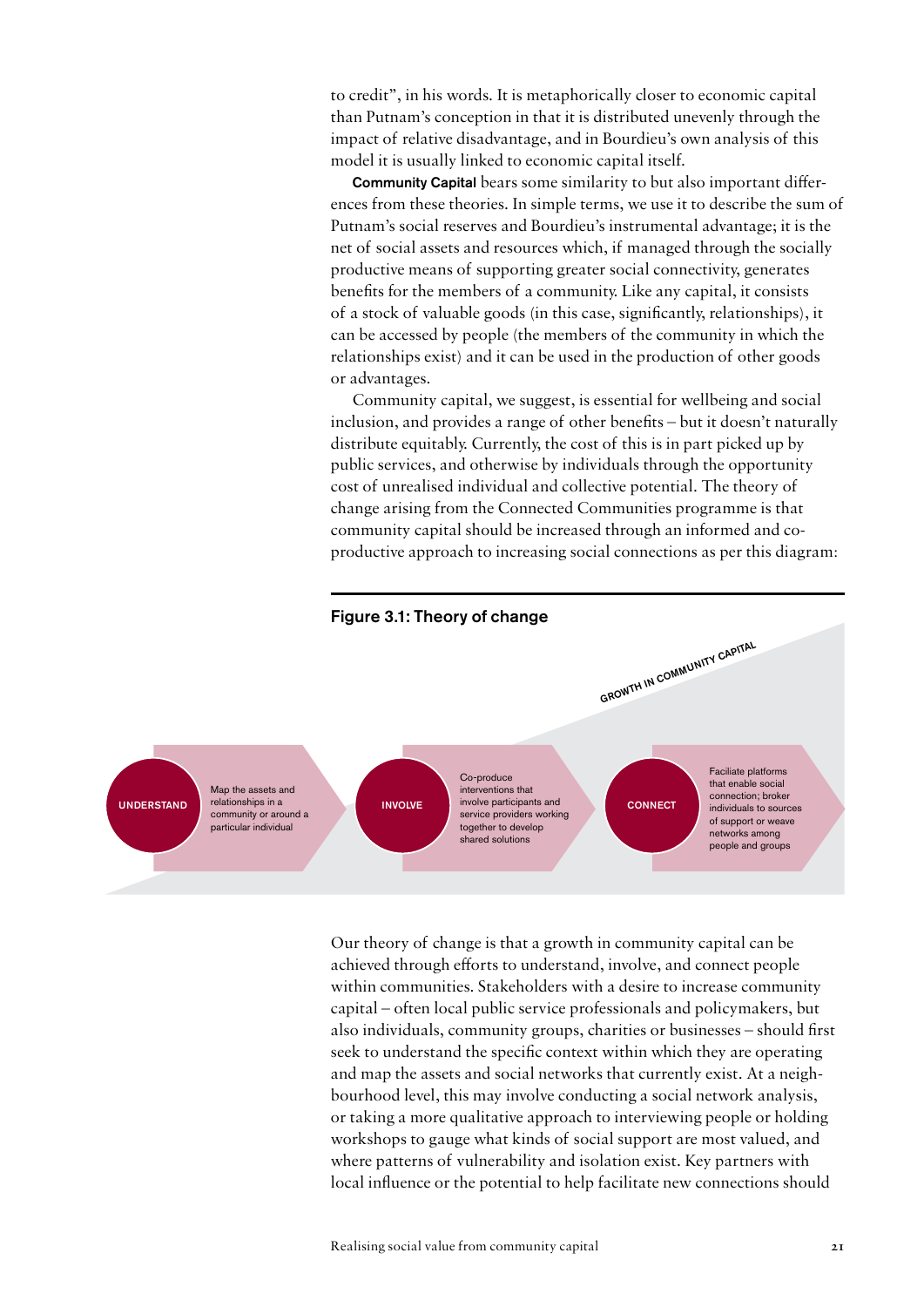also be identified. For an individual, this process can take the form of a discussion about which friends, family, colleagues or neighbours provide important parts of the individual's network, including those who provide emotional support or who the individual enjoys spending time with, and more instrumental relationships such as people who provide important practical help and support when the individual experiences problems.

The intended beneficiaries of any intervention should then be fully engaged in the process of producing that intervention. The insights into the networks and assets available should be shared with the individual or community in question in order that they can benefit from the reflexivity of this insight, correct it and add further insight to it, and respond with solutions and approaches that draw upon their assets and relationships. Interventions should then be co-produced that support social relationships between participants. These interventions may take the form of weaving networks among individuals and groups; brokering individuals to sources of social support; providing platforms for people to connect; and defining successful outcomes as those that are relational.

The specific elements of this theory of change in practice will necessarily vary significantly depending on the situation and people involved and the outcomes desired, but the general Connected Communities principle, of working to support new and stronger social relationships through understanding and working in partnership with the intended beneficiaries, is one that can consistently be shown to build community capital and generate social dividends.

The next section provides seven case studies of this theory of change in action.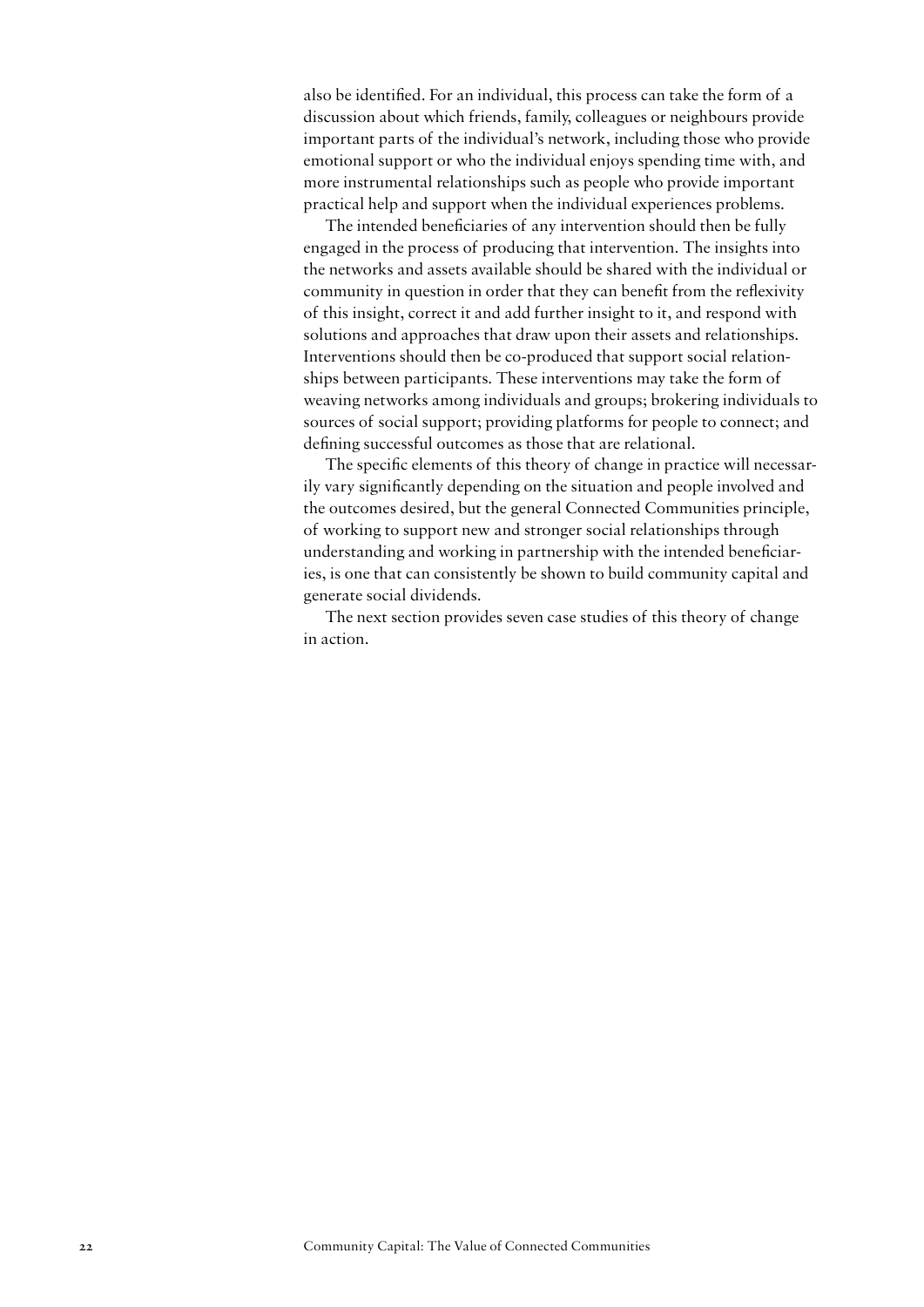# 4. Case studies

Between 2010 and 2015 the Connected Communities research team worked with residents and local partners in seven locations around England to map social networks, research subjective wellbeing in the area, and design interventions to build community capital.

The following pages provide an account of the research and action in each of the seven localities, including a detailed presentation of the full action and research methodology from Murton, and an evaluation of the Nominet Trust funded social prescriptions pilot, Social Mirror. These case studies reflect a portion of the activity undertaken in each site, with specific aspects in each area chosen to illustrate key learning points and possibilities.

The seven sites were:

- Murton, Country Durham
- Knowle West, Bristol
- Wick, Littlehampton, West Sussex
- Liverpool
- New Cross Gate, London
- Tipton, Sandwell
- Bretton, Peterborough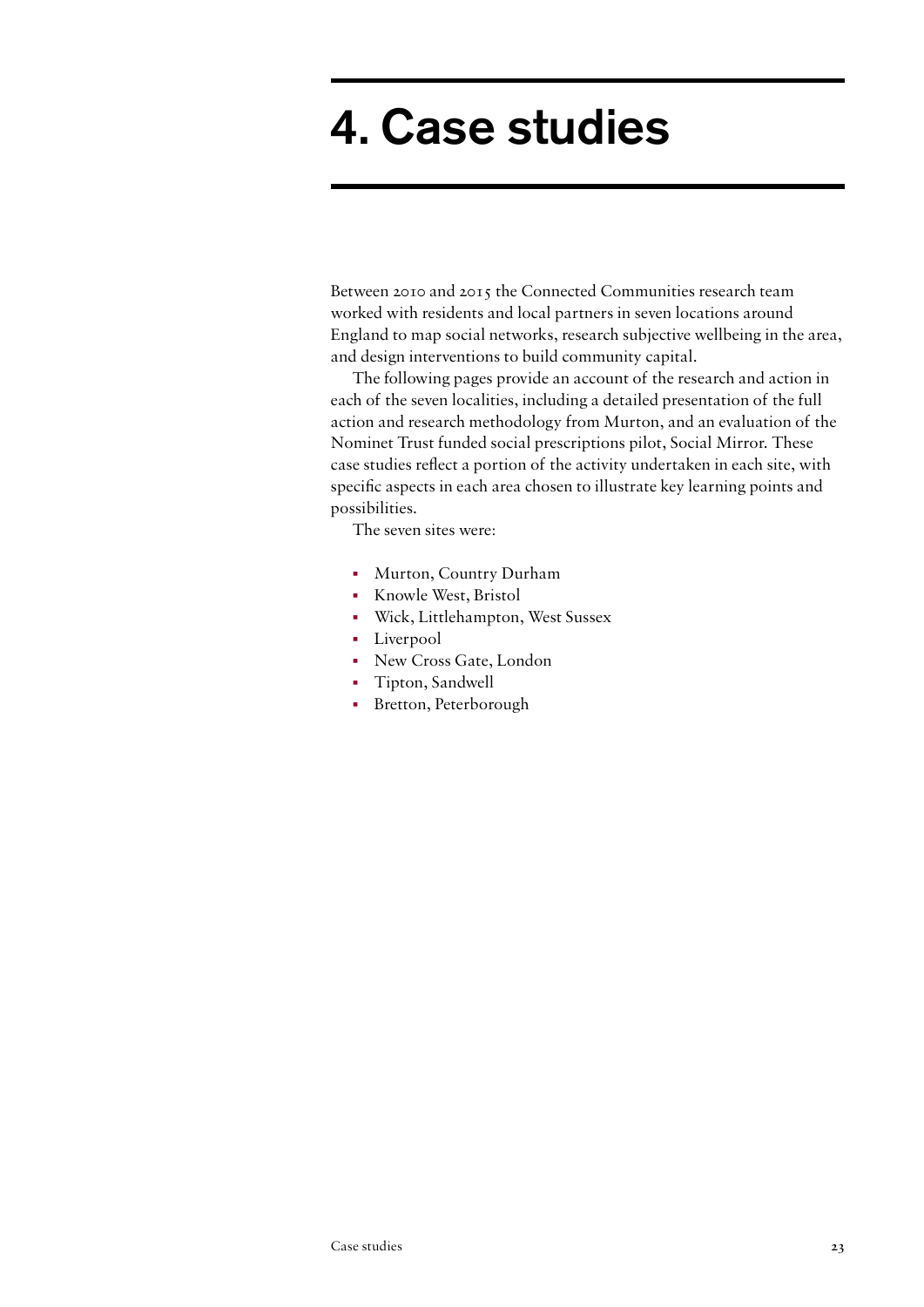

### Figure 4.1: The Connected Communities programme at a glance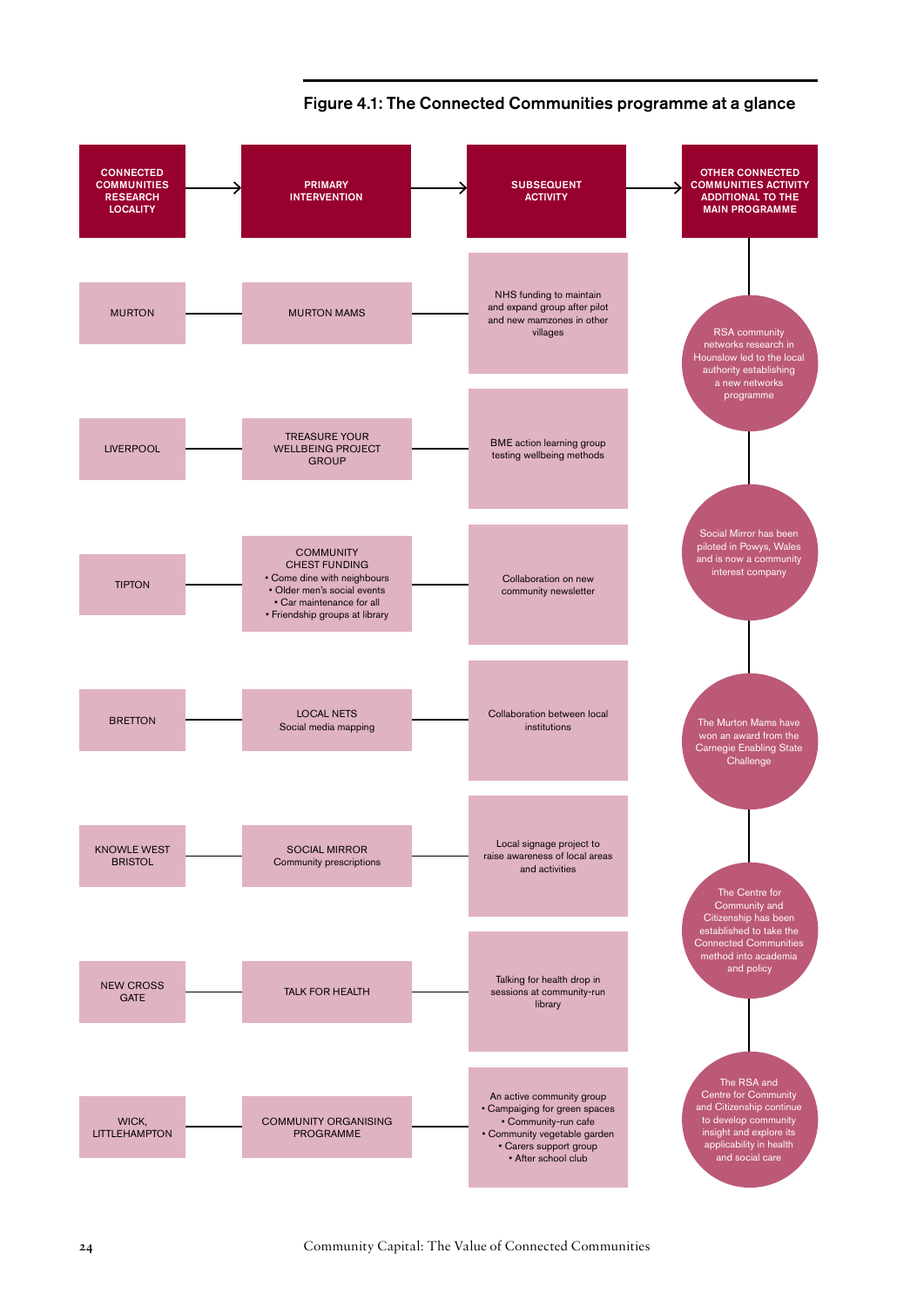## Case study: Murton, County Durham

*Murton Mams is a social group in the village of Murton that was set up to provide enjoyable and supportive activities for single mothers, who were found in our research in the area to be vulnerable to isolation and low wellbeing. It is presented here as a case study to illustrate the iterative Connected Communities method incorporating social network analysis and statistical analysis of subjective wellbeing data as a prompt for participants to co-produce a shared response.* 

Figure 4.2: The Connected Communities Approach in Murton



#### Background and initial findings

Murton is a village in County Durham in the north-east of England. Formerly a predominantly mining village until the pits were closed in the 1990s, it is ranked among the 10 percent of most deprived areas in the country. It nevertheless retains a vibrant community ethos around institutions such as pubs, clubs and the village cricket team. The multiuse, council-run Glebe Community Centre features prominently in local people's social networks, while East Durham Trust – the community development charity that was the Murton CVS partner in the Connected Communities project – works consciously to fulfil the solidaristic, social support role previously provided by trade unions and other forms of association based around the mining industry.

As in all the Connected Communities localities, the RSA and UCLan worked with local institutions to recruit and train local people to volunteer as community researchers. These researchers then conducted 493 interviews with residents in their homes using a survey designed to capture data about people's wellbeing and their social networks. The data were collated and submitted to social network analysis and multivariate wellbeing analysis. Key findings included the following associations:

- Living in a single-adult household was associated with lower self-reported wellbeing.
- Higher neighbourhood satisfaction was associated with higher wellbeing.
- Having at least one close friend was associated with higher life satisfaction.
- People who said they had somebody they enjoy spending time with were more likely to report higher wellbeing.
- Women were over-represented among those who were isolated or who had no social connections at all.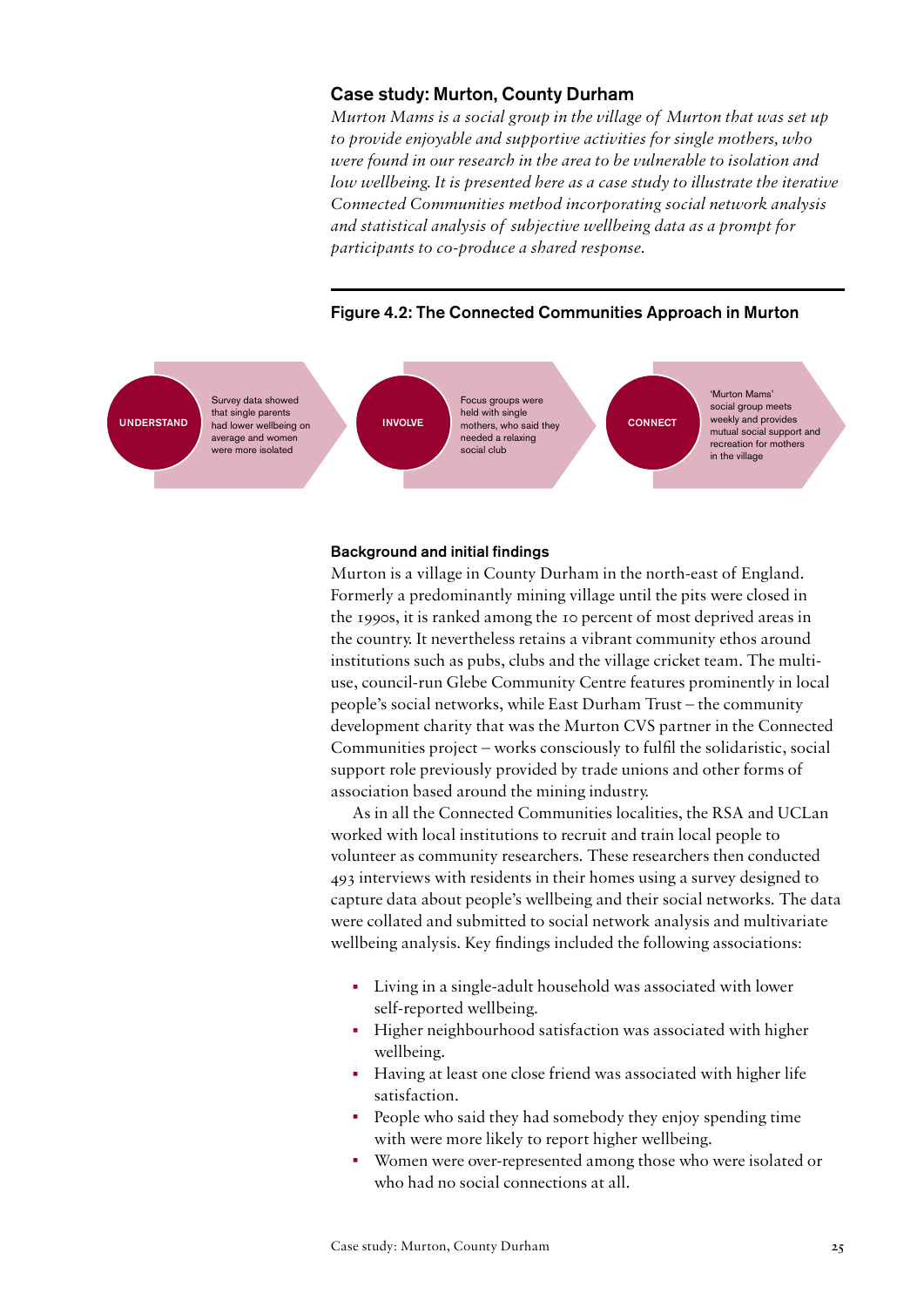• Single parents reported lower than average wellbeing and life satisfaction – but this appeared to be mitigated by having a good social network – single parents had better wellbeing for each additional person they named in their social network.

#### The community response to the findings

At a public workshop attended by the volunteer community researchers and other local residents, findings about the particular risks to wellbeing for isolated single parents (and to single mothers in particular) resonated particularly strongly, and participants felt that this was something upon which it was within the capabilities of the local community to act.

Using intelligence from the social network analysis that revealed the locations and institutions most commonly accessed by single parents, researchers ran a targeted campaign to recruit single mothers to attend a series of focus groups to help co-design a response to the findings. Subsequent surveying among single parents in the area revealed 60 percent as having said that there were no activities or social groups in the village to engage them, and over half described themselves as 'not engaged at all' with the community.<sup>14</sup>

Together, the attendees at the focus groups decided that a social club should be established in which single mothers could relax and socialise. This club, Murton Mams, which was set up to 'provide a model of engagement for single mothers in Murton that extends the social networks of participants, improves social inclusion and makes a positive contribution to mental wellbeing,'15 has now been running weekly sessions in a local community centre for two years. A paid facilitator arranges activities for the sessions, some of which are delivered by visiting professionals (such as cookery lessons or reiki-massage sessions), and some by the participants themselves (such as making Christmas cards). Attendance at the club has grown steadily since its first session in September 2013, with new Mams being recruited by the friends and family of those already attending, or in some instances being specially recruited by members who noticed that particular individuals in the community might be isolated.

#### The value of co-production

The insight of the attendees at these co-creation focus groups was invaluable in designing an intervention that was seen as valid and appropriate by the target group. Participants built on the data supplied, but brought crucial local insight to the discussion, ruling out certain central community assets from the social networks data that were deemed unsuitable by potential participants. Attendees at the meetings agreed that as a social club setting, the most prominent community centre, a modern, multi-purpose building in the centre of the village, was undesirable given its associations with formal, impersonal services and inappropriate given its proximity to a primary school, which prospective participants felt might give rise to stigma for those seen attending a 'single parent service'. Instead, a more modest, smaller and older council-owned community hall on the outskirts of the village, free of the cliques, associations and negative perceptions

*Subsequent surveying among single parents in the area revealed 60 percent as having said that there were no activities or social groups in the village to engage them*

<sup>14.</sup> East Durham Trust (2013) data provided through correspondence.

<sup>15.</sup> East Durham Trust original briefing document, 2013.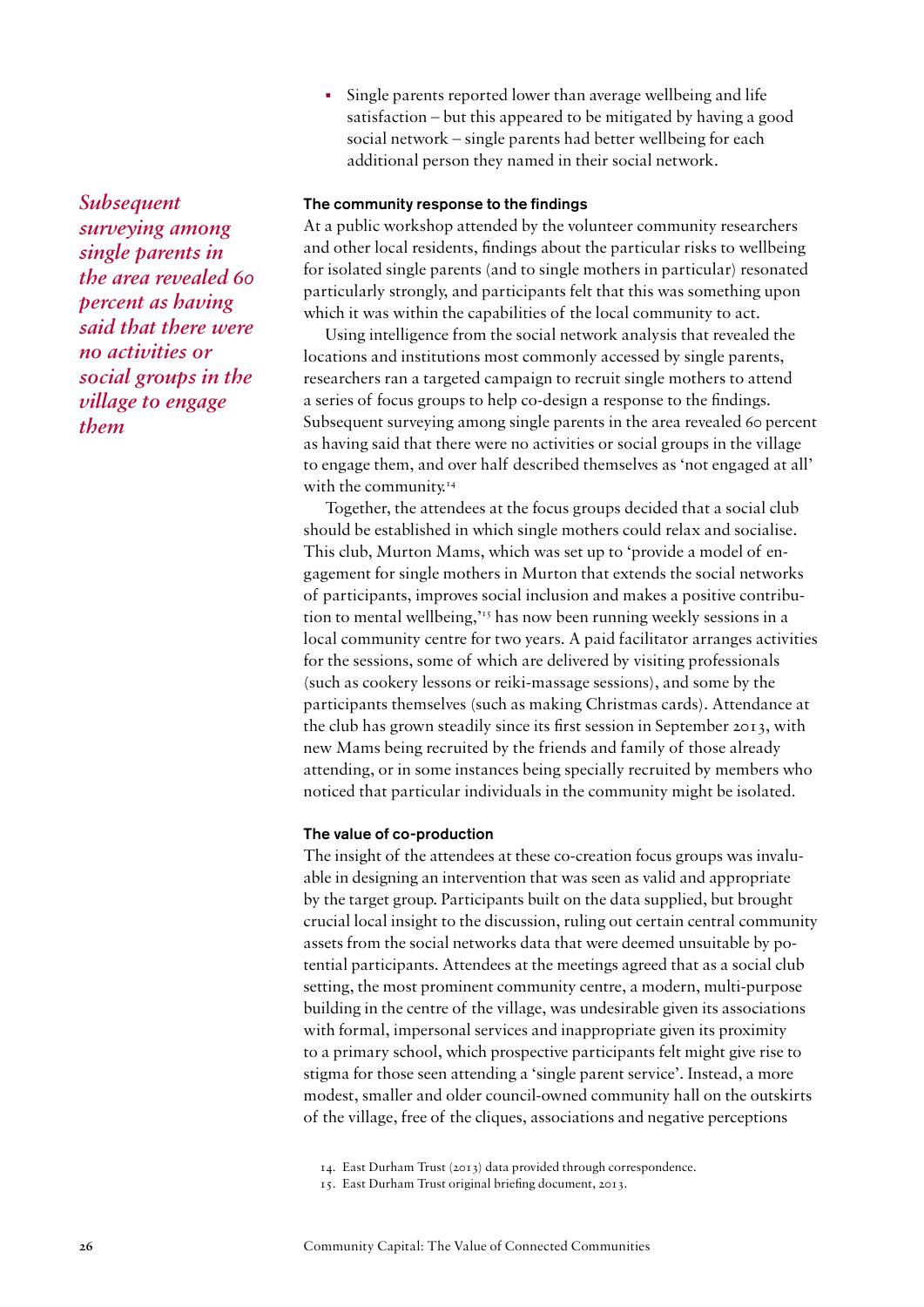that some associated with other sites was favoured. Rather than creating the atmosphere of a municipal 'service' with the receptionist and check-in system that participants feared at the larger community centre, that of the village hall would be less intimidating, with a neutral atmosphere more akin to somebody's living room. Over time, the Murton Mams group has been able to make this space feel like their own, with the social club and crèche taking over the whole building every Friday morning and the attendees making free use of the kitchen and other facilities.

That the most obvious venue was not judged to be the most suitable for the project represents the kind of insight associated with the deliberative method of designing interventions in genuine partnership with participants and expected beneficiaries. That places or 'nodes' in a network have a qualitative value making them suitable for some purposes and not others is an important finding – and one that is less likely to arise from more quantitative approaches to social network analysis in which more emphasis is placed on the 'centrality' or influential position of a node in a network. If in this case the project had been based at the prospective venue with the highest 'centrality' – the large multi-use community centre that a significant number of local residents cited in their social networks – it would have been unlikely to have led to the positive impact that was, in the event, achieved.

#### The value of the Murton Mams club

The impact of the intervention on its participants has been significant. A number of these participants attribute dramatic improvements in their life circumstances to the increased confidence, networks and wellbeing that they have experienced since beginning to attend the group. These changes in attendees' circumstances include paid employment for some, a return to further and higher education for others: one member has enrolled on a GCSE English course, one at university, and another has completed a 'Preparing To Teach' (PTLLS) programme that she heard about while attending the community centre at which the Mams group is hosted. There have been health advantages for some attendees, with two participants attributing weight loss and withdrawal from antidepressants respectively to the influence of participating in the group.

In addition to these qualitative findings, survey data demonstrate increases in participant wellbeing. Though the data numbers are small,<sup>16</sup> they do point up consistently the project's value to its participants.

In a survey of participants prior to the inception of the Murton Mams project, on a ten point scale, 63 percent of respondents scored their agreement with the statement *"I feel part of something I would call a community"* at six or less. In follow-up surveys to evaluate project effectiveness, 100 percent scored their answer to this question at seven or higher, and every respondent specified the Murton Mams group as being a community that they felt part of. In the pre-intervention survey, only 12 percent of respondents said that they never feel 'excluded by the local community'; in later surveys of participants who had attended the Mam's group for six months, this had risen to 50 percent. Average subjective

<sup>16.</sup> Twenty-two participants were surveyed at the project's outset in September 2013; followup evaluation data was collected from eight participants in December 2013 and five in March 2014 at the end of the project's initial six month pilot period.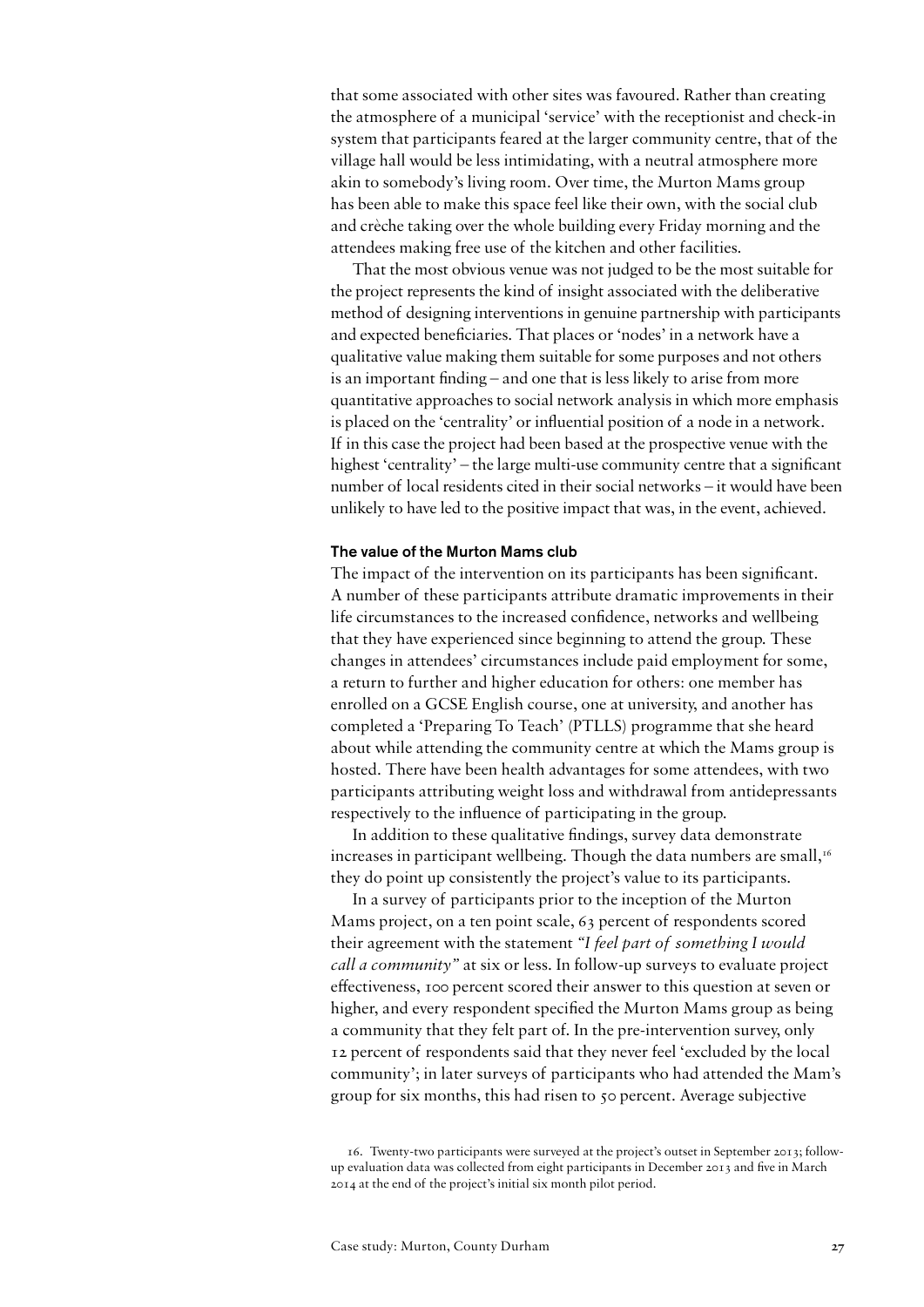wellbeing (measured on the short Warwick Edinburgh Mental Wellbeing Scale) among those surveyed rose by 13.3 percent six months after the group's inception. Within this series of wellbeing factors, scores for the statement 'over the past two weeks I've been feeling relaxed' increased by an average of 20 percent among all participants, with the scores for feeling useful, dealing with problems well, thinking clearly and feeling close to other people all increasing – by averages of between 7.5 percent and 17.5 percent.

Meanwhile, the extent to which respondents said that they felt the things they do in life are worthwhile increased (again on a 10 point scale) from 5.7 at the programme's outset to 6.9 at the end of its initial sixmonth pilot – an increase of 21 percent in just six months – and average life satisfaction increasing from 5.3 to 6.4 or 20.8 percent over the same period. These findings need to be seen in the context of two significant caveats: the sample size is very small, and the post-pilot wellbeing scores are still lower than they are for the general population in Murton (in our baseline survey of 493 residents, average life satisfaction was found to be 8.2 and average life satisfaction in the UK is 7.4). But while the numbers involved are few and the intervention is not an immediate or complete panacea, the improvements to participants' wellbeing are consistent and positive.

As well as these personal wellbeing benefits, participation in the programme has led to increased participation in volunteering; the Murton Mams group has run fundraising coffee mornings for Macmillan Cancer Support, while two of the Mams are now formal volunteers for the community centre and involved in a range of activities beyond the group. Three participants have undergone training and are now volunteering as local 'Welfare Champions' in another Connected Communities project facilitated by the East Durham Trust, helping to connect other members of the community to the services and support they need. This transformation for the individuals in question – from being avowedly lacking in confidence to playing a major role in helping others in the community, is testament to the benefits of creating the conditions for people to connect and socialise.

Another key finding of the study is the apparent durability of the intervention. A number of the participants have taken an increasing role in co-managing the Murton Mams group itself. As well as increasingly organising and delivering some of the sessions themselves to supplement those led by external contractors (such as trained masseurs or cookery teachers for example), the participants have taken a leading role both in securing the immediate future of the group and in expanding the initiative to other areas. The Murton Mams group has become a formally incorporated organisation, with participants serving as Chair, Secretary and Treasurer. Three of the Mams prepared and delivered a successful pitch to the board of the local NHS Trust directed at winning additional funding to support and develop the group, and the participants have taken a leading role in scoping the expansion of the programme – both into the 'Mam Zones' (which replicate the Murton Mams model in the neighbouring villages of Wingate and Wheatley Hill) and by way of planned future projects which will aim to create a similarly supportive community for men in the local area.

*Improvements to participants' wellbeing are consistent and positive*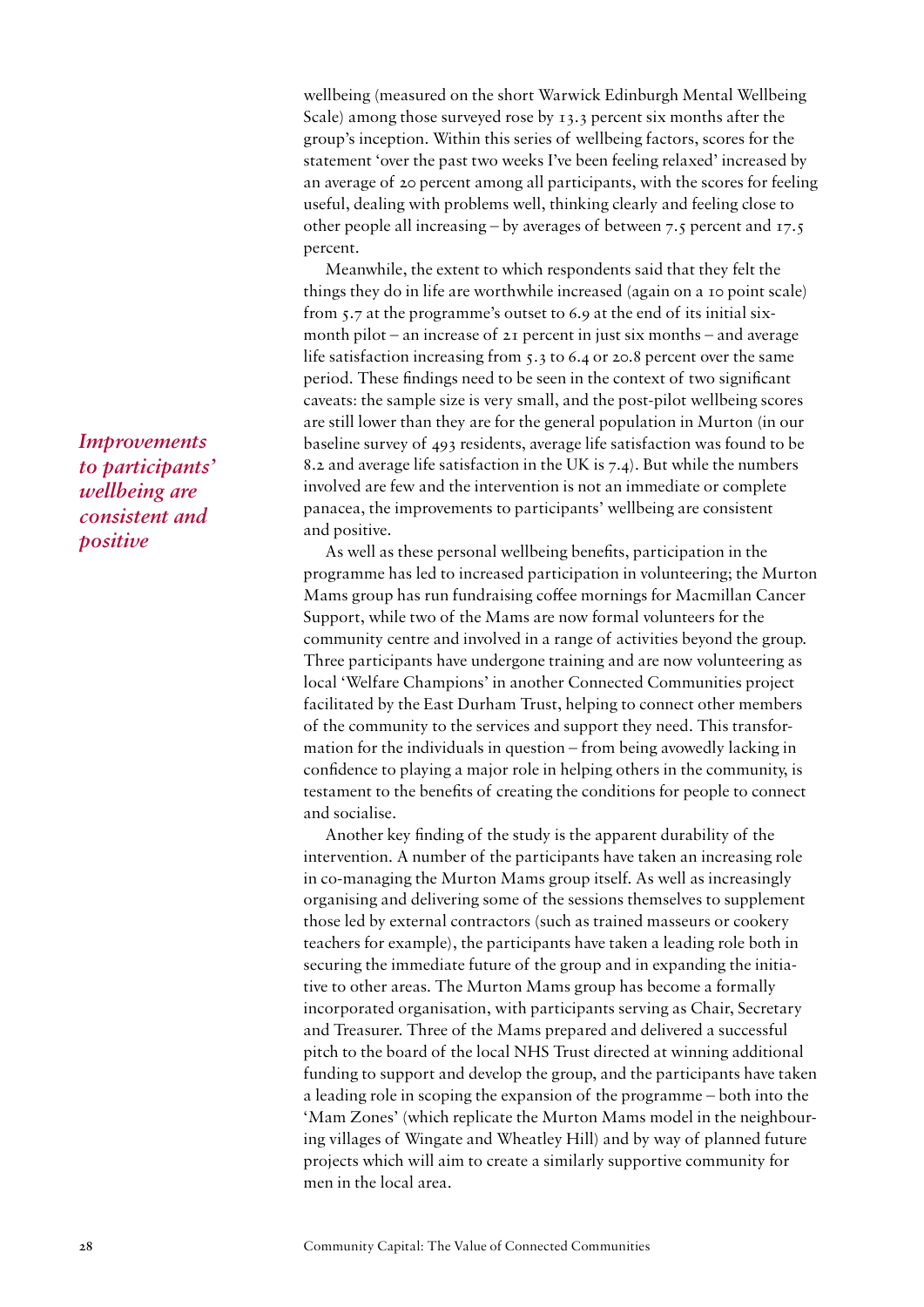## Case study: Knowle West, Bristol, and the Social Mirror

*A pilot of a digital social prescribing tool, identifying socially isolated people and offering them the 'prescription' of a group membership.*

# Figure 4.3: The Connected Communities approach in Knowle West



Social Mirror: Community Prescriptions is a tablet-based software that can issue localised social prescriptions in real-time, linking people to activities and groups in their area that could be beneficial for their wellbeing and health. The Social Mirror Community Prescriptions pilot was carried out as an experiment in using collaborative methods to provide better health and wellbeing outcomes from September 2012 to May 2014, in Knowle West, Bristol.

Social Mirror aimed to use specially created software to link people in Knowle West to activities and groups that might help or be of interest, thus addressing poor health, mental wellbeing and isolation. The project emerged from research findings that highlighted the fact that a number of local people seemed to be relying primarily on doctors and other medical and community professionals – rather than on community networks of friends, family or neighbours – for advice and emotional support.

#### Social Prescribing

A 'social prescription' links patients to non-medical interventions in their local area to help with their wellbeing, physical and mental health. The term 'social prescribing' covers individuals being signposted to, referred to, or 'prescribed' a range of non-medical interventions by medical professionals, case-workers or volunteers. It ranges from a GP suggesting an exercise group to a patient (signposting); to specific local schemes such as 'arts on prescription' or 'exercise on prescription'; to intensive schemes in which patients with multiple needs are referred to a social prescription worker.

Pilot social prescribing projects have shown early promise. Age Concern, working in Yorkshire and Humber found that those issued with social prescriptions reported an increase in their wellbeing.<sup>17</sup> The Bradford Health Trainer and Social Prescribing Service also conducted

<sup>17.</sup> Age Concern Yorkshire & Humber (2014) *Social Prescribing: A model for partnership working between primary care and the voluntary sector*, [online] Available at: www.ageconcernyorkshireandhumber.org.uk/uploads/files/Social%20Prescribing%20 Report%20new.pdf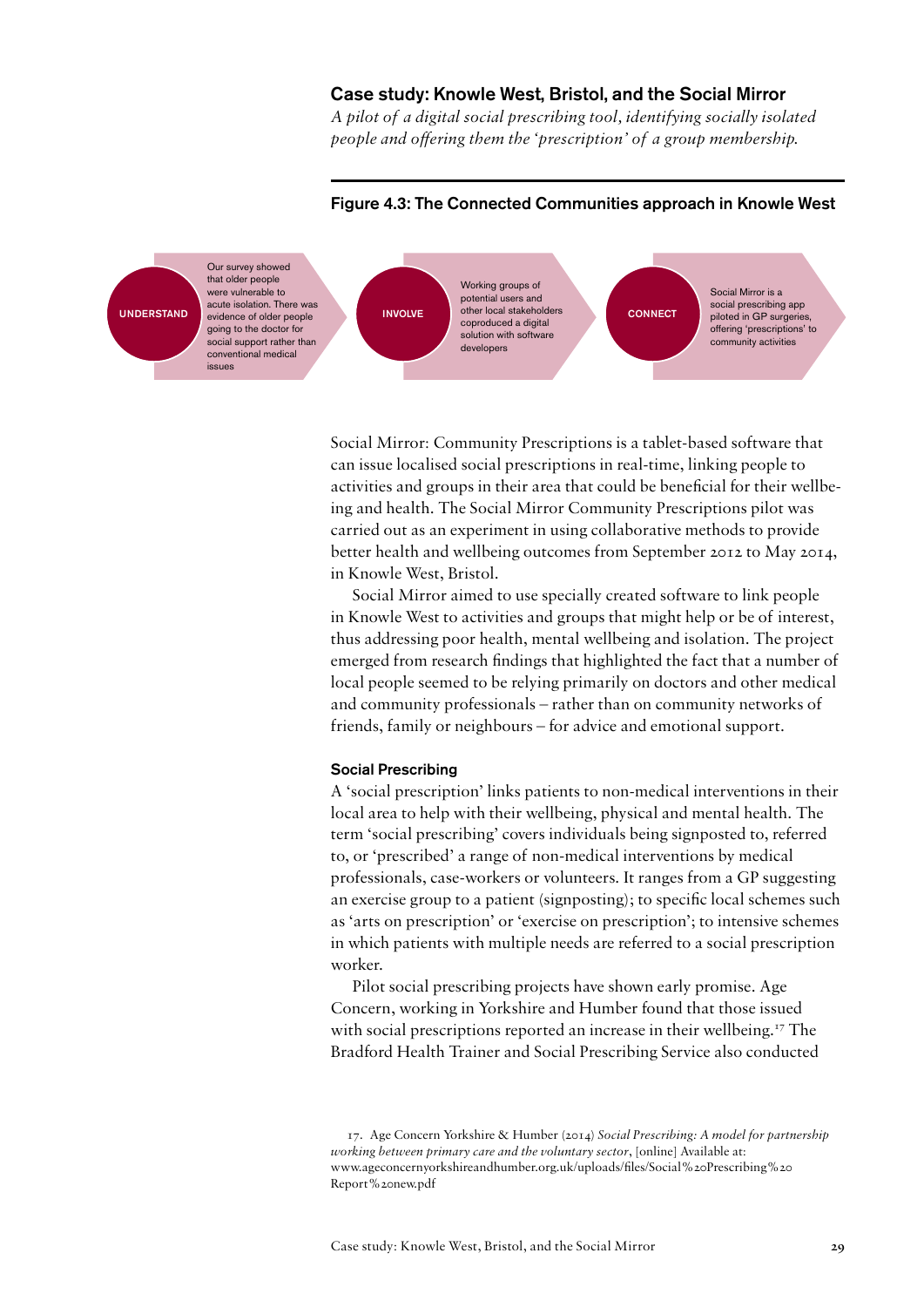*Social Mirror worked best for people who had few or no social connections, or who felt isolated, and who were not currently taking part in their local area*

interviews with a small sample of users who were unanimously positive about the service they received.<sup>18</sup>

Other studies,<sup>19</sup> however, note that many GPs have been hostile to the social prescribing approach, worried that it may increase their already very busy workload, contrary to the intention that social prescribing could reduce demand on medical services in the long-term. Practically, this kind of intervention requires clinicians to have a knowledge of, or access to, the opportunities available in their areas, something which may require additional support. This might include social prescription facilitators, link workers, and up to date posters and literature about these types of interventions around the surgery. Through Social Mirror, the RSA explored how technology might assist clinicians with social prescribing, providing a real-time, intuitive and fun tablet application that produces personalised social prescriptions from a data bank of local services and activities loaded on the app.

#### Social Mirror in Knowle West

The Social Mirror project was co-produced over a number of months. It involved a steering group of local practitioners, a community testing event that attracted 100 attendees and two ten-person working groups: one for older people, and one for younger people.

The people who were approached by Social Mirror staff and volunteers over the course of the pilot were local residents who were approached in the GP's surgery, the Knowle West Health Park and other local places. They were asked a series of questions about their wellbeing, their interests, who they felt connected to socially, and where they went in the local area. The tool issued users with 'feedback' about their answers in real-time. If people's answers indicated that they had low wellbeing, poor social connections or one of a series of 'flagged' needs – such as being a carer, having hearing difficulties or wishing to quit smoking – the tool also issued them with a local prescription for an activity or group.

The pilot:

- There were 150 users of the app.
- 77 percent of users reported improved wellbeing or social networks after using the app.
- 13 percent of users went to social groups prescribed by Social Mirror.
- 43 percent of users said they felt more positively about their area after using Social Mirror.

Social Mirror was trialled with 150 people during the pilot period. Of these people, our evaluation suggests that 13 percent went on to do activities as a result of being 'prescribed' them by the Social Mirror system

19. Kimberlee, R.H. (2013) *Developing a Social Prescribing approach for Bristol*, [online] Available at: www.voscur.org/system/files/Social%20Prescribing%20Report%202013.pdf

<sup>18.</sup> White, J., Kinsella, K. and South, J. (2010) *An evaluation of social prescribing health trainers in south and west and Bradford*. Yorkshire & Humber Regional Health Trainer Hub, Leeds Metropolitan University, [online] Available at: www.nhsiq.nhs.uk/media/2687240/ bradford\_spht\_report\_201021.pdf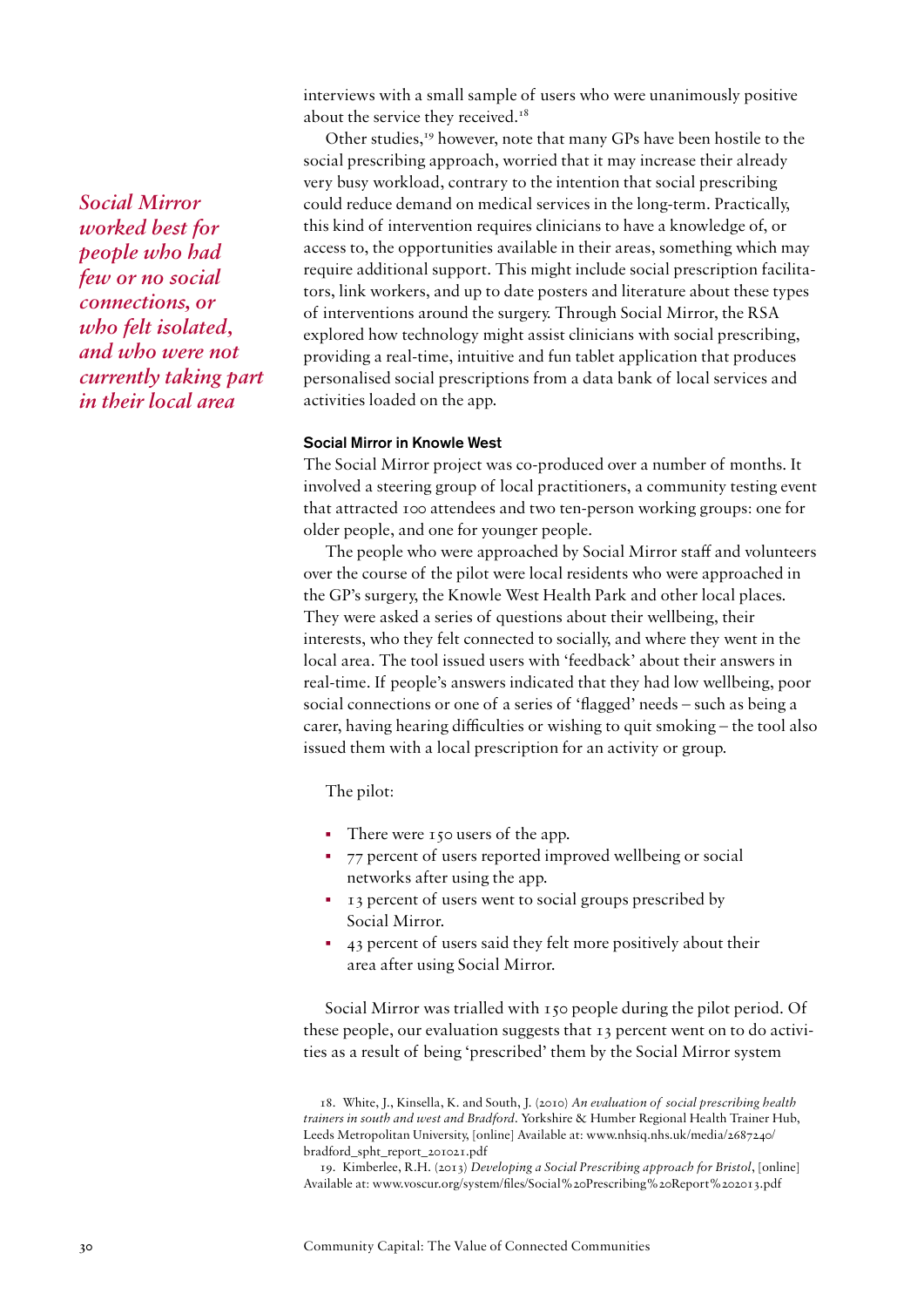(note, the majority of users were not judged to need a prescription by the app), with 77 percent of users overall reporting feeling that using Social Mirror benefited them. Social Mirror worked best for people who had few or no social connections, or who felt isolated, and who were not currently taking part in their local area.

#### What changed as a result of Social Mirror?

#### **1.** Wellbeing levels

People who reported going to groups as a result of Social Mirror showed the highest levels of health satisfaction and feeling life was worthwhile, as well as above-average life satisfaction. The data suggests that those who reported that Social Mirror had not benefited them were either already participating in social groups and did not need additional contact, or were part of a cohort that had higher needs than the system was designed for, with very low overall scores for life satisfaction, health satisfaction and feeling life was worthwhile.

**2.** Community and loneliness

People who reported going to social groups and activities as a result of Social Mirror showed the highest levels of feeling part of the community, but were the most likely to report feeling lonely at times. The increases in community capital that Social Mirror provoked had profound effects on people's lives, as demonstrated in the words of participants, below:

# Box 4.1:

A retired gentleman who had no social connections and who had an interest in being more active was issued a prescription to a walking group:

"I can't say enough about it because it has changed my life. If I hadn't done it I wouldn't have known about these walking groups. After I retired I felt like a recluse, three days a week I didn't go out of the flat. I've now lost a stone in weight, I can talk to people quite freely which I didn't before. I've stopped drinking alcohol – I don't need it to help me sleep as the walks tire me out."

A young mother who is new to the area (so comes up with a low community score), and does not know many people locally (so has very sparse connections), was issued a prescription to a children's group:

"Social Mirror has made a massive impact in my life because when I moved here I had nobody and nothing. Going to groups through Social Mirror started the ball rolling – I've been going to groups for my children and for myself, I've made friends, and I know the area better. My life is a lot happier and more content now and I don't feel so lonely."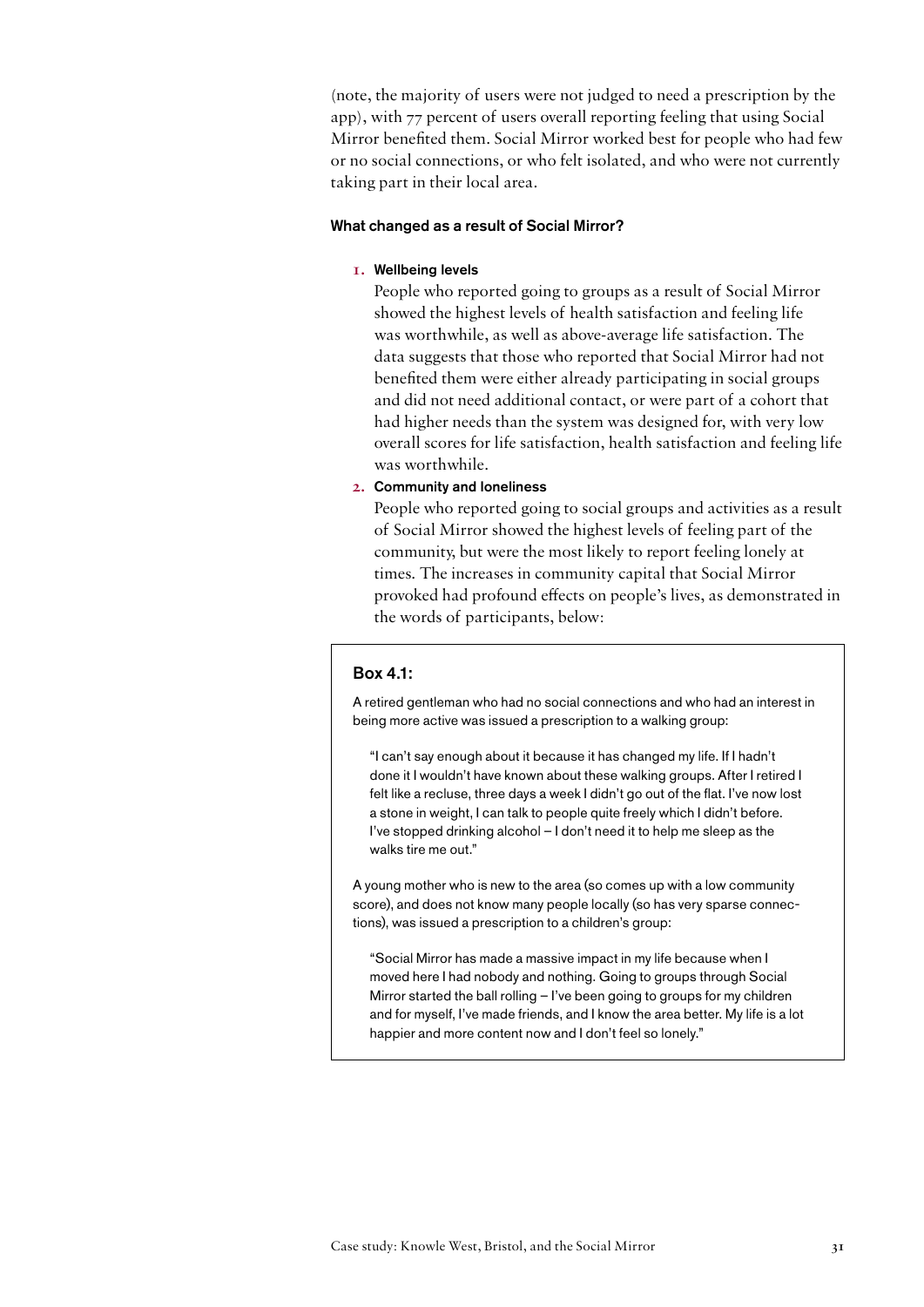# Case study: Wick, Littlehampton

*An organised network of local community changemakers creating service provision for themselves.*

# Figure 4.4: The Connected Communities approach in Wick



Wick was historically a separate village but is now a suburb of Littlehampton in West Sussex. Littlehampton is a prosperous seaside town but Wick itself is officially recorded as being an area of high deprivation. Like some of the other research sites in this programme, it is something of an 'urban island', physically isolated from the rest of the town by being on the other side of a main road – the  $A259$  (incidentally the most dangerous road in south-east England according to a 2008 survey<sup>20</sup>). Residents at Connected Communities focus groups spoke of a local sense that the area was seen negatively by outsiders – including local services, with one participant saying: "The council have written off the area and the people."

However, through our work with community researchers it emerged that there was an influential and interconnected group of people who were good at getting people together and who were frequently cited by others as being important sources of information. The social network and wellbeing research data collected locally revealed an interesting picture:

- Having higher health satisfaction and having people from whom you can get practical help were associated with higher mental wellbeing.
- Being unemployed, being a single parent and having previously had an addiction to drugs or alcohol were associated with lower wellbeing.
- Unemployed people and single parents tended to have more connections in their social networks and almost twice as many people they would trust to look after their homes if they were away, a measure of trusting relationships. People in council housing also had larger social networks than average.
- People who had previously been addicted to drugs or alcohol had higher than average numbers of overall contacts in their social networks, but fewer neighbourly connections.<sup>21</sup>

20. 'Britain's Highest Risk Roads by Government Region', EuroRAP 2008, [online] Archived at: https://web.archive.org/web/20120210151407/http://www.eurorap.org/library/ pdfs/20080627\_GB\_High\_RISK\_Regional.pdf

21. Respondents were asked to describe each person in their social network by their primary relationship, eg friend, family, neighbour, colleague. People with a history of addiction were found to name fewer people in their networks who they described as 'neighbours' – this is not to say that they do not have close connections to people who live next door or on their street (such people could have been described as friends or family for instance) but the lack of relationships to people specified as neighbours does tell us something about a lack of more informal place-based relationships in the immediate community to people who aren't necessarily very close friends or family.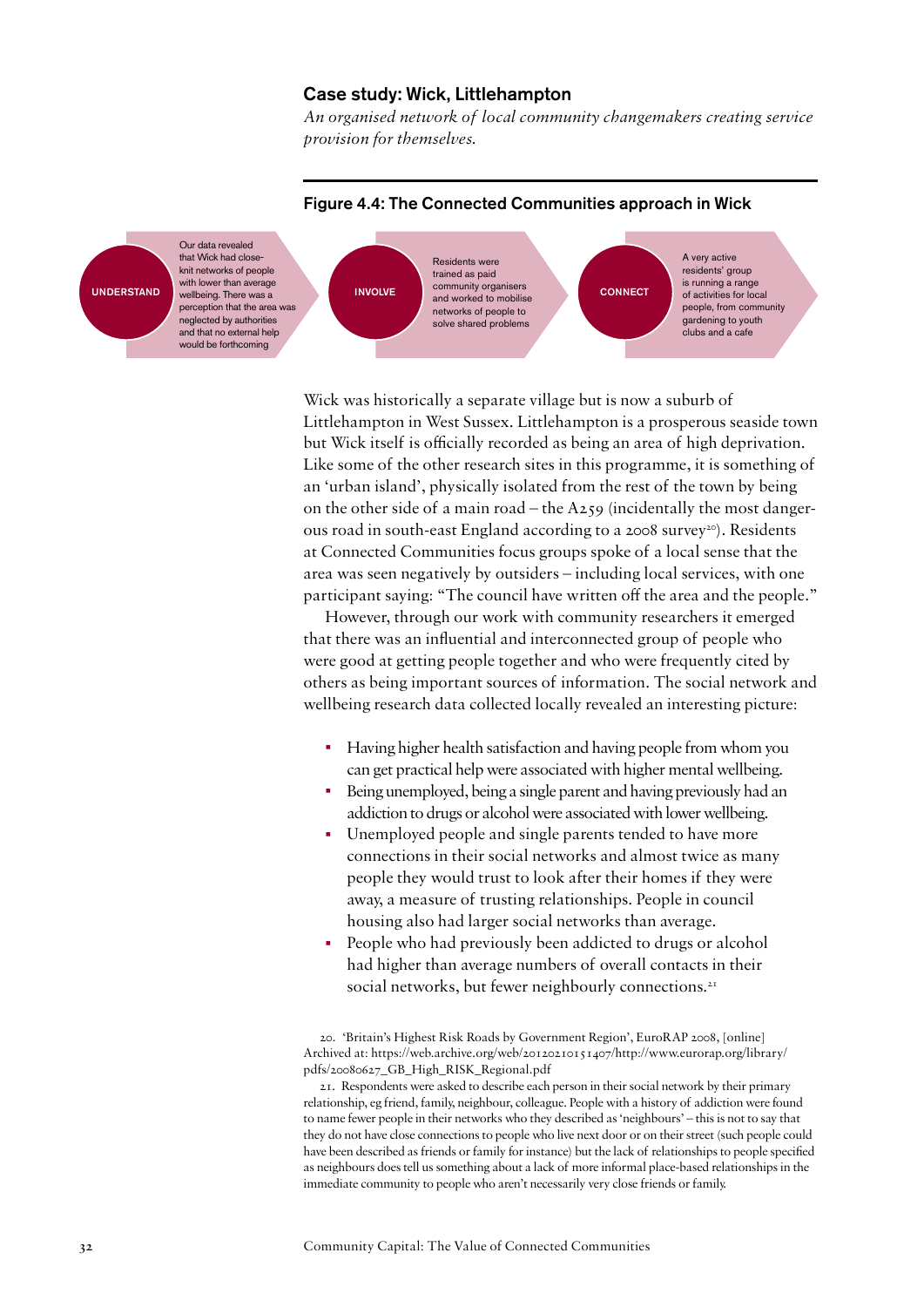• There was a high prevalence of previously having had an addiction to drugs or alcohol among a core group of interconnected people.

A key question was if unemployed people and people with a history of substance misuse tended to experience lower wellbeing, was it possible to use the assets in their extensive networks to give these adept connectors more of the opportunities to benefit from the health satisfaction, employment and financial opportunities and access to people who can supply practical help that were associated with higher wellbeing?

#### Formal community organising

The RSA served as the local joint-host for the Cabinet Office-funded Community Organisers programme, in partnership with the local recovery user group EXACT and supported by the West Sussex Drug and Alcohol Team, and recruited a small team of community organisers locally to the research site. Two of those recruited lived in Wick, and the efforts of the community organisers concentrated on this area.<sup>22</sup>

Community organising in various forms has a lengthy history, particularly in the US,<sup>23</sup> but in the British iteration funded by the Cabinet Office and delivered by the civic action organisation Locality between 2011 and 2015, it primarily consisted of recruiting and training paid organisers to work consciously to build relationships within communities, and then to help to mobilise those relationships to achieve social or political change according to the themes that have arisen during the course of scores of structured conversations with local residents. As well as identifying common themes that concern or enthuse residents and working to bring people with shared concerns into contact with one another, the community organisers recruit volunteers to help cascade and expand their work while building a sustainable legacy of organisation in the area.

#### An organised community

In Wick, the community organisers became successfully networked with a newly-invigorated Tenants and Residents Association (TRA) on the main social housing estate in the area. The volunteers recruited from the community organising programme, members of the TRA and a number of well-connected people prominent in the Connected Communities social networks analysis became an effective and proactive interconnected network, primarily organising through the semi-formal architecture of the existing TRA.

Coordinated by a small number of key members and holding regular meetings to make plans and organise, this group has undertaken a wide range of successful interventions and initiatives to improve wellbeing and connection in the local area. These include:

- Volunteer-led affordable childcare and afterschool clubs for infants and children.
- Running a youth club and arranging day trips for older children to promote healthy lifestyles as opposed to drinking or taking drugs.

<sup>22.</sup> A small team was also hosted in nearby Bognor Regis, but this was not part of the official Connected Communities programme.

<sup>23.</sup> Fisher, R. and Romanofsky, P. (1981) *Community Organizing for Urban Social Change: A Historical Perspective*. Greenwood Press.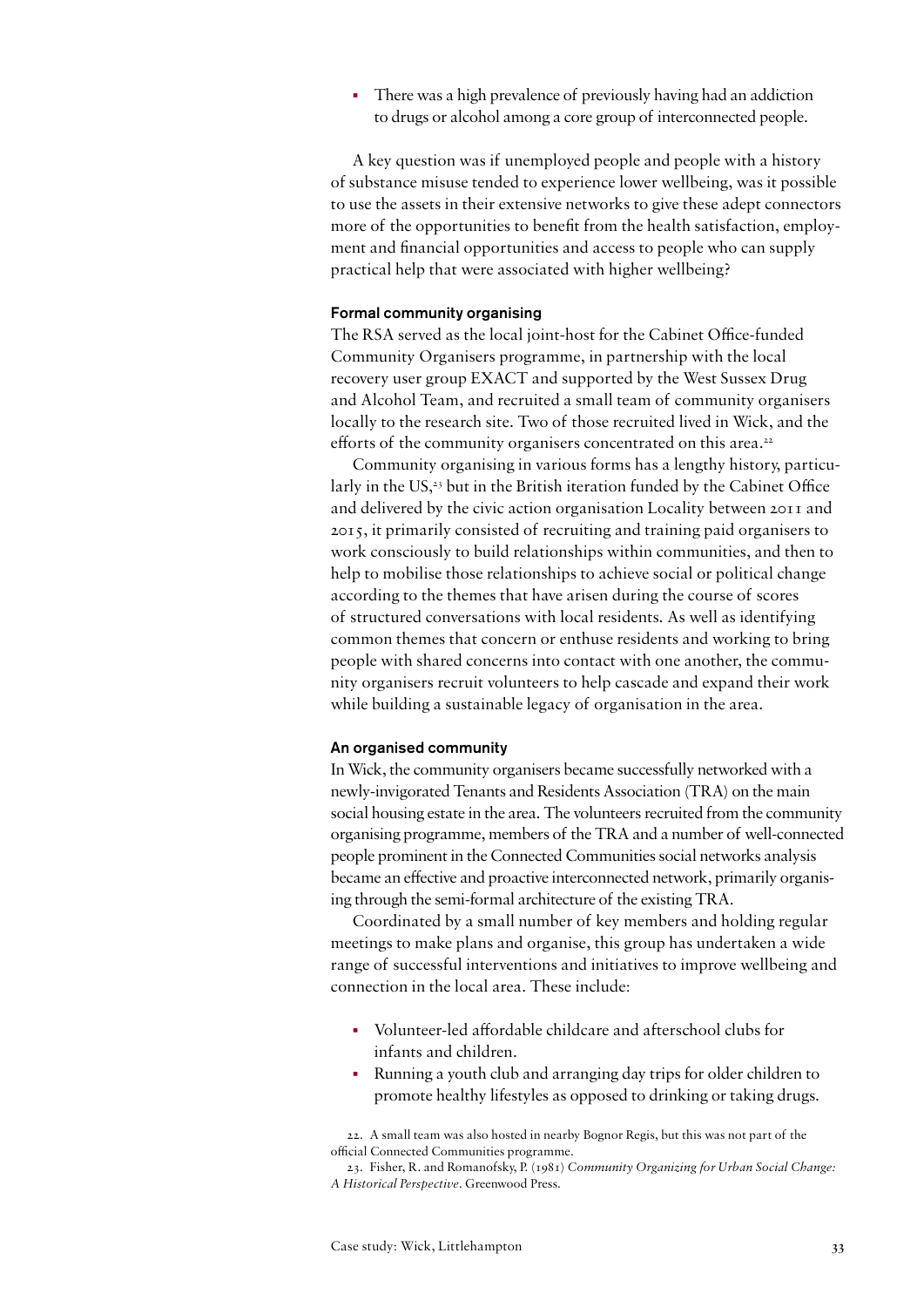- A 'SmartArt' arts and crafts group attended by a mixed group including people who had otherwise been acutely isolated as a result of disabilities and mental illness.
- Converting a disused patch of land behind a community centre into an 'edible garden', with vegetables grown by children to encourage healthy eating.
- A peer-support group for people caring for family members (eg grandparents raising grandchildren), as a number of people in this position noted the lack of formal or financial support available for 'kinship carers'.
- Winning permission to turn a disused council building on the estate into an affordable café and mixed-use 'social space'. The café provides cheap food and a place to socialise, as well as small amounts of income for the group and employment opportunities for a small number of residents, while the social space provides a meeting place for the TRA and a venue for the SmartArt and other groups as well as special events for the community to come together such as parties and dances.
- Plans to take over a shop in Littlehampton town to sell items made or donated from the Wick community to raise funds for the group and begin to develop greater social and economic engagement with the town centre.

None of these projects in and of themselves constitute a discrete 'pilot' intervention that can be evaluated in project terms, but instead together they are testament to the vibrancy and variety of self-organised initiatives that can emerge from within a community as a result of networks of people collaborating to creatively meet their needs and objectives in a neighbourhood. Certain key individuals with the confidence and tenacity to make change happen have been important to this process (and resilient communities will be ones that find effective ways to share the load so as not to lead to 'burn-out' among such community leaders). But another source of these successes has been the reflexive process of deliberative attention to community building, through the Community Organising and wider Connected Communities programmes, of people coming to understand their local areas' needs and assets, and working with others to cooperate to make change happen.

Nationally, the Community Organisers programme has achieved some notable results, with 51 percent of people in 'Community Organiser patches' reporting that people pull together to improve the local community compared to 39 percent in areas without Community Organisers, while 56 percent of residents in 'patches' reported a stronger sense of belonging to their neighbourhoods compared to 46 percent in areas without Organisers.24 These findings from the national programme are consistent with the citizenship dividend and wellbeing dividend we identify as stemming from community capital.

<sup>24.</sup> Cameron, D. et al (2015) *Community Organisers Programme*. NEF Consulting and Ipsos Mori.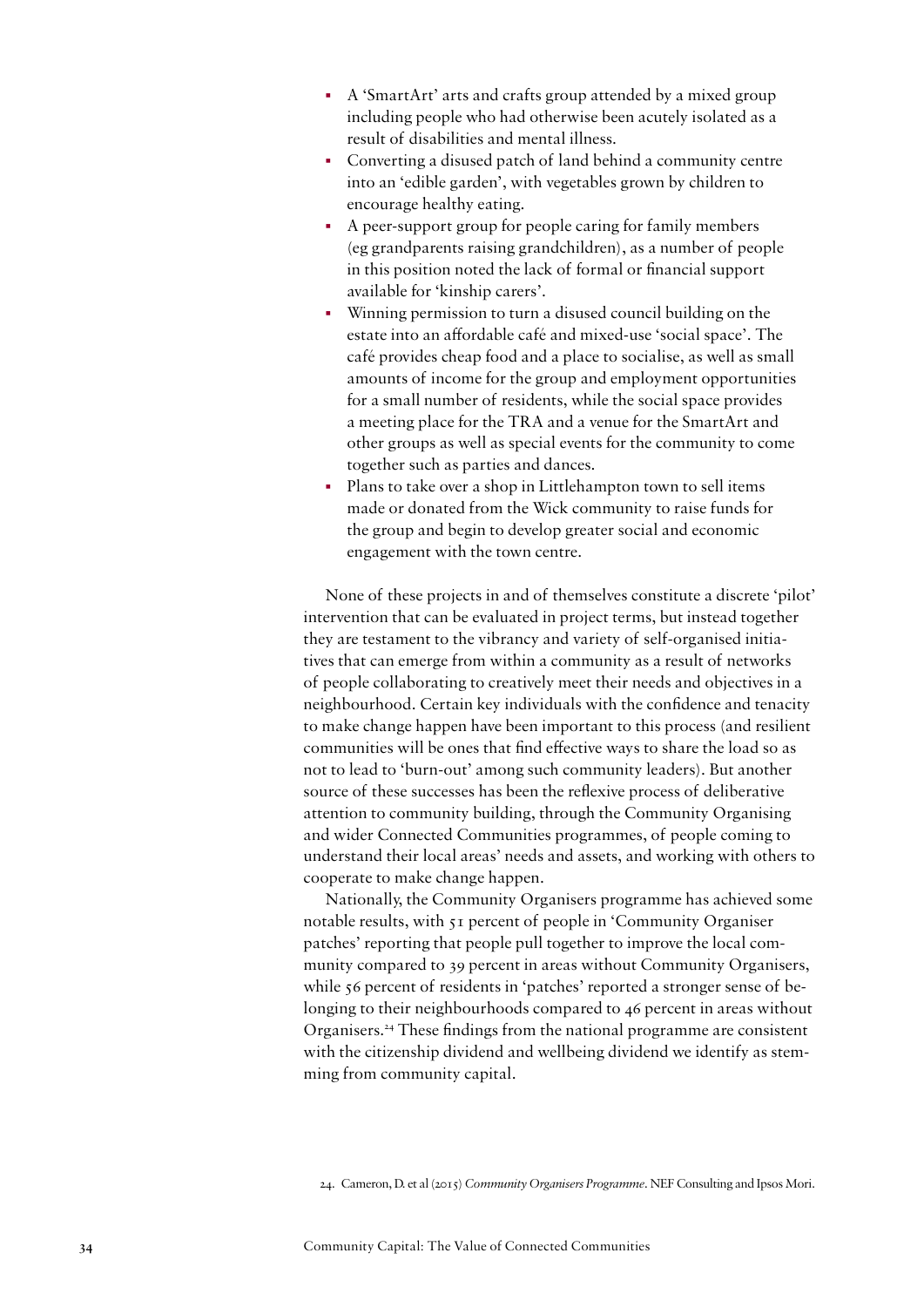# Case study: L8 postcode region of Liverpool

*Brokering new relationships between health services and a previously isolated group of people from ethnic minorities.*

# Figure 4.5: The Connected Communities approach in Liverpool



Of those we surveyed in Liverpool 8, a majority lived in the Princes Park ward, to the south of the city centre, while others lived in Picton, a demographically similar ward to the east.

Princes Park has the highest proportion of Black, Asian and minority ethnic (BAME) residents in the city. The population is younger than the national average, with a higher proportion of children and working age adults and fewer older people than the rest of the city. Economically it is one of the most deprived wards in Liverpool, with around 94 percent of the population falling into the most deprived  $\zeta$  percent nationally. The ward has a significantly lower average income than the city average, and the highest number of children living in child poverty. Over 37 percent of residents are out of work and over 15 percent claiming various forms of unemployment support.

## Connected Communities in Liverpool

Our research pointed towards very low levels of community capital, with large numbers of people either reporting that they had no social connections, or refusing to answer questions about their social networks. Additional key findings included the following:

- Those who gave us no network information were three times more likely to be ill or unfit to work, and three times less likely to be in full-time paid employment.
- A sub-network of people with lower wellbeing was identified that was disproportionately Black African or Black Caribbean, suggesting that these ethnic minority groups in the area tended to have connections among themselves, but were isolated in respect of other groups in the area and more likely to experience low wellbeing.
- Factors cited as reasons people were unable to connect to the wider community included mobility/medical issues, money, and exclusion by others in the local area.
- Most survey respondents lacked connections to people who can get things done and/or have authority. This is important, because knowing local activists and people with authority was linked to improved mental health.

*Certain key individuals with the confidence and tenacity to make change happen have been important to this process*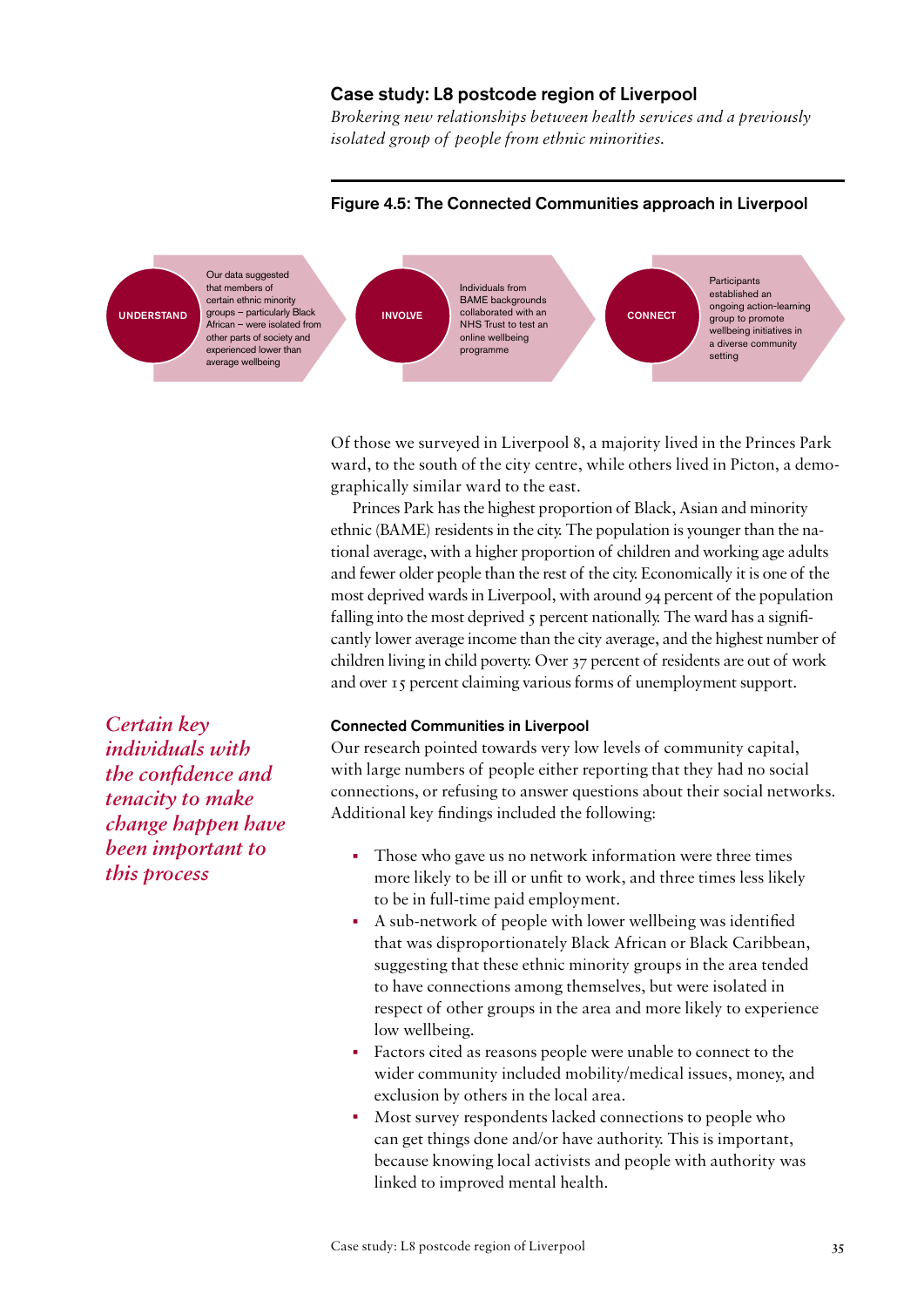• Very unusually, those with higher education feel life is less worthwhile. This is noteworthy because it is the reversal of a national trend and could relate to a lack of local opportunities.

## Working in partnership to respond to the findings

Public workshops were organised in which diverse survey participants discussed their different understandings of wellbeing, cultural values and experiences. While many had initial difficulty talking about wellbeing, the meetings became an important way for locals to contribute their views, and a source of new friendships, connections and cultural exchange. Based on the meetings that took place, it was decided to work with MerseyCare, the NHS Trust and the Connected Communities programme's local partner, to test a new wellbeing oriented webpage called 'Treasure your Wellbeing' within a diverse local community.

Technical delays and setbacks meant that the Treasure Your Wellbeing website is yet to come to fruition. However, through the connections and discussions that were formed in the process of working on this intervention, a number of the individuals established an ongoing action-learning group, modelling positive wellbeing practices in the local community.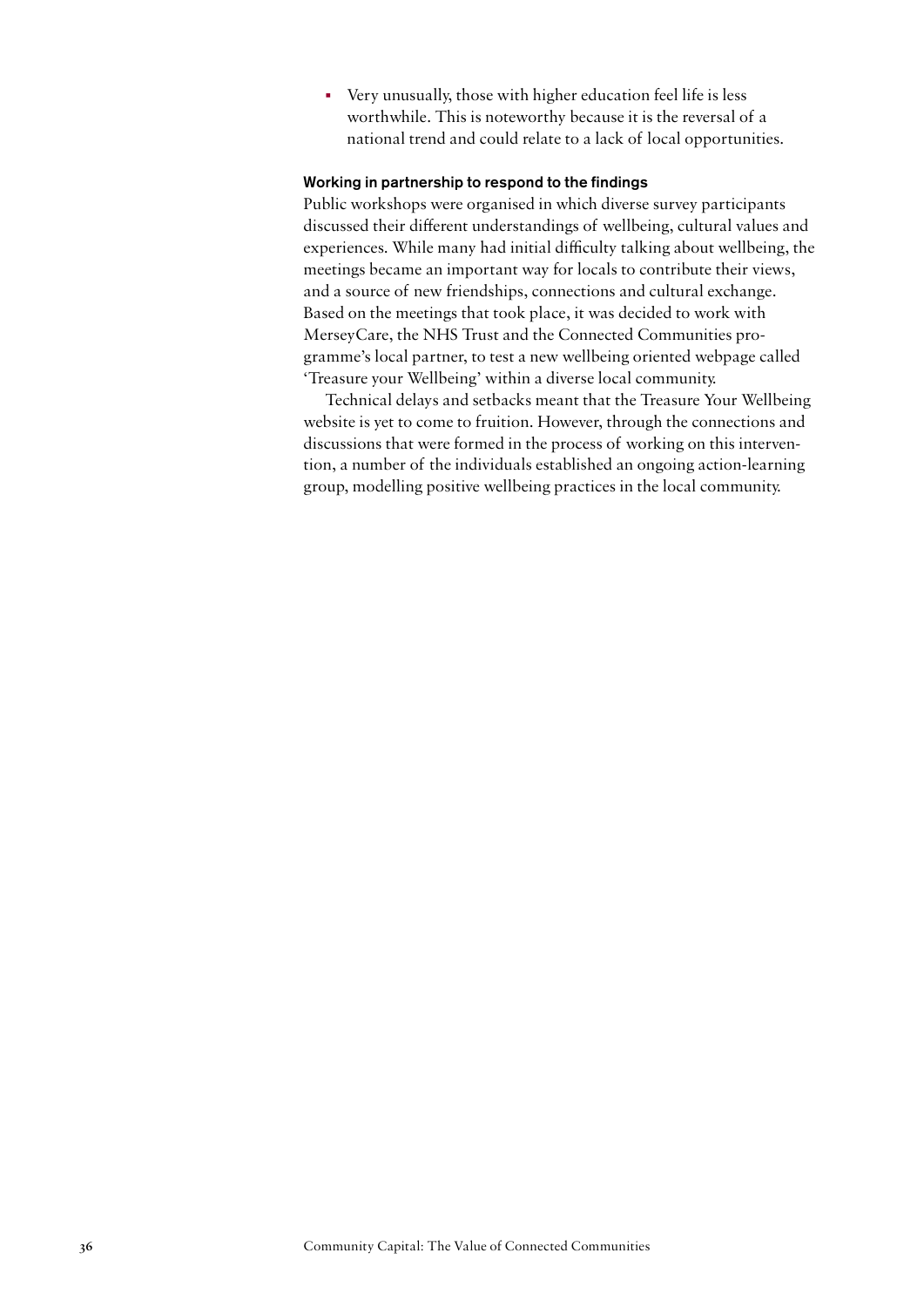# Case study: New Cross Gate, London

*Training individuals in mental health counselling to build their personal resilience and enable them to support others in their community.*

# Figure 4.6: The Connected Communities Approach in New Cross Gate



New Cross Gate is a densely populated area within the borough of Lewisham in south-east London. In an area with a high number of services – both in the third sector and public sector – working on social issues including homelessness, community development, education and health, the Connected Communities programme initially came across difficulties working through existing organisations and service providers, in part due to the stretched capacity that these institutions were experiencing as a result of financial strain and reduced government funding.

Through the Connected Communities programme, several key organisations and individuals were identified and brought together to form a working group to provide greater social support for isolated elderly people in the area. Important and potentially durable new connections between professionals and volunteers in the community sector were formed during this process, but as yet the mooted project, transport and provision for an older people's social club specifically targeted to people referred due to their need, hosted by different charities and services each week so as to bring the members into contact with other groups and services they hadn't previously engaged with, has not yet been initiated as a result of these issues of funding and capacity.

## Building a new close-knit network: the Talk for Health model

While these community organisations remained in touch and continued to seek opportunities to co-develop an intervention for older people, the Connected Communities team sought to explore a different approach in parallel, working with individuals rather than organisations, and working through a relational model rather than one relying on the acquisition of physical assets such as transport. The intention was to build a new network of 'super connectors' – people in influential network positions with many social contacts – and isolated people, and seed positive mental health counselling skills through the wider community.

Talk for Health is a training and community building programme delivered by the Positive Therapy company. It is based on the principle that, just as physical health can be improved through exercise and other attempts to stay healthy regardless of whether or not an individual considers themselves to be in 'good health', so can mental health be positively improved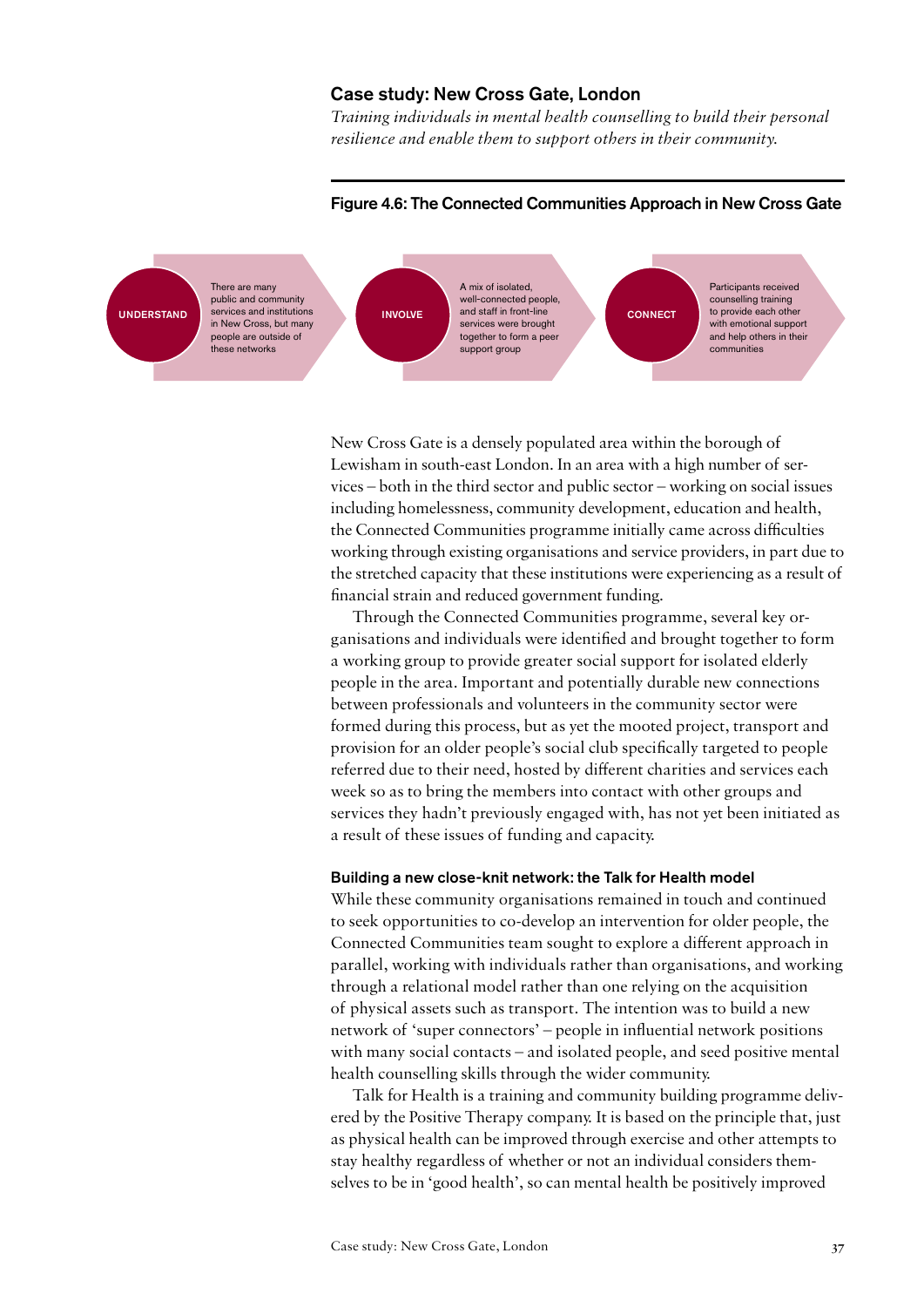in people who are not necessarily experiencing mental illness; that there are certain techniques and behaviours that can make people more mentally healthy and prevent some instances of mental ill-health. The components of the programme, led by a professional psychotherapist, include four days of training in the techniques and principles of mental health counselling including empathetic listening and therapeutic talk, in order that participants can better support their friends, family or colleagues with their emotional needs, and the establishment of a Talk For Health Group which provides a trusting environment for its members to attend regularly and talk to each other in a way that is good for their mental health.

Working with local partners, the Connected Communities team invited people to take part in the free training because of their strategic position either in front line community services such as a health centre and a carer's network, or their position in the network according to our social networks analysis of data collected by community researchers in the area at the outset of our programme, including some of the most – and least – connected.

Twelve participants attended the four days of training through four successive weekends in September 2013, before forming two smaller groups of seven and six that arranged to meet fortnightly thereafter in each other's homes. Both groups met regularly up until Christmas 2013, had a short break, and then reconnected in the spring after an evaluation meeting arranged by the Connected Communities team. One of the two groups then continued to meet monthly up to the time of this report's publication.

## Effects on wellbeing

Participants who undertook the Talk For Health training and who attended the groups thereafter were surveyed both before and after the training in order that their reported subjective mental wellbeing could be tracked over the course of the programme. What was notable was the extent to which the participants had bonded and formed a supportive emotional community between themselves; after the training, all respondents reported high scores (greater than seven out of 10) in agreement with the questionnaire statement: 'I feel I belong to something I would call a community' – in the pre-intervention survey only 60 percent of the participants gave high scores for this question.

Additionally, 90 percent of participants reported an improvement in their mental wellbeing, with 50 percent reporting a large improvement. Average reported life satisfaction among the group rose from 6 to 6.8, with nine out of 12 respondents reporting an improvement and two reporting an improvement of 40 percent. These improvements seemed to endure; in a follow up survey of six of the participants seven months after the end of the training, the average life satisfaction score was 7. The average of all participants' sense that the things they do in their lives are worthwhile rose by 13 percent from 5.9 to 7.2 out of 10.

Mean mental wellbeing scores on the SWEMWBS scale rose from 3.3 to 3.9 – an increase of 18 percent. Scores for 'thinking clearly' and 'feeling optimistic about the future' both went up by an average of 20 percent among all participants over the course of the training programme, with the scores for feeling useful, dealing with problems well, and feeling relaxed all increasing by averages of between 12.5 percent and 15 percent.

*The average of all participants' sense that the things they do in their lives are worthwhile rose by 13 percent*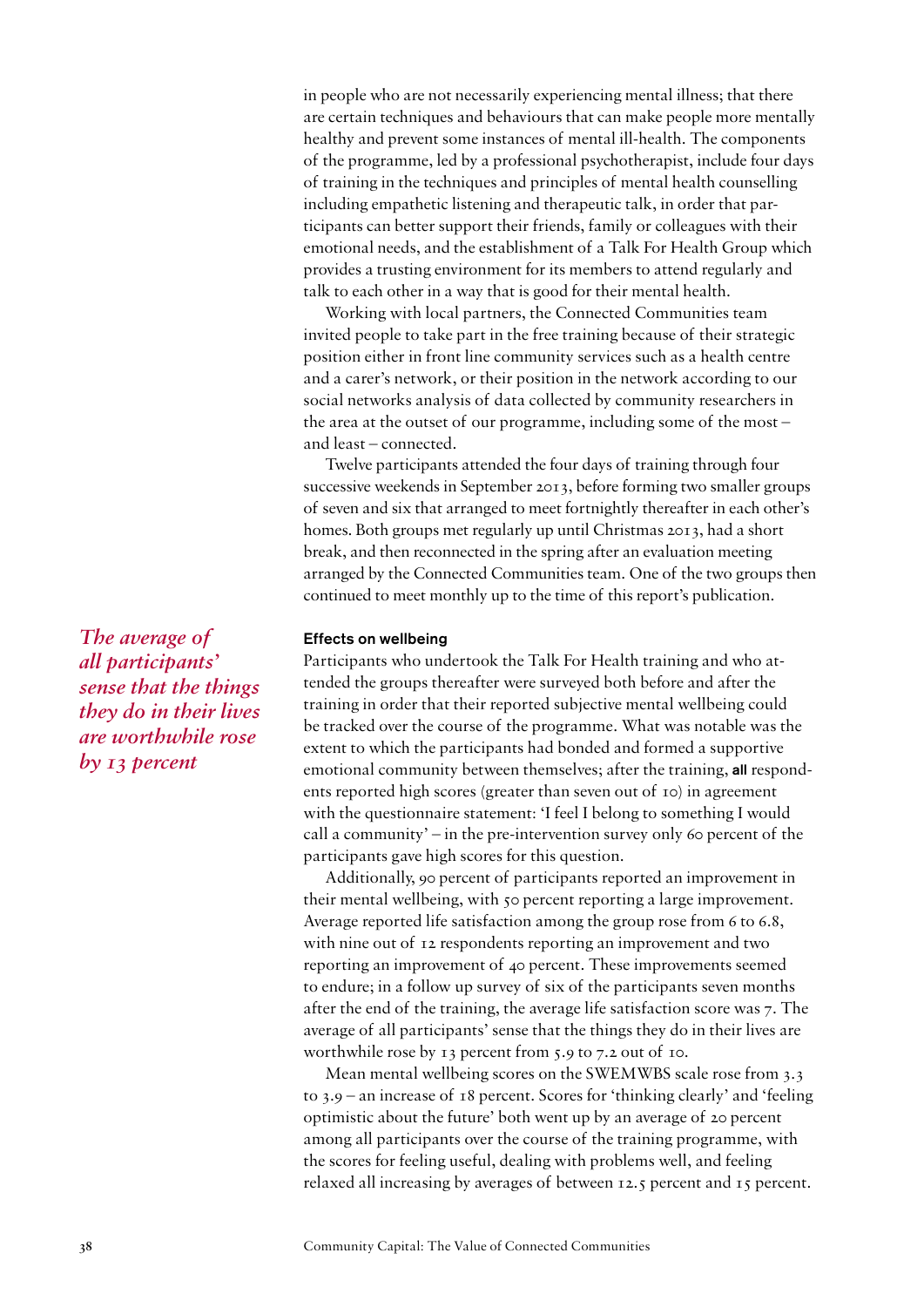## Loneliness and self-reflection

As in the pilot of the Murton Mams programme, the reported sense of feeling lonely worsened marginally – down 2.5 percent from 2.5 out of 4 to 2.4 out of 4. In Murton there was a quite dramatic decrease of 20 percent between the pre-intervention survey and a mid-intervention survey before rallying by the end of the initial 6-month pilot to 5 percent below the original score. In both programmes, it would be sensible not to read too much into the specific figures due to the very small sample sizes involved; however given the fact that all other variables appear to be on a positive trajectory, whereas loneliness appears to worsen slightly (or at least stay static within a margin for error), it is worth noting.

If we were to speculate as to why this might be, primarily we could suggest that this is further evidence that social isolation and loneliness are not necessarily the same thing – indicators of social isolation in these pilots show positive trends (such as participants tending to report feeling closer to other people and less likely to feel excluded), and wellbeing indicators are consistently showing an improvement too.

A possible explanation could be that there is some value in the selfreflective process that these interventions encourage, and people are more likely to *realise* that sometimes they feel lonely, while simultaneously enjoying the benefits of improved wellbeing and inclusion. If one benefits from having the opportunity to think consciously about one's social connections, as well as being equipped to act to improve these, then having a greater awareness of one's loneliness might not necessarily be a bad thing as the individual is simultaneously able to benefit from the ongoing support of new and beneficial social connections and given the means to make effective changes to better meet their social needs.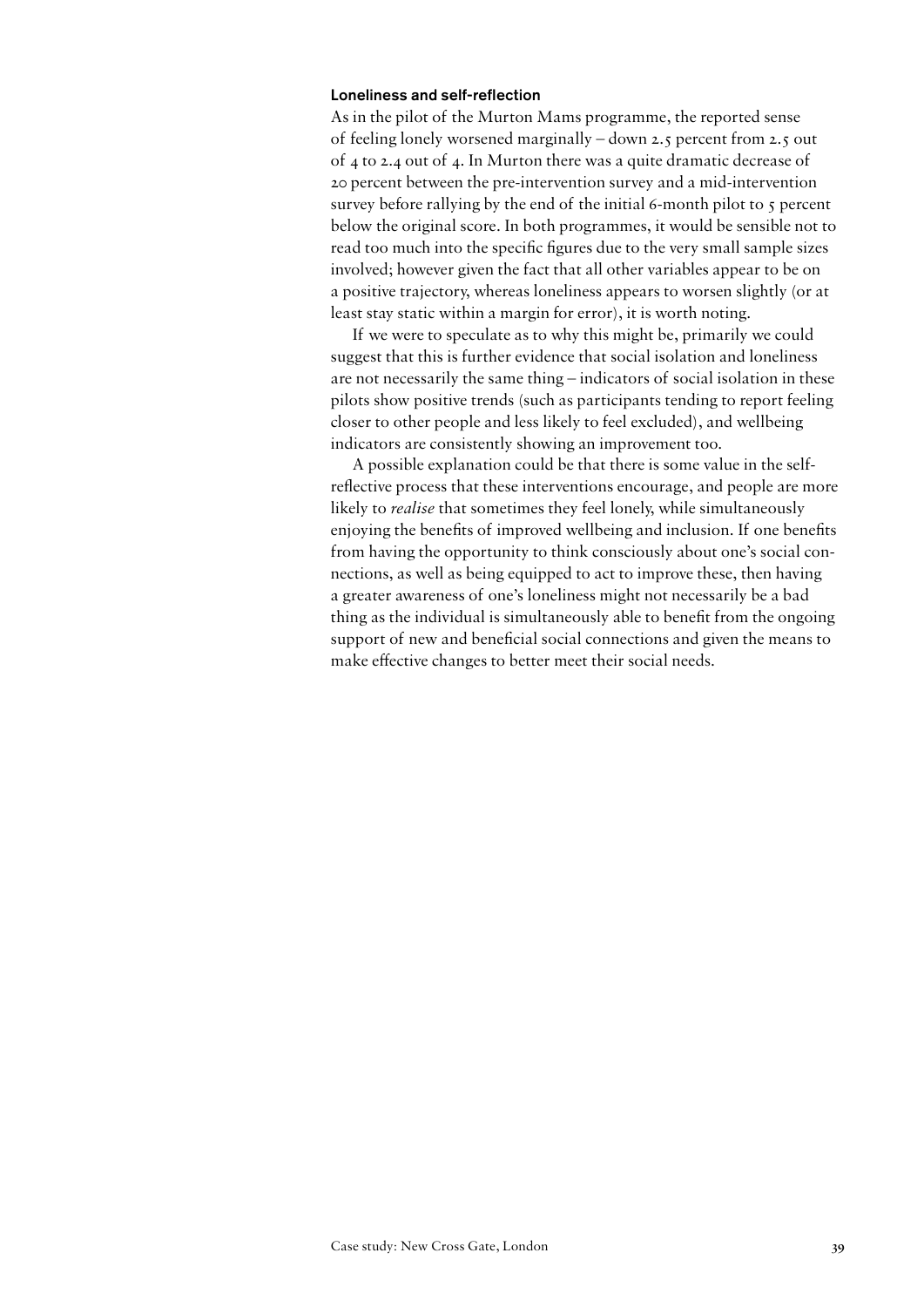## Case study: Tipton, Sandwell

*Creating connections between community organisations.*

## Figure 4.7: The Connected Communities approach in Tipton



Tipton is a former industrial town in the borough of Sandwell, nine miles outside of Birmingham. One of five RSA Academies is located here, and this was used as a base for much of the research. It is one of the most deprived areas in England, being in the bottom 5 percent of the Department for Communities and Local Government's (DCLG) index of multiple deprivation.

The first phase of the research project examined the social networks of those living within the catchment area of the RSA Academy but was broadened out to include areas such as Cotteridge Park, Smethwick and Wednesbury, in addition to Tipton.

The initial findings included:

- Men are far more likely than women to name no local sources of information.
- Men are slightly more likely than women to name few resources or places they get information from locally.
- Those who use few local resources seem twice as likely to have no social connections and are also more likely to lack connections to power.

#### Creating Connections

The steering group of local partners looked at ways to help increase connections for socially isolated individuals in the local community. Local stakeholders and community organisations were invited to give their insights as to what could work in Tipton. Those attending decided that, rather than attempting a single large intervention they would offer local community organisations small grants to create or enhance community relationships and offer something additional to attract socially isolated individuals residing in Tipton. The point was to experiment with various ideas to see what works – or even simply what can be learned about what doesn't work.

Several existing local organisations put forward proposals and these were considered on their merits by the steering group committee. Grants of between  $\hat{\xi}$ 500 and  $\hat{\xi}$ 1,000 were awarded to the successful organisations leading to several community projects including:

• Networking and social events aimed at older men run by a local 'Sons of Rest' community charity.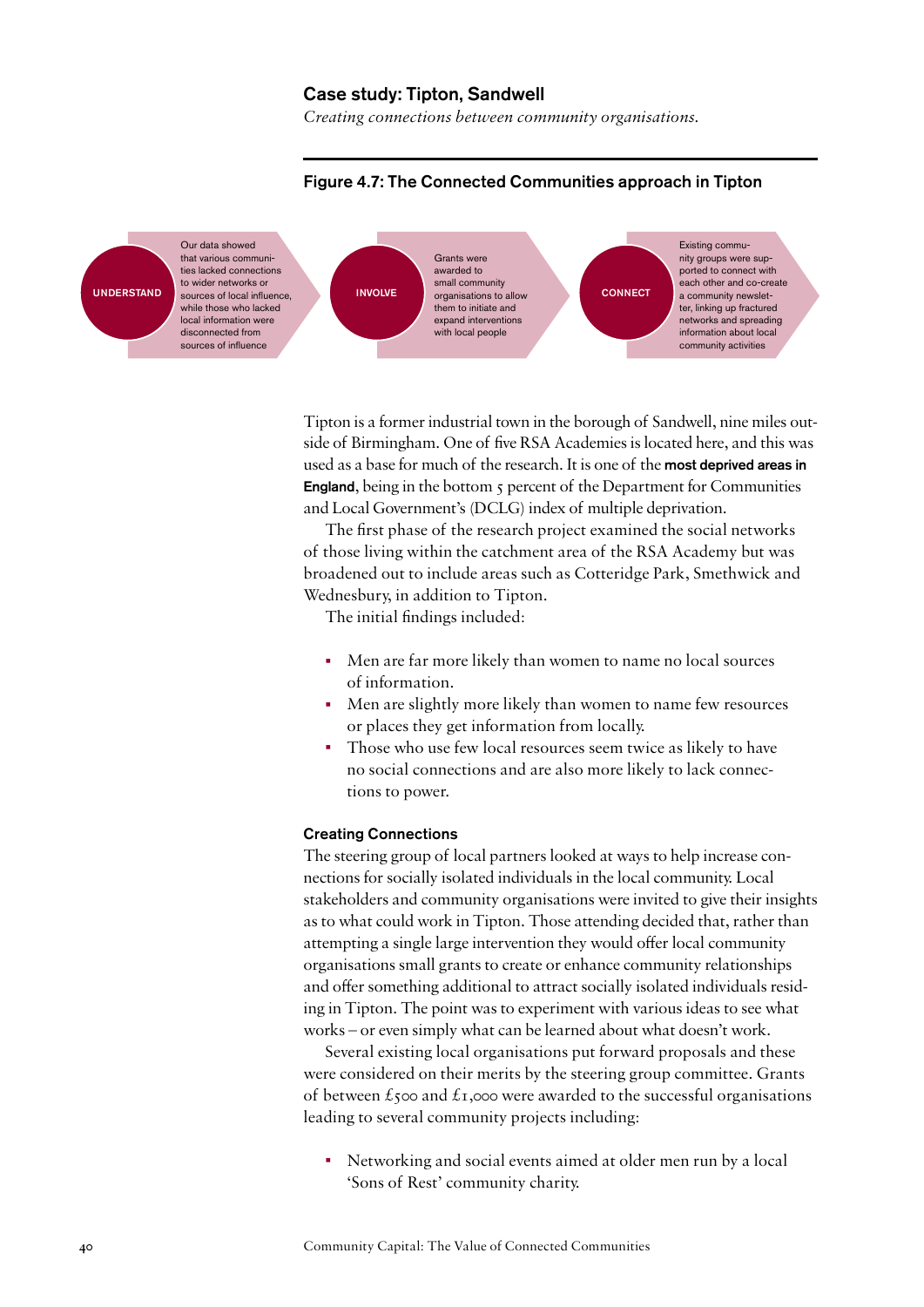- A multicultural cooking-based activity, 'Come Dine with Neighbours' organised by the Bangladeshi Women's Association.
- A series of friendship groups and activities run by Friends of Tipton Library.
- A 'Car Maintenance for All' programme to train RSA Academy students with the aim that they could then share these skills with others in the community.

The community groups were invited to meet and connect with each other and share progress reports on several occasions. The groups focused on the sustainability of connections and decided that it was just as important for local organisations to stay connected as to attract local residents to their activities. The groups stayed in touch and formulated a local Tipton community newsletter which is now being produced and circulated on a quarterly basis to more widely disseminate information about local activities.

A number of other successful outcomes have also occurred with some of the community groups securing further funding to continue the activities they developed with the small grants awarded as part of this programme. The most successful being a grant of  $\mathcal{L}_3$ 50,000 to the Bangladeshi Women's Association to continue the Come Dine with Neighbours initiative they delivered involving several ethnic minority communities.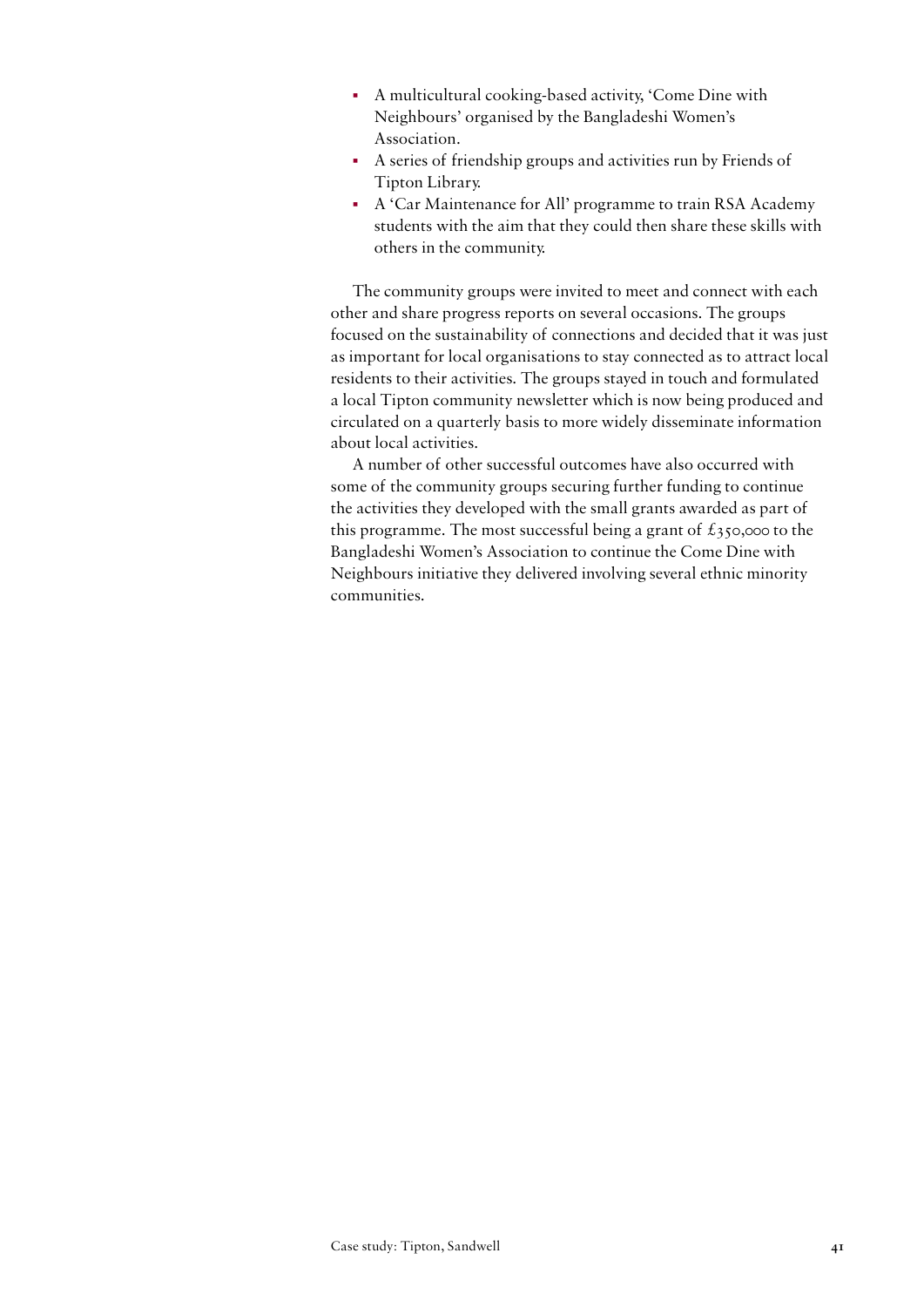# Case study: Bretton, Peterborough and LocalNets

*Bringing internet users and local institutions together to coproduce solutions to local problems.* 

## Figure 4.8: Connected Communities approach in Bretton



#### Background and initial findings

Bretton is a 'New Town' a few miles outside of Peterborough in the east of England. It is an area with high deprivation and during our research we learned that in the last few years there had been an influx of non-English speaking communities, particularly from eastern Europe.

The initial findings in the research suggested that:

- Women in Bretton report higher life satisfaction than men.
- People of all age groups over 25 report lower life satisfaction than under 25s.
- Unemployed people have lower life satisfaction than others, though its significance varies depending on other factors.
- Neighbourhood satisfaction does not appear to correlate with life satisfaction in Bretton.
- There are very few civic society organisations in this suburban settlement; most organised community activity (through charities and clubs) takes place in Peterborough city centre.

#### LocalNets – connecting local assets

Given the relative lack of community institutions in the area, and with our data showing a notable preponderance for residents seeking local information on the internet, we sought to reach out to people who were more used to engaging online than through community groups. We collaborated with the Royal College of Art (RCA) using their innovative LocalNets. org25 application which surveys social media and blogging sites to identify individuals who communicate about local issues. Online research with the LocalNets tool identified a number of individuals online, who were invited to meet representatives of local institutions to discuss local issues.

A community event was organised with the aim of bringing together the key stakeholders and institutions that were identified. This included a variety of individuals representing different local community sectors,

<sup>25.</sup> For more information on the LocalNets tool, see an account of the RSA and RCA pilot of the project in Marcus, G. and Tidey, J. (2015) *Community Mirror: A Data-Driven Method for 'Below the Radar'* Research. Nesta, [online] Available at: www.nesta.org.uk/publications/ community-mirror-data-driven-method-below-radar-research#sthash.7lI3krqk.dpuf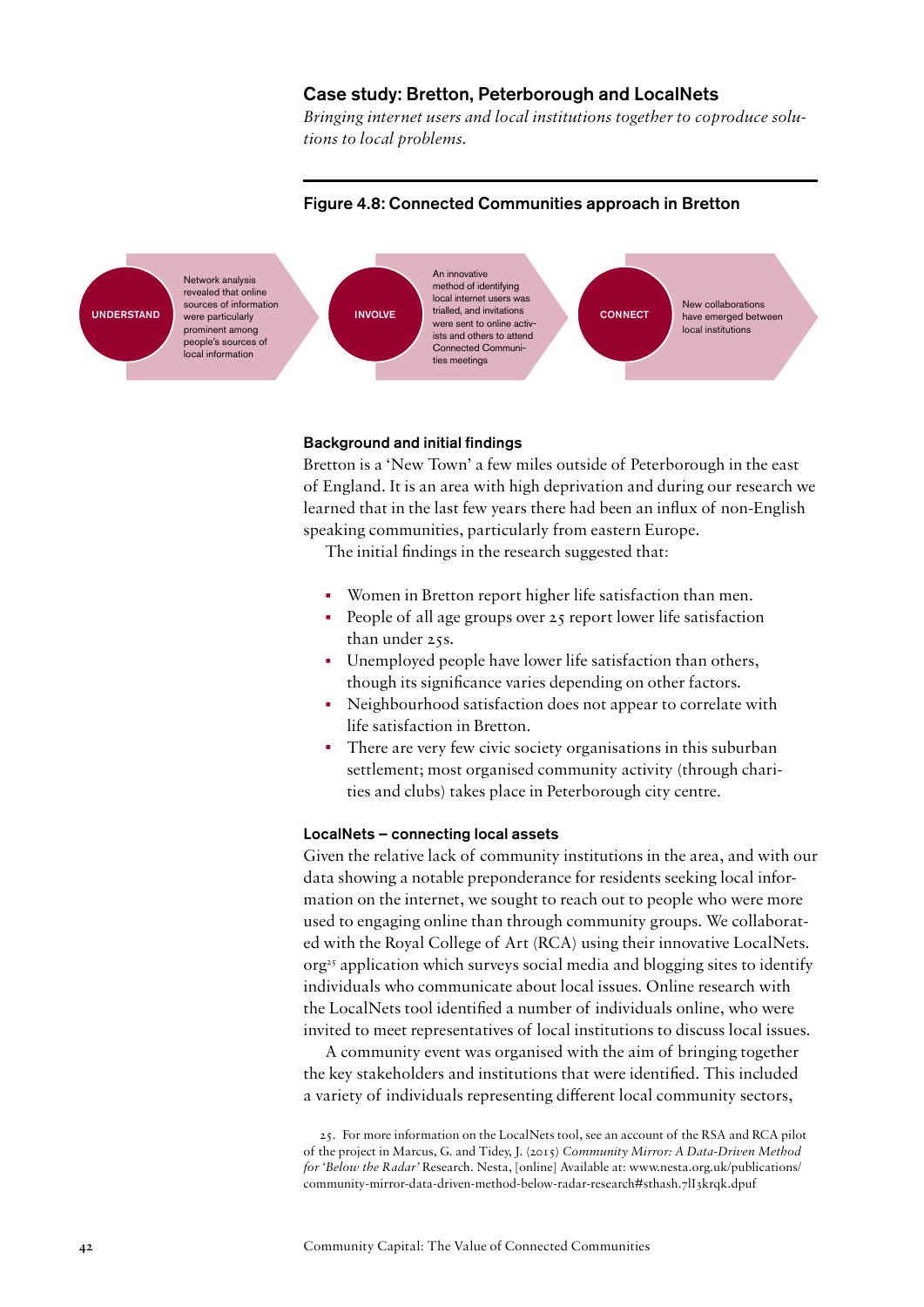such as the parish council, local schools and community service providers, including the local library and various arts and leisure organisations.

A pressing local issue identified at these events was that some individuals from local communities, especially those who struggled with English, were being excluded in civic participation and that there was a need to address how members from these communities could better connect with local service providers and increase their links to authority. Participants were invited to suggest ways they thought this issue could be addressed and lead to local change. One of the ways the group attempted to reach community members who are currently excluded due to language barriers was by supporting and promoting those with bilingual skills to help in engaging those who would otherwise have little or no opportunity to have their voice heard. To this end, local sixth form students were trained to administer an existing Parish Council survey which sought to ascertain Bretton residents' views on local matters. Some of the students were bi-lingual and so used these skills while others knew ethnic minority residents and completed the survey using face-toface interviews. Through drawing upon the skills of bilingual students, otherwise excluded communities had an opportunity to have their say in the council survey.

The benefits of the interventions which took place in Bretton have meant that new collaborations have been formed and a number of outcomes have been achieved which include:

- The project has successfully contributed to the goals of strengthening communities and promoting more active citizenship amongst community members, bridging the gap between online communities and local networks.
- The connections made between the various stakeholders, and the subsequent engagement of the school and local service providers, shows how networks can be developed through a variety of locally defined activities, which utilise social support models, social networking and community development.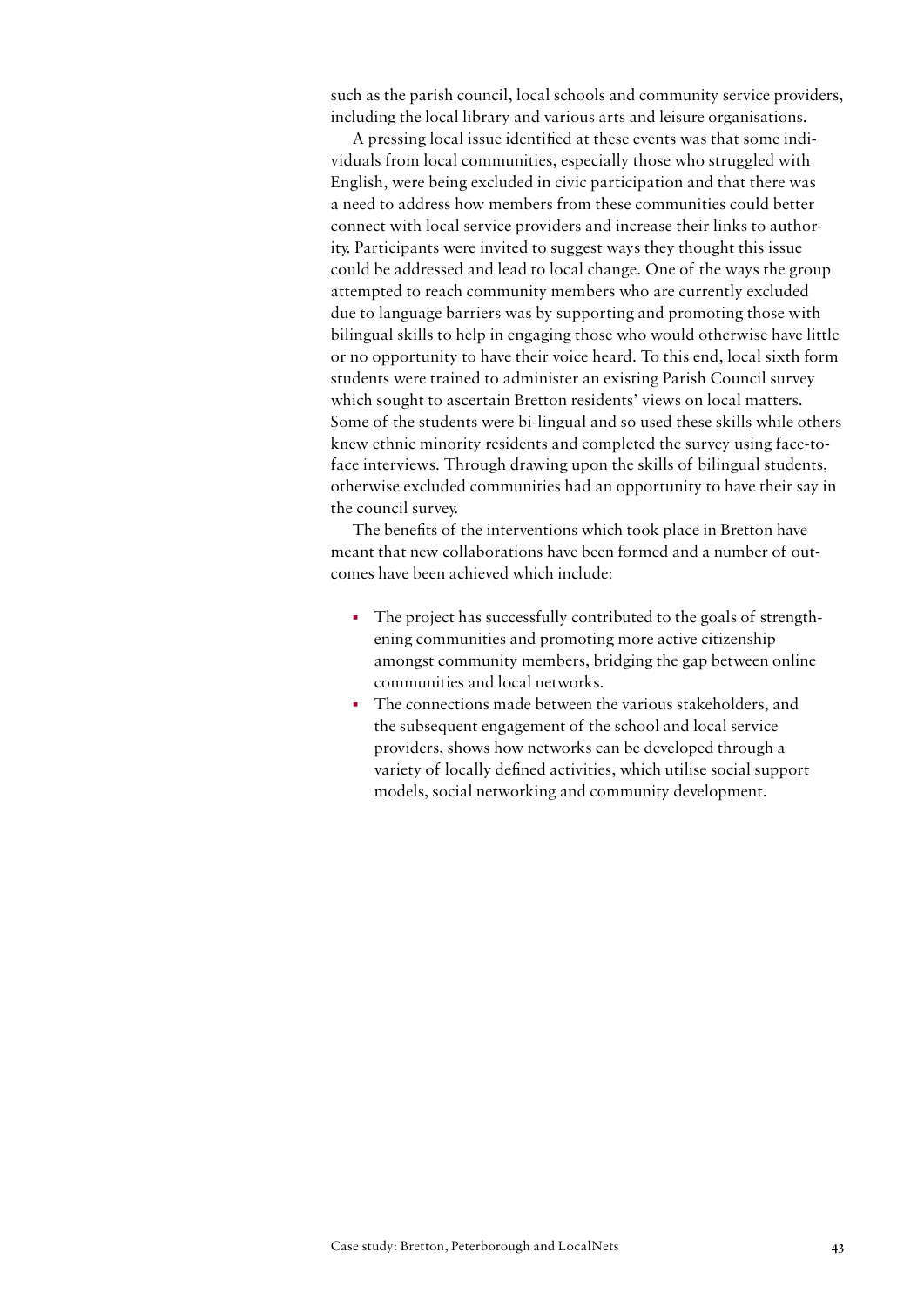# 5. Reflections and insights on the Big **Society**

The action and research projects outlined in chapter 4 were built on some key assumptions set out in the RSA's 2010 report *Connected Communities: How Social networks power and sustain the Big Society*. 26 This report looked at the Big Society agenda through the lens of social networks science and defined the hypothesis for a networks-led theory of change as well as forming the basis for the Connected Communities approach to community development that this programme tested.

In 2010, we had defined seven working assumptions about social networks, and today we have been able to review these assumptions in light of the data collected during this programme, and we have derived the following insights:

**1.** 2010 assumption: *'Six degrees of separation, three degrees of influence'* – Most people are connected to each other by six degrees of separation<sup>27</sup> and people have influence over people up to three degrees of separation.<sup>28</sup>

Our 2015 data says: If these notional connections exist, people do not seem to be aware of them in practice. Networks of influence are more fragmented at a local level than the neat chains of connections suggested in the 'six degrees' model. 56 percent of people we surveyed didn't know anybody who could help them contact another person with the influence to change things locally, and it seems unlikely that they would otherwise have the knowledge to negotiate additional degrees of separation to reach a person of influence.

**2.** 2010 assumption: *'Birds of a feather flock together'* **–** There is a tendency for people to prefer to bond with people they consider to be in some way like themselves.

Our 2015 data says: A lack of diversity in networks can be damaging. We have observed the disadvantages of isolated groups with limited networks to different sources of influence or opportunity, and the tendency for people with similar attributes to associate

<sup>26.</sup> Rowson, J. et al (2010) *Connected Communities: How Social Networks Power and Sustain the Big Society*. RSA.

<sup>27.</sup> Watts, D., Dodds, P. and Newmand, M. (2002) 'Identity and Search in Social Networks, *Science* 296 (5571) pp. 1302–1305.

<sup>28.</sup> Christakis, N. and Fowler, J. (2009) *Connected: The Amazing Power of Social Networks and How they Shape Our Lives*. Little, Brown and Company.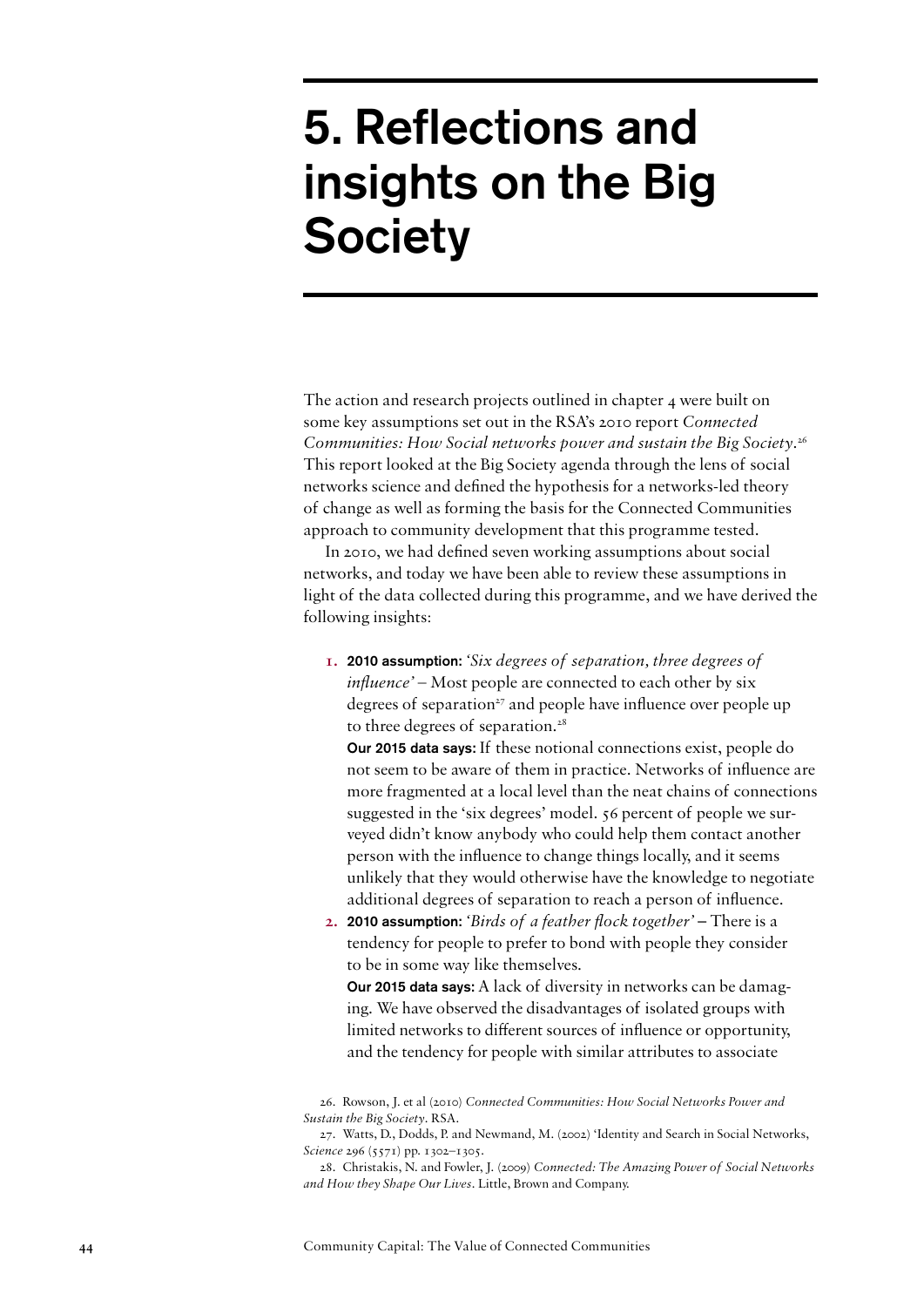primarily with each other can be very restrictive if these attributes are ones that are not advantageous, such as unemployment, or the clustering of low wellbeing we observed among some BME groups in Liverpool. However, we also repeatedly found that shared identity or shared purpose are essential to successful community formation. This ranged from a shared status in the sense of being from a minority ethnic group in Liverpool, to a recognition of the common experience of being an isolated 'Mam' or mother in Murton, to a shared stake in improving a particular place in a number of our sites.

**3.** 2010 assumption: *'Location, location, location'* **–** The location of a person or asset within a network is important, for example there can be advantages to being 'central' in a network – ie having a lot of influence within the network as a result of having many relationships in common with others and thereby being in a key position.

Our 2015 data says: While we found distinct disadvantages for those isolated people on the peripheries of networks, we also found disadvantages to communities when certain people or assets were *too* central. Chapter 4 discusses how a particular community centre in Murton was deemed unsuitable for a project because of its prominence in local networks, while elsewhere we found that an excess of 'centrality' could represent either a lack of diversity or over-burdened networks where significant pressure falls on a small number of individuals. Diversity and flexibility seem to be as important as centrality.

- **4.** 2010 assumption: *Imitation drives design*, and **5.** It's not what you know, it's who they know **–** These theories show how influence ripples through networks. People imitate those they have close contact with, and people who one is connected to but who are not known directly can have an impact on one's life. Our 2015 data says: It takes time to build and observe these cumulative networked impacts, but participants in our projects reported favourable outcomes for their children and other family members benefiting from the group activities of the participant.
- **6.** 2010 assumption: *Experimentation gets results* **–** Working with and through networks can be unpredictable and outcomes may be difficult to define in advance.

Our 2015 data says: The array of projects that emerged from this programme, through bringing people together to form networks rather than delivering a pre-conceived model of service to an area, is testament to the value of such an approach.

**7.** 2010 assumption: *Weak ties get you working* **–** Social connections are particularly effective when they form bridges between well-bonded groups.

Our 2015 data says: Some of the interventions in the Connected Communities programme involved networking networks – bringing different *groups* into contact with each other rather than simply building a new community of individuals. Trialled most notably in Tipton, a number of different clubs and charities are now collaborating together on a community newsletter and a variety of other community initiatives.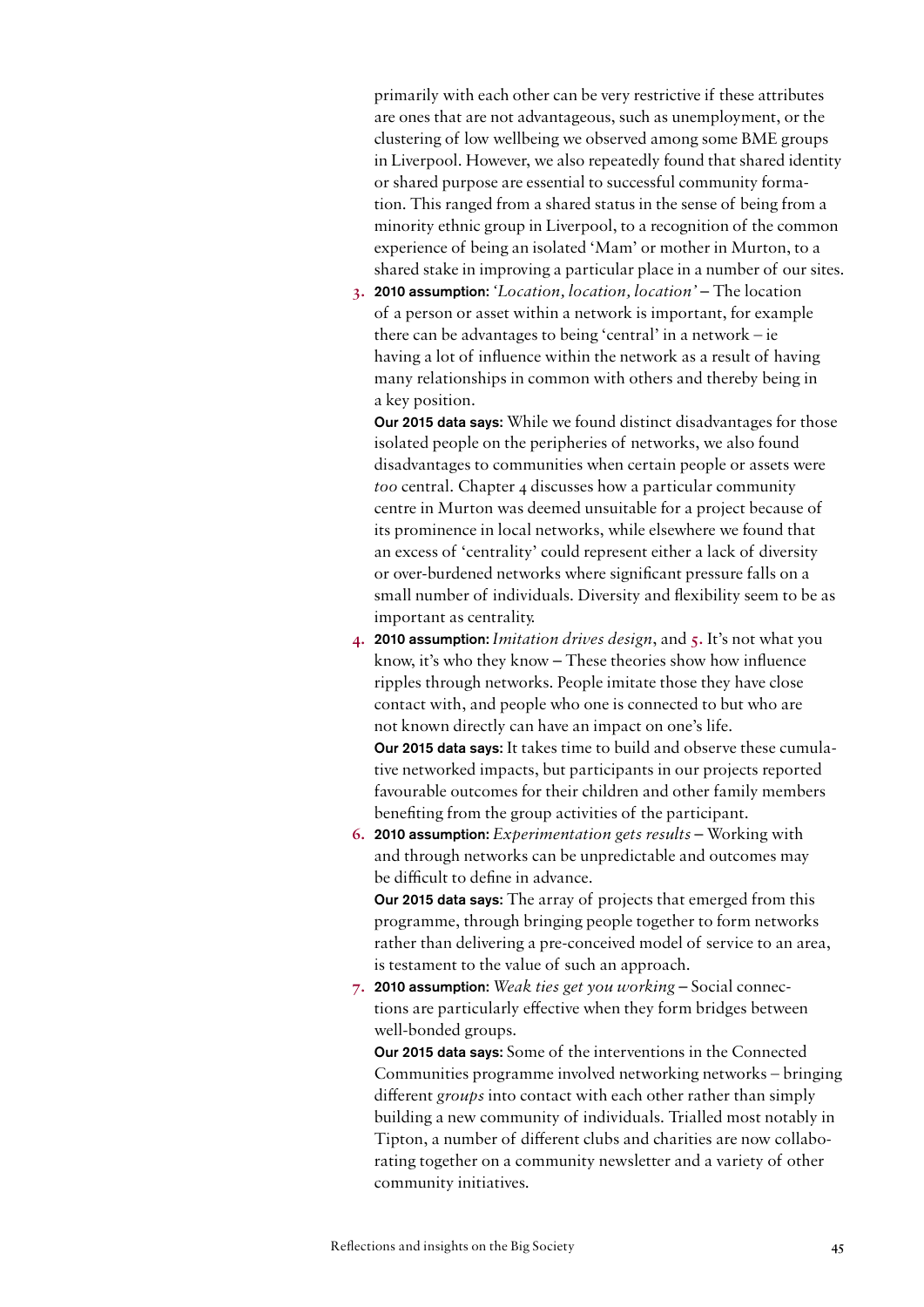# New insights beyond the Big Society assumptions:

# Feeling part of something – and not feeling that you're prevented from being part of something – matters.

Among all of the data collected as part of this project, the variable most associated with having higher subjective wellbeing was 'feeling part of a community', and the variables most negatively associated with wellbeing were identifying something or somewhere locally that you avoid or something that stops you from taking part in the community. It is not necessarily the raw number of social connections that seems to influence wellbeing as much as being able to make sense of those connections in terms of their amounting to a recognisable felt sense of a community that you belong to, or conversely feeling inhibited or obstructed from belonging to.

# Context matters – certain groups are more prone to being isolated within certain areas, and isolation affects them differently.

In each of the seven sites, there were distinct social characteristics governing who tended to experience lower wellbeing and relative social isolation in different ways. For example, in New Cross Gate older people tended to have higher wellbeing *unless* they were isolated, in which case they had particularly low wellbeing. Meanwhile in Murton being a single parent correlated with having lower wellbeing, but this was 'buffered' by social relationships, with single parents reporting higher wellbeing proportionally with each additional person they identified in their network.

This is not the same as saying that single parents in Murton or elderly people in New Cross Gate are isolated. Instead, it is that *not* being isolated is *especially* important for these groups in those areas. As such, institutions that wish to address social isolation need to consider not just who is more likely to be isolated, but who is most likely to be particularly damaged if they are isolated.

# A misalignment between individual and collective aspirations or characteristics can be damaging.

Our findings suggest that low wellbeing can be associated with being in some way 'different', or having experiences or aspirations that are different to the values or characteristics of the majority of people in local community networks.

For example, we found that people with higher qualifications in our research site in central Liverpool reported lower life satisfaction (as did people in Tipton who had higher qualifications but were unemployed), while single parents had low wellbeing in Murton but relatively high wellbeing in New Cross Gate.

# Social networks are one part of a three dimensional system of interrelated phenomena.

Our data revealed that people's satisfaction with their neighbourhood, satisfaction with their health, life satisfaction, and access to social support within their networks were all linked. Causality may run in several directions concurrently but evidently social networks are an important part of this complexity. As such there is an essential good-sense in the principles of 'whole community' approaches that take a holistic approach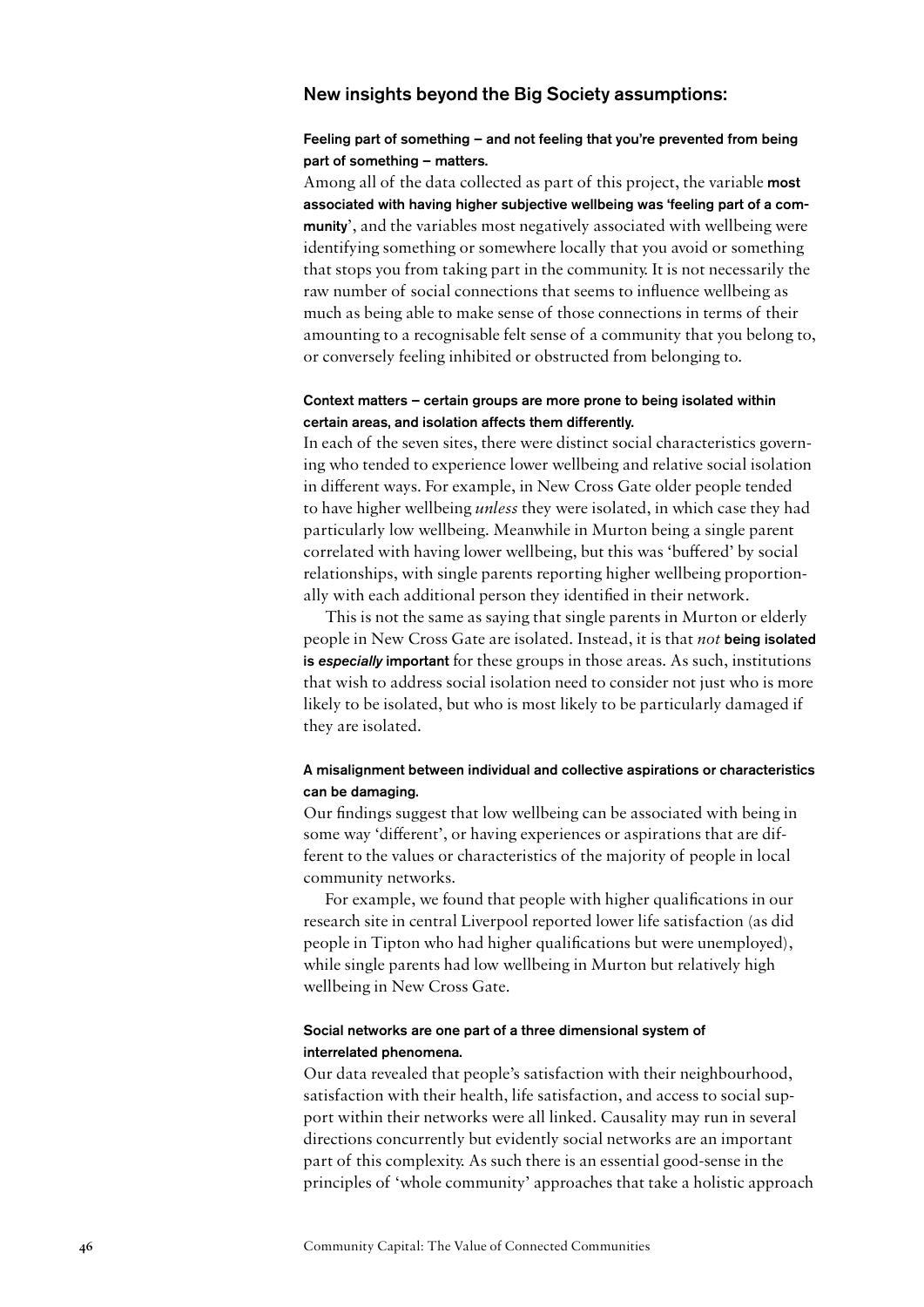to social interventions in a similar manner to the successful Troubled Families programme in England; people's health, social networks and satisfaction with different domains of their lives are linked in ways that influence and reinforce each other. At a community level, working to build social networks is one way of unlocking the community capital that generates value in these interrelated domains.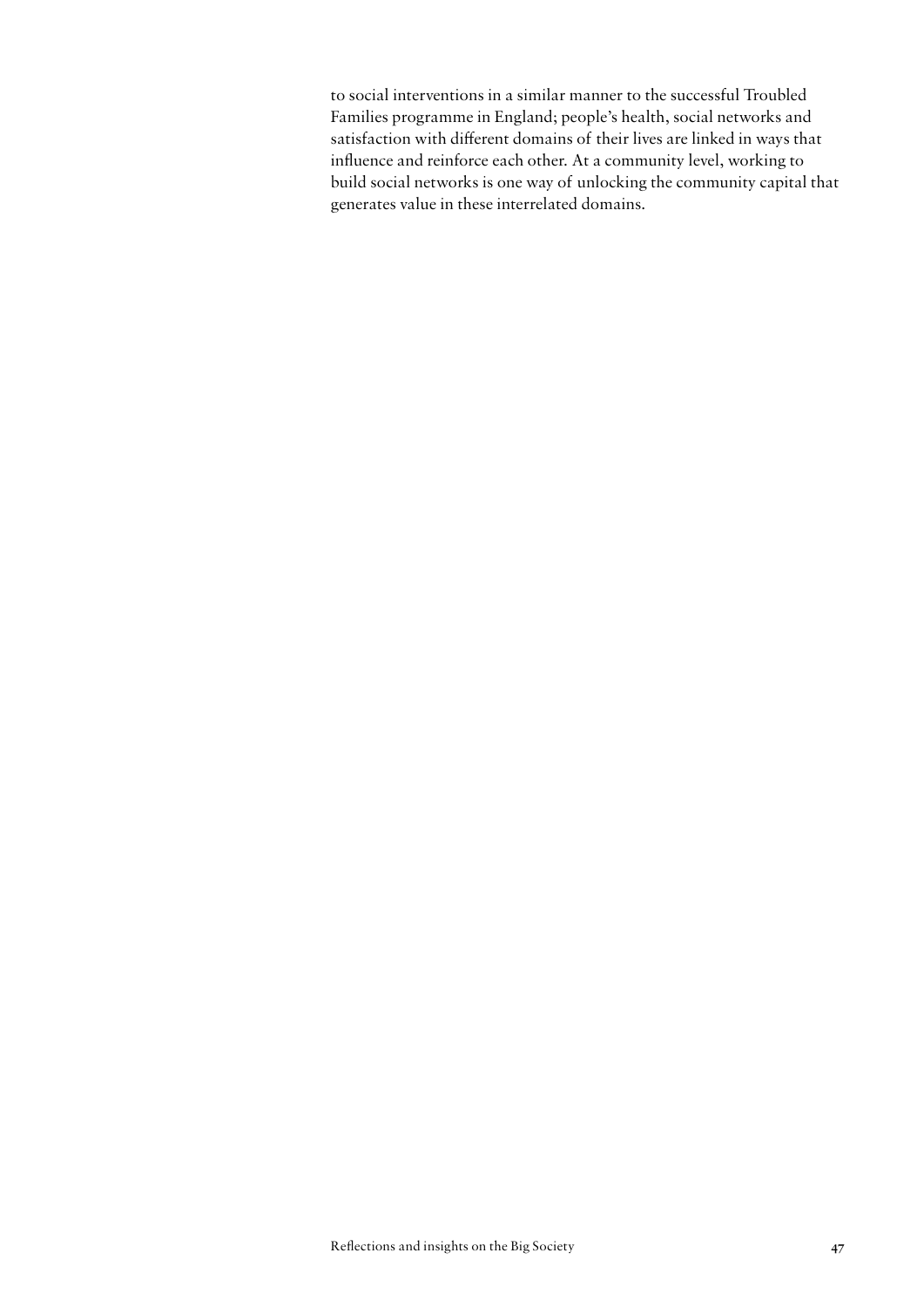# 6. The dividends of community capital

The Connected Communities programme has worked with local residents and partner organisations to develop new responses to the patterns of social isolation and low wellbeing that were revealed through research in each area. An array of social interventions were piloted that aimed to help new social connections to form between people.

Our evaluation of these interventions tests the theory of change and reveals that investing in community capital in this way produces a range of benefits, which we draw together as four kinds of social value: a wellbeing dividend, a citizenship dividend, a capacity dividend, and an economic dividend.

The dividends that we associate with community capital can each be thought of as either intrinsic or instrumental in their benefits, but together form four key aspects of a well-functioning system. The economic dividend is instrumental, in that it the savings and economic benefits our interventions generate that contribute to people's financial situation and the efficiency of public services. The capacity dividend is also instrumental, describing the tendency of networks to facilitate the ability to achieve desired outcomes efficiently. Wellbeing on the other hand is primarily an intrinsic dividend; a population of happier, healthier and more satisfied citizens is good in and of itself. The citizenship dividend meanwhile is both a good in itself to individuals – as it describes personal empowerment – as well as contributing to the civic health of their community as a whole.

In the following pages we look in detail at what these dividends mean to their beneficiaries.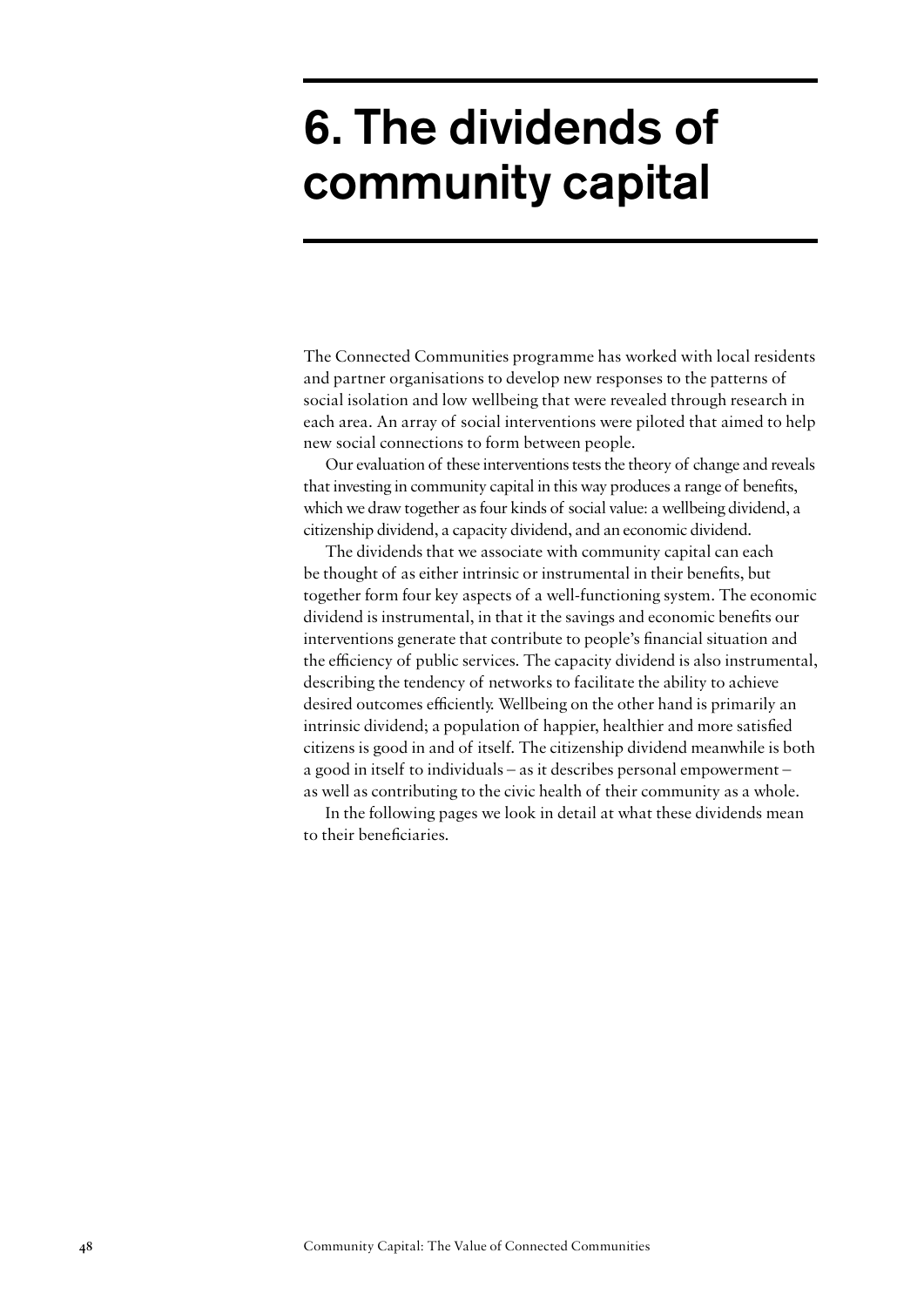## The dividends of community capital: The wellbeing dividend

# Figure 6.1: The wellbeing dividend







Investing to connect communities has the potential to generate significant benefits for people's subjective wellbeing. Our research demonstrates the links between feeling connected to a community and experiencing greater satisfaction with life, as well as the importance to wellbeing of having certain kinds of social relationships. Indeed, our research suggests that social connectedness may correlate more strongly with wellbeing than social or economic characteristics such as unemployment.

Wellbeing is a notion used to describe what is non-instrumentally or ultimately 'good' for a person,<sup>29</sup> but its 'goodness' is not only of an ethical or abstract nature. Wellbeing has been shown to be a causal factor in various 'successful outcomes' such as increases in income, employment, better health and improvements to family life.<sup>30</sup> In addition to the private benefits to individuals that can be understood through the lens

29. Crisp, R. (2001, revised 2013) in Zalta, E. *Well-Being*. Stanford Encyclopedia of Philosophy Archive Summer 2015 Edition [online] Available at: http://plato.stanford.edu/ archives/sum2015/entries/well-being/

30. Lyubomirsky, S., King, L. et al (2005) 'The benefits of frequent positive affect: does happiness lead to success?' *Psychol Bull* 131(6), pp.803-855; Binder, M. and Coad, A. (2010). 'An examination of the dynamics of well-being and life events using vector autoregressions.' *Journal of Economic Behavior & Organization* 76(2), pp.352–371.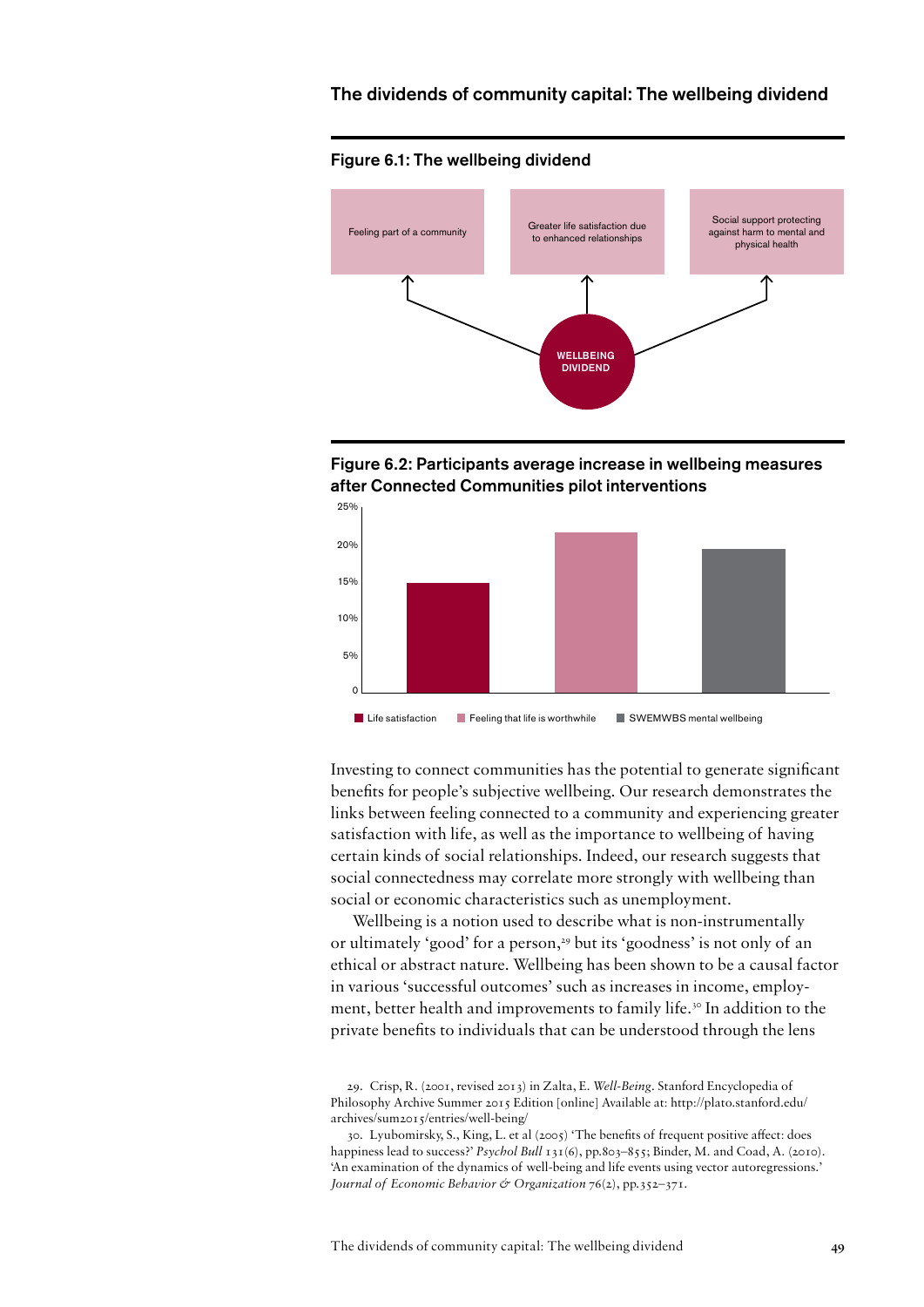of wellbeing, the material links between wellbeing and health are by now well-established, $3<sup>1</sup>$  and in a context of an ageing population and increasing financial burdens of long-term medical conditions on the National Health Service, the potential for greater wellbeing to drive better health outcomes and to reduce pressure on services cannot be ignored. We explore this theme further in the chapter on Economic Dividends, below.

## Subjective wellbeing and the Power to Create

Subjective wellbeing is an important part of the RSA's theory around the Power to Create – the belief that everybody should have the ability to turn their ideas and aspirations into reality, to be 'authors of their own lives'<sup>32</sup> and be equipped to meet their own needs and aspirations. Though the concept of wellbeing is a sometimes imprecise and always imperfect one,33 it is useful for a number of reasons. It aims towards being holistic, referring to the overall satisfactoriness or otherwise of an individual's experience of life, rather than one particular variable, and it is a subjective measure in that it is understood from a subject's self-assessment, as opposed to more objective criteria like income or health diagnoses (which may reinforce normative judgements or give an incomplete picture of a person's personal quality of life). Variations in personal or cultural values, life experience, expectations and disposition mean that evaluations by individuals in apparently similar objective life circumstances may differ dramatically. As such, in the words of the psychologist Ed Diener: "the subjective element is essential".<sup>34</sup>

In assessing one's satisfaction with life, an individual may take into account a range of interlinked factors that shape their lives to a greater or lesser extent, including wealth, health, environment, mood, character and other events and circumstances. The factor that is of most interest to the Connected Communities programme is of course the nature and amount of social connections a person has, and how working to increase or improve these connections might generate social value.

## The importance of social connections to wellbeing

Many studies have demonstrated the links between loneliness and negative health and wellbeing outcomes. Research suggests that loneliness is as bad for one's health as smoking fifteen cigarettes a day and moderate alcohol abuse,<sup>35</sup> and has twice the impact of obesity in causing premature death.36 As such, loneliness is a clear public health problem and alleviat-

31. Department of Health (2014) 'The Relationship Between Wellbeing and Health', *A compendium of Factsheets: Wellbeing across the Lifecourse*.

34. Diener, E. et al (1999) 'Subjective Well-Being: Three Decades of Progress', *Psychological Bulletin*. 125(2), pp.276–302.

35. Holt-Lunstad, J. et al (2010) 'Social Relationships and Mortality Risk: A Meta-Analytic Review'. *PLoS Med*,  $7(7)$  e1000316.

36. Cacioppo, J. (2014) *Rewarding Social Connections Promote Successful Aging*. Annual Meeting of the American Association for the Advancement of Science, Chicago, USA, 16 February 2014.

<sup>32.</sup> Taylor, M. (2014) The Power to Create (in about 5 minutes) *thersa.org* Matthew Taylor's blog, [blog] 21 July. Available at: www.thersa.org/discover/publications-and-articles/matthewtaylor-blog/2014/07/the-power-to-create-in-about-5-minutes/

<sup>33.</sup> See, for example, Davies, W. (2015) *The Happiness Industry: How the Government and Big Business Sold Us Well-being*. Verso. Also Carlisle, S. and Hanlon, P. (2008) ''Well-being' as a focus for Public Health? A critique and defence'. *Critical Public Health*, 18(3), pp.263–270.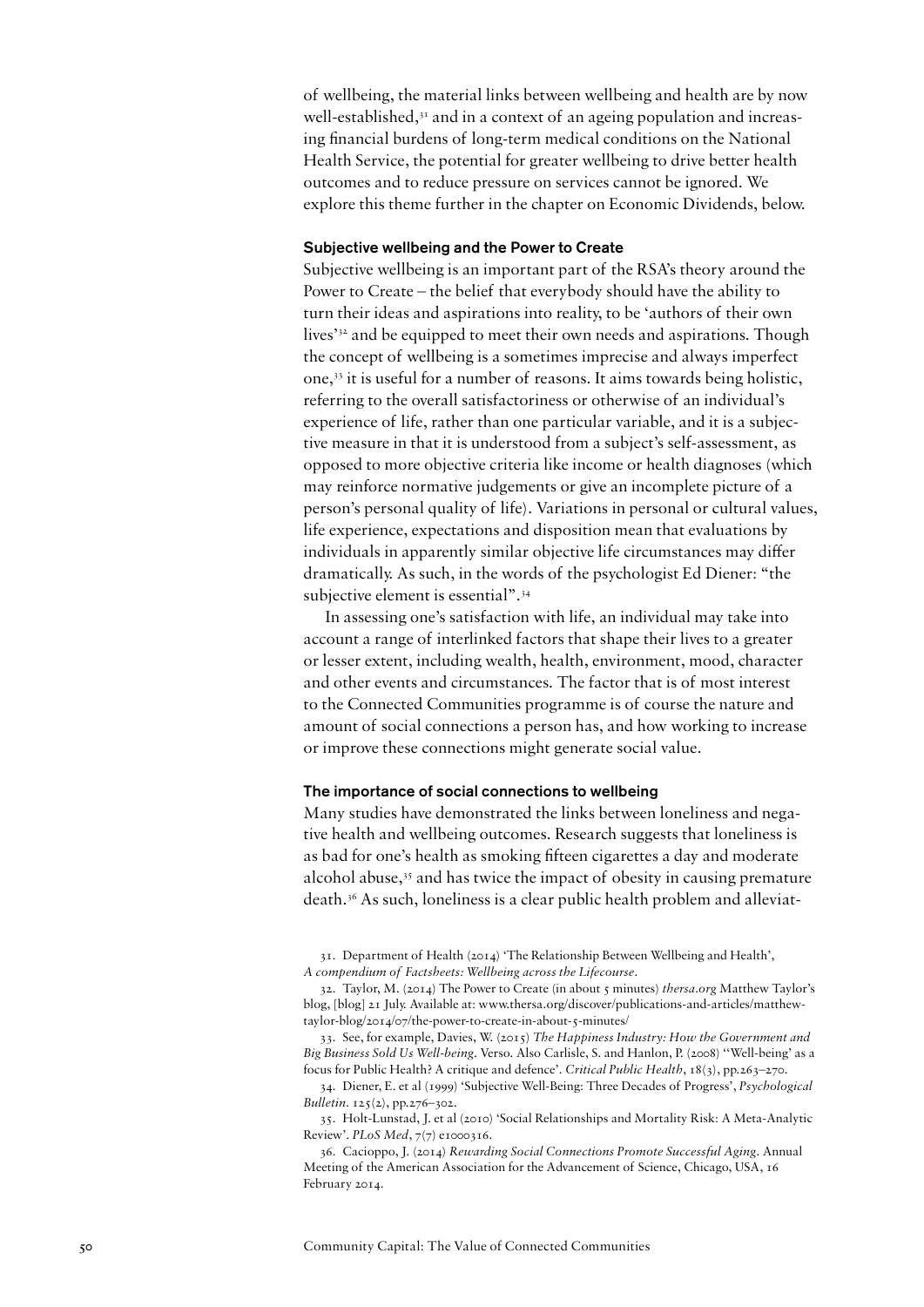ing it through promoting and supporting opportunities to form social connections is likely to generate great benefits in terms of wellbeing. However we are also interested in the wellbeing gains that can be realised from addressing relative social isolation, rather than only loneliness, and supporting **greater connectedness** for the wellbeing benefits that this can bring, whether or not somebody feels especially lonely.

Generally, human beings are 'social animals' who benefit from frequent and meaningful contact with others. Exactly what the causal relationship between social connections and wellbeing is, is still not fully clear.37 Evidence from biology and neuroscience is driving a range of theories that add factors such as neural shaping or chemical or hormonal responses to social and psychological explanations for the respective impact of social engagement and isolation.38 What seems to be beyond dispute is the centrality of social relationships in upholding wellbeing, with broad consensus on this point from the self-help tools promoted by the New Economics Foundation<sup>39</sup> and a range of academic literature. RSA analysis of the recently available Office for National Statistics *Understanding Society* data reveals clear links between people's reported number of close friends and their health and life satisfaction: people who say they have no, or only one, close friend are 8 percent more likely to be dissatisfied with their lives than those with between two and 10 close friends.<sup>40</sup>

The Connected Communties programme has found that social connectedness is of *greater* importance to wellbeing than other life impact factors:

- Analysis of our 2,840 respondents pointed towards structural disadvantage within particular local contexts (eg single parents tended towards lower wellbeing in Murton but not in New Cross) but none of these factors were as consistently correlated with wellbeing as social connectedness.
- People who said that there was something stopping them from taking part in their community, and those who did not know anybody in their networks who could put them in touch with somebody in a position of local influence, tended to report lower subjective wellbeing in a way that is statistically significant.
- People who said they knew somebody who could give them practical help when required had significantly higher subjective wellbeing than those who didn't.
- People who were mentioned in other people's social networks had significantly higher subjective wellbeing – a strong and clear finding to support the theory that close social relationships and greater wellbeing are linked.

37. Helliwell, J. and Putnam, R. (2004) 'The Social Context of Well-being' *Philosophical Transactions of the Royal Society, 359* (1449), pp.1435–1446.

38. For example, Cacioppo, J. T. and Patrick, W. (2008). *Loneliness: human nature and the need for social connection*. New York; London; Norton. W.W. and Luhrmann, T.M. (2007) 'Social Defeat and the Culture of Chronicity'. *Culture, Medicine and Psychiatry*, 31, pp.135–172.

39. Aked, J. et al (2008) *Five Ways To Wellbeing*. New Economic Foundation.

40. Office for National Statistics (2015) *Measuring National Well-being – An Analysis of Social Capital in the UK*: 29 January 2015, [online] Available at: www.ons.gov.uk/ons/rel/ wellbeing/measuring-national-well-being/analysis-of-social-well-being--social-capital--in-theuk---2013-14/art-measuring-national-well-being---an-analysis-of-social-capital-in-the-uk.html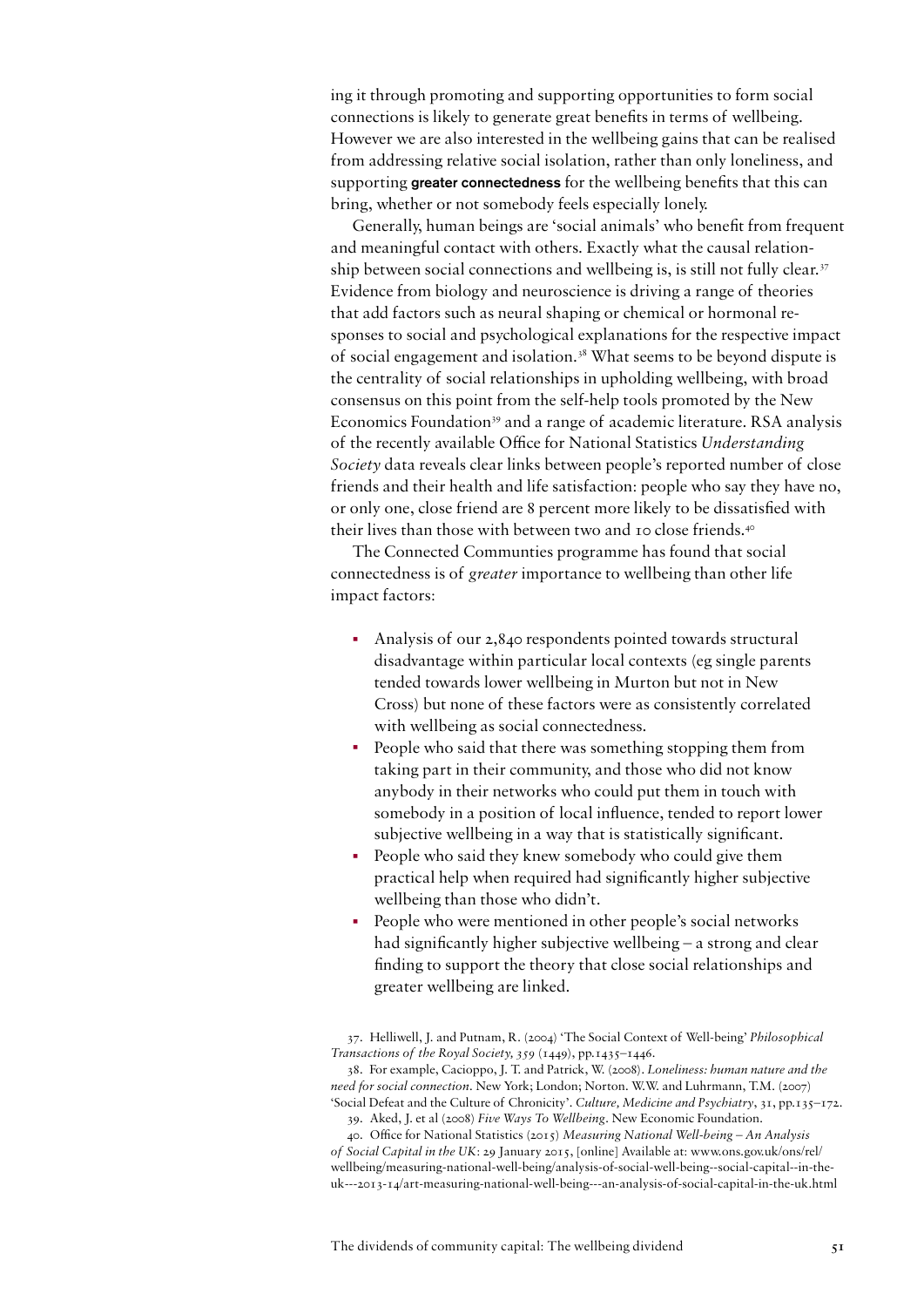*Social connections are more consistently linked to subjective wellbeing than any of these features*

- High neighbourhood satisfaction was connected to greater health satisfaction, higher subjective wellbeing and lower levels of anxiety, and those who expressed the greatest levels of satisfaction with their neighbourhood had 20 percent higher life satisfaction than those who were least satisfied with their neighbourhood.
- Having social support seems to act as a 'buffer' against low wellbeing in certain otherwise vulnerable life situations. That there is no strong correlation between being in any particular demographic group across all of the seven sites, despite the evidence of vulnerability associated with membership of certain groups within localities, appears to be accounted for by statistical analysis which reveal strong 'positive interaction effects' observed during linear regression analysis. People with long-term illness, who live alone, who are single parents, or who are elderly do not experience significantly worse wellbeing on average if they have close friends.

These findings are supported by some academic research and represent a notable development of others. For example, one study found that a well integrated friendship network was good for the wellbeing of middle aged adults, independent of education, gender, psychological health or wealth,<sup>41</sup> while numerous others stress the importance of social connections in buffering the otherwise negative impact of stressful life events and statuses.<sup>42</sup> Helliwell and Putnam, in an often-cited article, note that features predictive of subjective wellbeing include marital status, race, education and age.43 However, in our research, social connections are more consistently linked to subjective wellbeing than any of these features. This is not to downplay the effects of material disadvantage; indeed unemployment was the one life factor against whose negative wellbeing impact social connection did not protect, while low satisfaction with health was the most significant wellbeing variable in our model. But an important conclusion is that where there are 'social risks' for people due to characteristics that could make them vulnerable, it is isolation added to these characteristics that has the significant negative impact on their wellbeing.<sup>44</sup>

#### The wellbeing dividends of community capital

Our pilot interventions point to the potential to derive important wellbeing dividends from the connections and networks that form community capital, as well as the potential and as yet unrealised connections that exist as latent assets in a community. Through intervening to support new or stronger social connections, several of our local pilot projects have caused participants to report improved subjective wellbeing.

In the projects we evaluated for their impact on wellbeing (Talk for Health in New Cross, Murton Mams in Murton and Social Mirror in

42. House, J. S., Umberson, D. et al (1988) 'Structures and Processes of Social Support'. *Annual Review of Sociology*, 14, pp.293–318.

43. Helliwell, J. and Putnam, R.D. (2004) ibid.

<sup>41.</sup> Cable, N. et al (2013) 'Friends are equally important to men and women, but family matters more for men's well-being'. *Journal of Epidemiology and Community Health*, 67(2), pp.166–71.

<sup>44.</sup> For an excellent example of how isolation and other social factors compounds and worsens vulnerable characteristics, see TM Luhrmann's (ibid) ethnographic work with homeless schizophrenia sufferers in Chicago.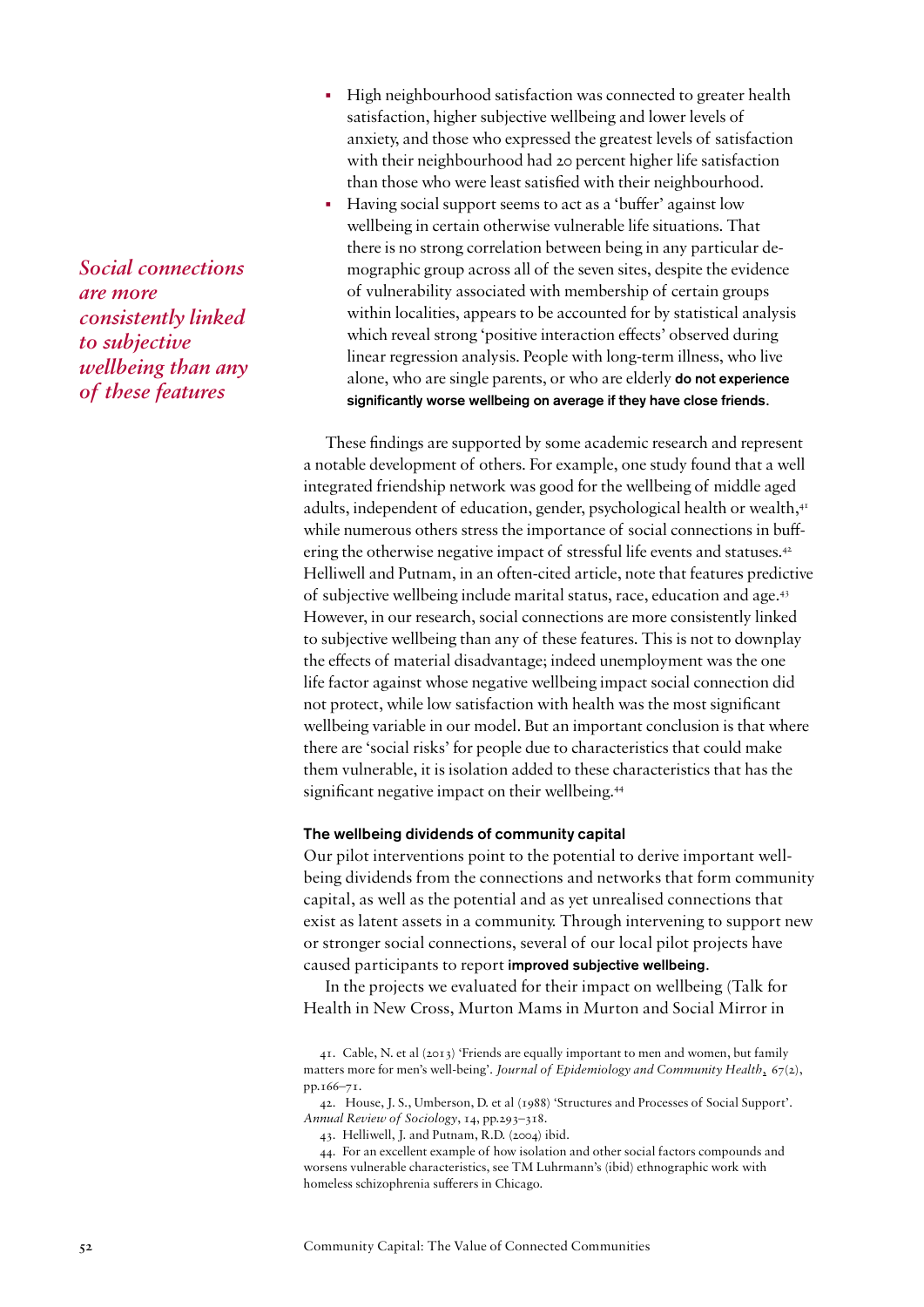Knowle West), life satisfaction among participants rose from an average of 6.1 to 7 out of 10, an increase of  $14.75$  percent.<sup>45</sup> Those projects which worked with a small number of people to build up strong relationships in a focused manner – as did Murton Mams and New Cross Talk For Health with their regular, small group bonding interactions – had particularly notable results. Participants' sense that the things they do in life are worthwhile increased by an average of 21.68 percent across the two projects, while mean wellbeing ratings on the SWEMWBS scale increased by an average of 19.35 percent, from an average of 3.1 before the interventions to 3.7 at the end of the pilot. To put these figures in context, average UK life satisfaction is 7.4<sup>46</sup> and mean SWEMWBS ratings across the UK is 3.7.47 Our sample sizes are small so the figures should be read with caution but they appear to reveal a positive trend wherein working with groups of people with below-average subjective wellbeing and supporting them to connect to one another over a period of time sees their wellbeing rise to a level close to that of the national average. These increases in wellbeing among the participants over a relatively short period of time are evidence in support of our theory that investing time, effort or resources into interventions that build social connections can have a positive impact on people's wellbeing.

# Figure 6.3: Average reported subjective wellbeing among Connected Communities pilot intervention participants



Figure 6.4: Average self-assessed mental wellbeing among Connected Communities pilot intervention participants (Shorter Warwick Edinburgh Mental Wellbeing Scale)



45. Note the sample sizes are small: 12 in New Cross, five in Murton and Knowle West. Only figures for Social Mirror users in Knowle West who attended a social prescription are included in these figures.

46. ONS 2014.

47. WEMWBS 'Index score as Mean equivalent'. *Health Survey for England – 2012*, [online] Available at: www.hscic.gov.uk/catalogue/PUB13218/HSE2012-Ch5-Wellbeing.pdf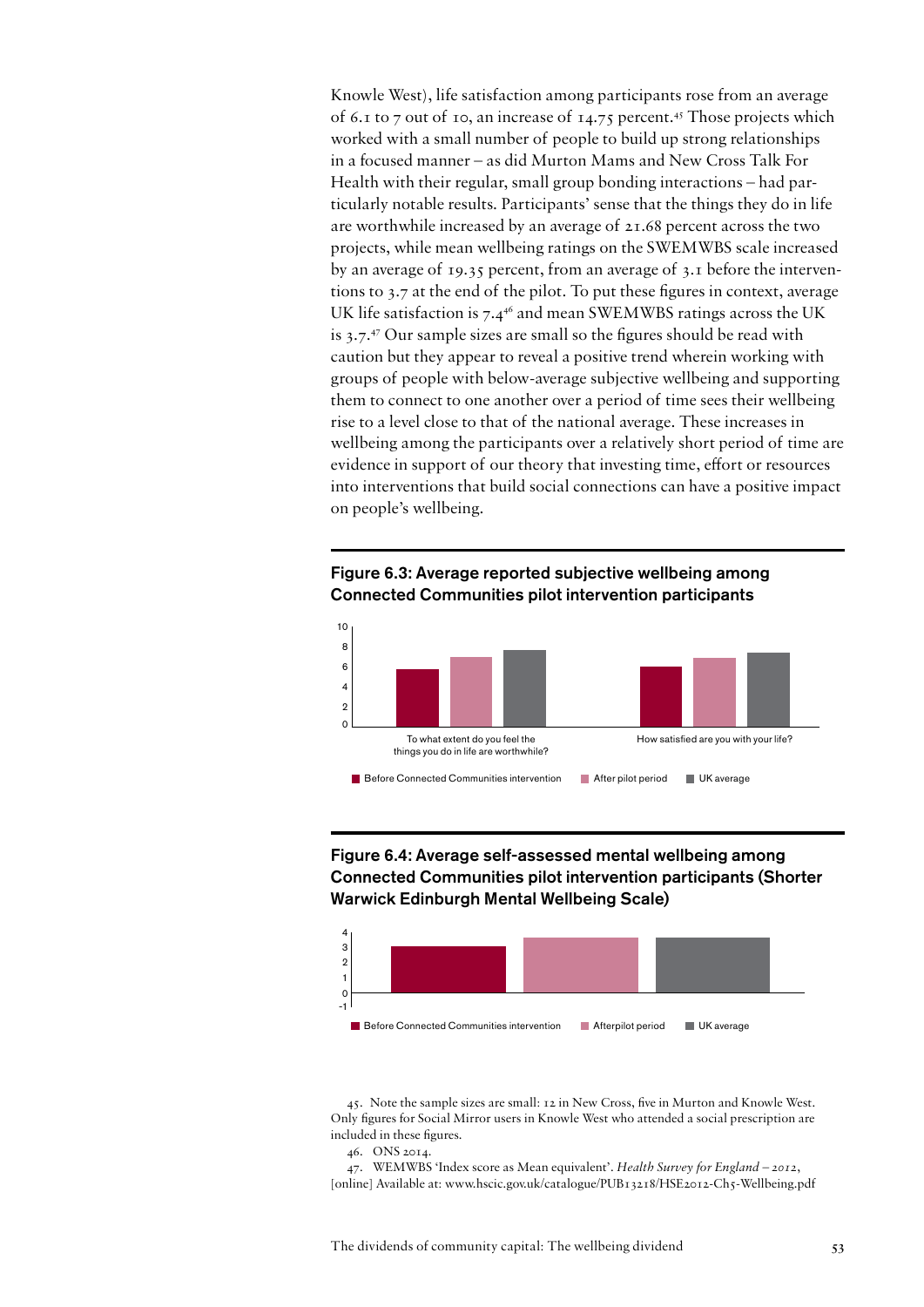*By participating in empowering community settings, people can pick up 'contagious' attitudes of hopefulness and determination*

# The dividends of community capital: The citizenship dividend



## Figure 6.5: The citizenship dividend

### Box 6.1: Key stats

- **•** Across all seven sites, respondents who reported that they had no social contacts scored themselves on average 6 percent lower on measures of empowerment than the sample as a whole.
- **•** Six months into the Murton intervention project, the proportion of participants in employment increased five-fold and the proportion engaged in volunteering increased eight-fold, compared to the beginning of the project.
- **•** In two of the evaluated interventions, participants' self-assessed measures of feeling useful, dealing with problems, and being able to make up their minds about things improved by an average of 13 percent over the course of the pilot study.

Community capital generates empowerment among citizens, leading to greater levels of civic participation. Our research reveals the relationship between the strength of a person's social network and the degree to which he or she feels empowered to be socially active and have a positive influence beyond his or her own immediate circumstances. By facilitating connections between people and supporting them to feel like socially included citizens, the Connected Communities interventions empowered people to act in the world, making them more confident, providing them with new skills, improving their employment prospects and increasing their interest in education and volunteering.

#### What is empowerment?

Empowerment, as the word suggests, refers to the act of increasing the amount of power available to individuals or groups. But defining what this 'power' being conferred actually is, and how it is shared, is a rather more complex task. Developing a person's sense of self and agency to both act as and be recognised as a full citizen in society requires addressing various barriers. Such barriers may be internalised, such as a lack of confidence, or shame and apathy. Addressing these internal or psychological barriers is, however, only part of empowerment. While an individual can become more confident in themselves and their situation, he or she cannot be said to be truly empowered unless they possess the knowledge and resources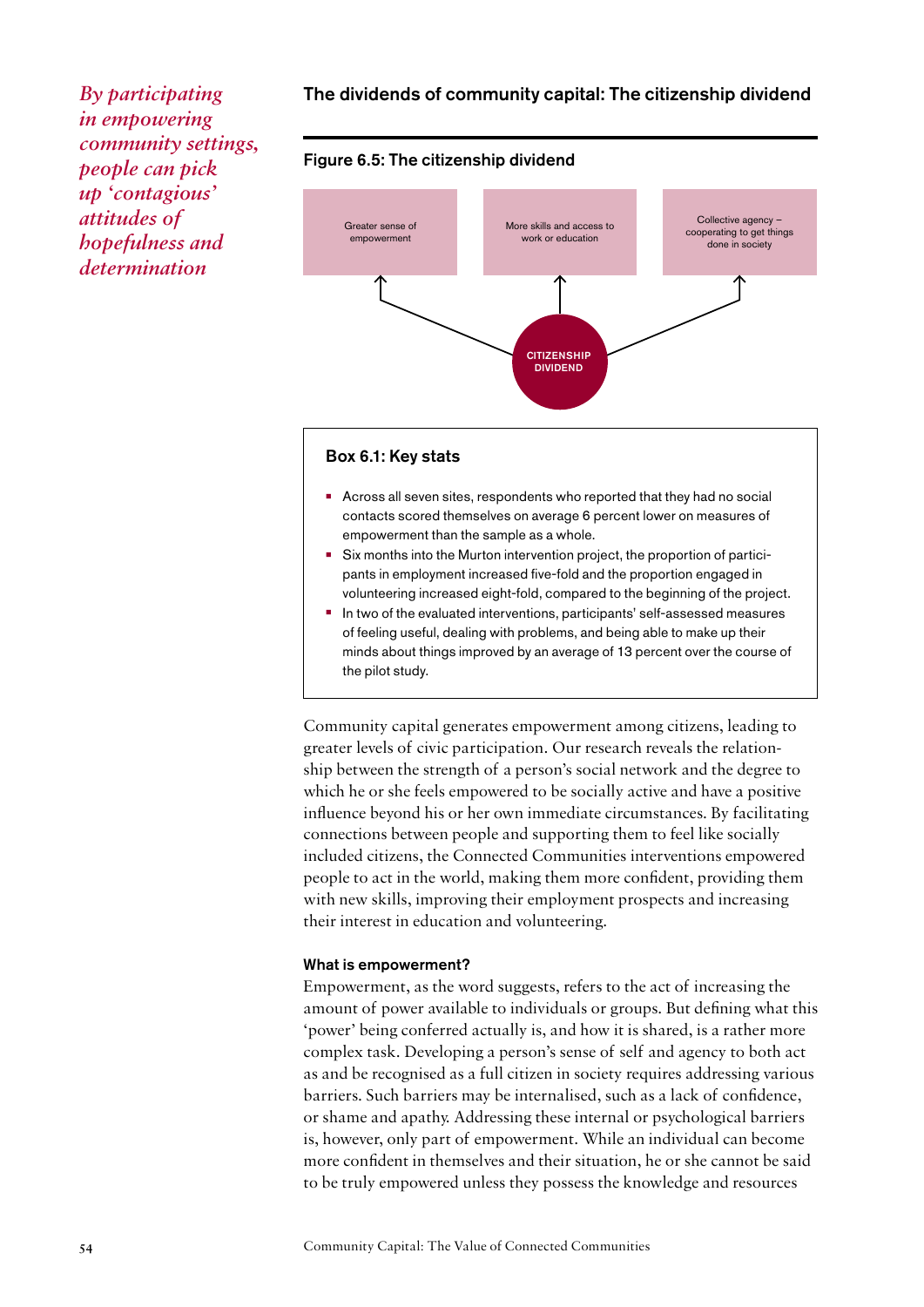needed to act effectively as citizens. These include an awareness of local institutions and influencers, in-demand skills, and material wealth. Those elements of social exclusions that block access to knowledge and resources are what we might call 'external barriers' – external in that solving them requires looking beyond the psychology of a single individual. A full conception of empowerment therefore demands engagement with both the internal and external dimensions of human activity.

## How social networks empower citizens

Accepting that barriers to empowerment are located in the external social world as much as in the individual, what does this mean for the practice of empowerment in a social context? How can the role of social networks in peoples' lives be leveraged so that those who belong to them feel more confident, skilled and feel the benefits of active citizenship? To begin with, the simple act of participating in a group setting empowers people who have lived through challenging situations by connecting them to those with similar experiences. Examples of successful peer-support groups include people in recovery from substance misuse participating in the RSA's Whole Person Recovery programme,<sup>48</sup> or the single parents who took part in the Connected Communities intervention in Murton. Studies suggest that peer support is vital to empowerment. Peers provide people with "a basis of social support through the change process, with a format for providing mutual aid, with the opportunity to learn new skills through role modelling, and with a potential power base for future action."49 By participating in empowering community settings, people can pick up 'contagious' attitudes of hopefulness and determination. Group settings allow for the transmission of knowledge and skills that are a key component of individual empowerment, as well as the collective efficacy and social inclusion that are key components of active citizenship.

#### The Citizenship Dividend in the Connected Communities Localities

In order to measure citizenship, we focus on a small selection of our survey indicators which best capture the characteristics that we associate with empowerment. From the survey's wellbeing questions, we consider those related to how useful a person feels, how able they feel themselves to be in making up their mind, and how effectively they feel they are in dealing with problems, to be particularly relevant in measuring their sense of personal empowerment. Meanwhile survey items related to the strength of a person's sense of local influence, their ability to acquire local information, the number of local groups that they are aware of, the people they know who organise and influence, and the total number of people who they know are the key indicators in our study of the citizen's empowerment to effect change beyond the self. Additionally, these indicators were cross referenced with employment status (whether a person was employed

<sup>48.</sup> See www.thersa.org/action-and-research/rsa-projects/public-services-and-communitiesfolder/whole-person-recovery/ and forthcoming report (November 2015). Since 2013 the RSA has been working with people in recovery from drug and alcohol misuse in west Kent helping to build supportive communities around the individual.

<sup>49.</sup> Gutierrez, L. (1994). 'Beyond Coping: An Empowerment Perspective on Stressful Life Events'. *The Journal of Sociology & Social Welfare*, 21.3, Article 13.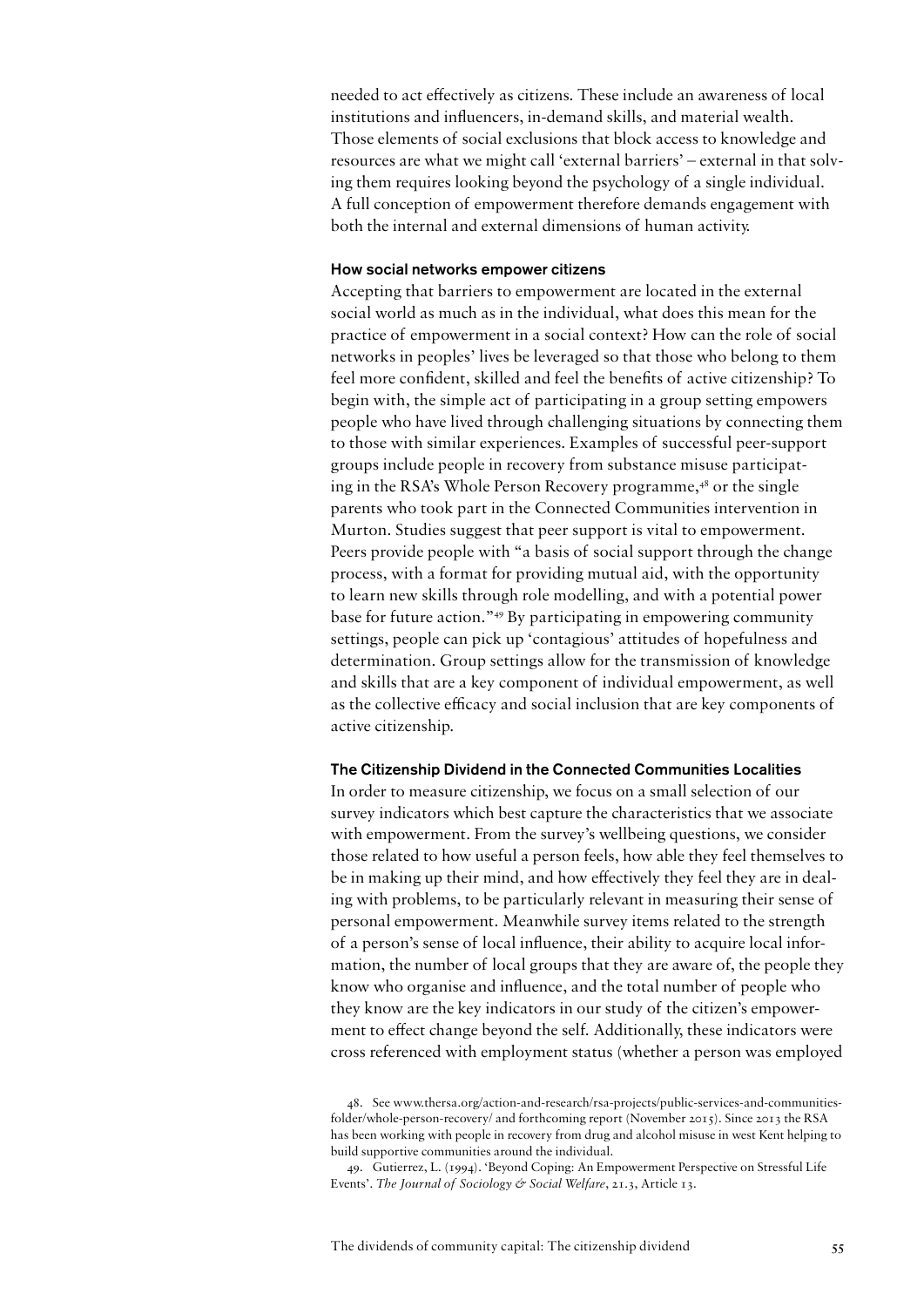or unemployed) to measure the link of employment to empowerment, and that of employment to access to information.

Pre-intervention baseline data collected from all 2,840 respondents across the Connected Communities programme revealed that unemployment is consistently linked across the sites with a lesser degree of empowerment. Unemployed people (not including retired, or sick people, carers, and those in education) reported feeling less useful, less able to deal with problems, and having lower life satisfaction. Unemployed people whom we surveyed reported having knowledge of fewer local sources of information, local groups, people who influence or organise things, and fewer social connections overall. This suggests that those who are unemployed tend to have a weaker sense of empowerment and weaker social networks, limiting their ability to act as full citizens with the power to realise their needs and aspirations or to positively engage with others in society.

Comparing the number of people a person knows with our measures of empowerment and social networks also yields interesting results. Those who reported not knowing a single person had consistently lower scores (by an average of 6 percent) in measures of empowerment such as feeling useful, dealing with problems, and feeling able to make up their minds than those who knew between one and three people. For those who reported knowing a larger number of people (four or more) however, their agency scores were on average only slightly higher (by 4 percent) than those of people reporting no acquaintances, and lower (by 3 percent) than those of the 'a few people' group, suggesting that when social networks get too large they lose some of their beneficial properties, or perhaps that those with important connections to lots of other people are those who are seeking additional support due to their low wellbeing needs. Those who reported knowing more people also reported knowing more local sources of information, more local groups, and more people who organise and influence things – here large numbers did not have a negative effect.

Our survey also measured the existence of barriers to people fulfilling their potential as citizens, which are broadly congruous with the 'external' barriers to empowerment discussed earlier. Respondents who perceive barriers to participating in the community or who avoid certain places in the local area tend to have lower life satisfaction.

#### Empowering Interventions

The group interventions at our sites were designed to get local citizens more involved in supporting themselves and vulnerable people in their communities – in other words to make social welfare a more empowering and participative process. Participation in group settings can empower people by introducing them to those who have similar lived experiences, so long as the dynamics of the group are inclusive and amenable to empowering the members. They are more likely to find acceptance and relief from their sources of anxiety, acquire new skills and information, and develop attitudes like hopefulness and determination that can help them solve problems for themselves and their communities. Our interventions sought to provide precisely this environment to participants – those with similar experiences, whether as single mothers (Murton) or as isolated elderly people (Knowle West), were brought together to collectively tackle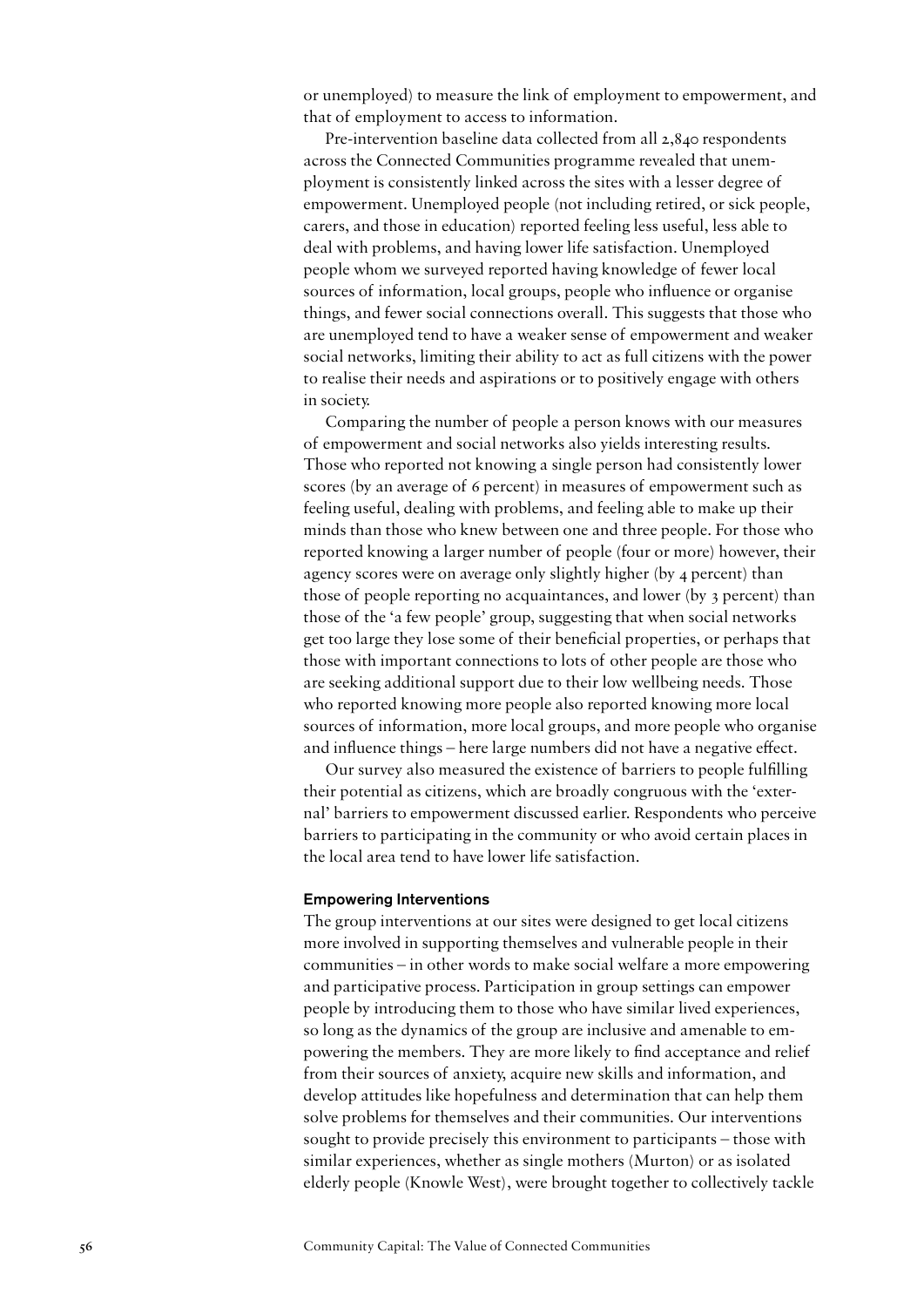common problems. The self-reflexive design of the interventions in which local citizens were invited to reflect upon and engage with the initial survey data of their area and then customise programmes based on local needs, were key in giving participants a sense of power and ownership over the process.

Overall, the Connected Communities interventions were effective in targeting the indicators which we associate with empowerment. In both Murton and New Cross Gate, those surveyed post-intervention reported feeling more useful, dealing better with problems, and saying that they were better able to make up their minds about things (13 percent improvement on average across the three indicators) than those surveyed pre-intervention, with the increase being particularly pronounced in New Cross Gate (17 percent improvement). In Murton, where the intervention took the form of a regular social club co-produced by a group of isolated single mothers, more than half of those surveyed post-intervention felt that they could easily access information about what happens in their local area, compared with less than a quarter pre-intervention. The proportion of people in education or training increased fivefold and the proportion of active volunteers eightfold. At the beginning of the project, when asked which communities they felt a part of, the mothers cited places and organisations not shared by other participants, if they cited any at all. After Murton Mams had been established however, every single mother surveyed cited the group as a community they felt a part of.

Many of the participants evidenced signs of participating in their communities as more active citizens. For example, after joining the group, several of the Mams have gained employment and cite the confidence built up through attending the sessions as being an important factor in this. Some felt so empowered by their experience that they took up roles as Welfare Champions in the local area, receiving training to enable them to act as visible, helpful citizens in the local community, providing advice and support for people requiring additional assistance from public services.

In light of the RSA's world view of the Power to Create it is particularly encouraging to observe the extent to which these projects increased the feeling of empowerment among participants. An important conclusion is that participating in mutual support and interaction in groups is an effective component in developing greater personal empowerment. This is a valuable corrective to some more individualising narratives of how individuals find empowerment through 'self-help' or individual capacities, and points to a 'citizenship dividend' whereby community capital generates both a great sense of empowerment and self-efficacy in individuals as well as a greater ability to act as an empowered citizen.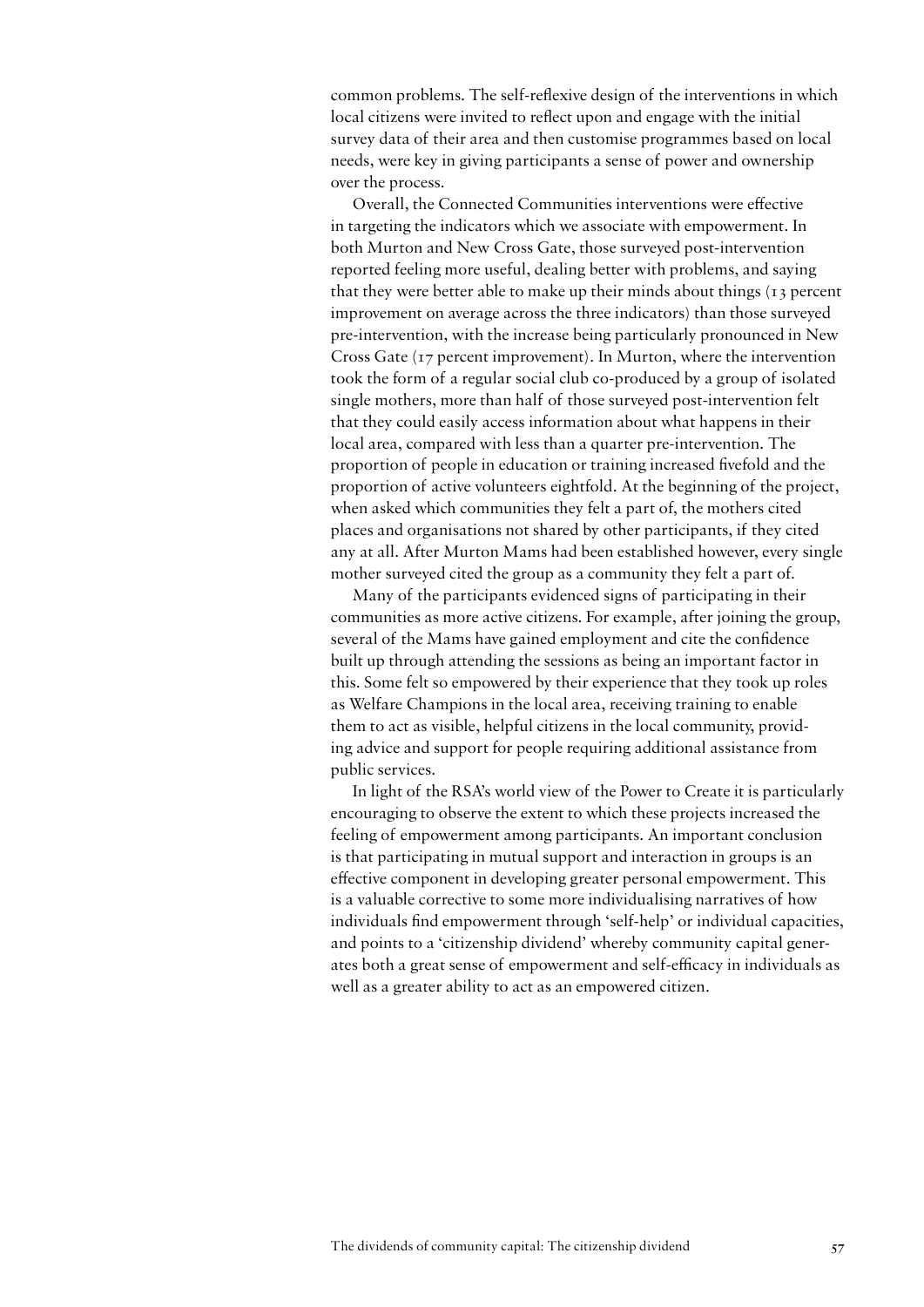

#### Figure 6.6: The capacity dividend

Many of the benefits outlined in this section on the dividends of community capital have focused primarily on the benefits to the individual. However, we need not see this individual beneficiary as the 'end user' in these processes. Social value spreads *through* social networks as well as being created by them. The benefits of community capital are not only linear, impacting a particular person; they are networked, spreading through social connections and achieving impact for numerous other people in the network, adding greatly to the capacity for social interventions to be increased through networks.

This increase in the capacity for benefits to spread through networks is known as the 'network effect'. The network effect is a phenomenon that has been observed, primarily in the field of telecommunications, since the work of Alexander Graham Bell and Theodore Vail in the early 20th century in establishing the phone network. They argued that the greater the number of network members, the greater the benefits for everybody in that network – in their case, the more people there are with telephones, the greater the value of each telephone in the network and the greater the value of the network overall. More recently, internet and social media have benefited from the network effect wherein utility and user benefit increase in proportion to the volume of other users of the service, with a cumulative increase in capacity as more members join the network.

Something similar can be said to occur within face-to-face communities. Although the relationship between the number of people connected to each other in a community cannot be said to be matched in a linear or direct way to the amount of social value produced by that community, and very large networks might begin to create diminishing returns, in general terms the overall strength of the community does benefit its members as individuals. The advantages (and also disadvantages) that accrue to certain individuals within a community can also impact other people to whom they are connected.

There is an abundance of examples from around the world of the spread of characteristics as diverse as happiness, wealth, and obesity through networks. In one example – an anti-poverty programme that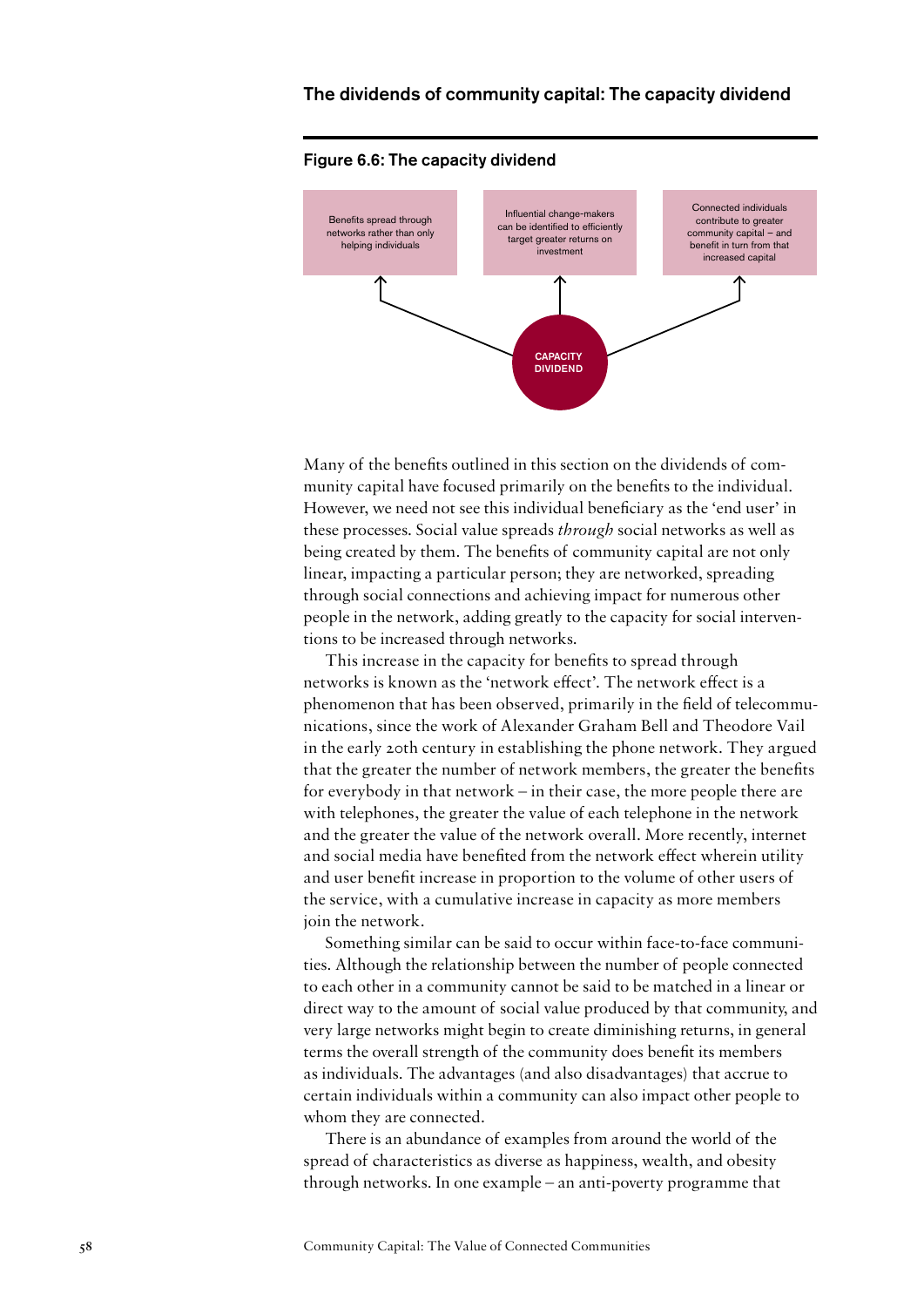gave business training and free resources to women in Bangladesh – LSE researchers found that not only did those women directly involved enjoy greater income as a result, but their friends and family did too. A year on from the programme, consumption had risen by 20 percent among participants' friends, and people not directly involved in the programme but merely linked to it through friends and family reported greater confidence in their business skills.<sup>50</sup> In the US, a comprehensive social network analysis known as the Framingham Heart Study found that people were 15.3 percent more likely to be happy if just one other person in their network was happy – and 9 percent more likely to be happy if a friend of a friend was happy.<sup>51</sup> There are a number of possible causes for such phenomena: happier people may be better able to help others or simply be better company and thus directly improve the wellbeing of others; positive moods and behaviours may be imitated or copied by others and the relationship to each other may be directly mutually beneficial, improving the positive outcomes for both.



#### Figure 6.7: The virtuous circle of the capacity dividend

#### The network effect in communities

This spread of characteristics through networks has been described as 'contagion'.52 Just as a contagious virus can spread through a community through physical contact, so can the positive effects of being a member of a community spread to other members of that community through social contact. If understood and harnessed, the potential of the network effect can lead to great social returns on investment or a 'capacity dividend'

50. Bandiera, O. et al (2009) *Community Networks and Poverty Reduction Programmes: Evidence from Bangladesh*. Economic Organisation and Public Policy Programme, London School of Economics and Political Science.

51. Fowler, J.H. and Christakis, N.A. (2008) 'Dynamic spread of happiness in a large social network: longitudinal analysis over 20 years in the Framingham Heart Study'. *BMJ*, 337:a2338. 52. Hatfield, E., Cacioppo, J.T. and Rapson, R.L. (1994) *Emotional Contagion*. New York:

Cambridge University Press.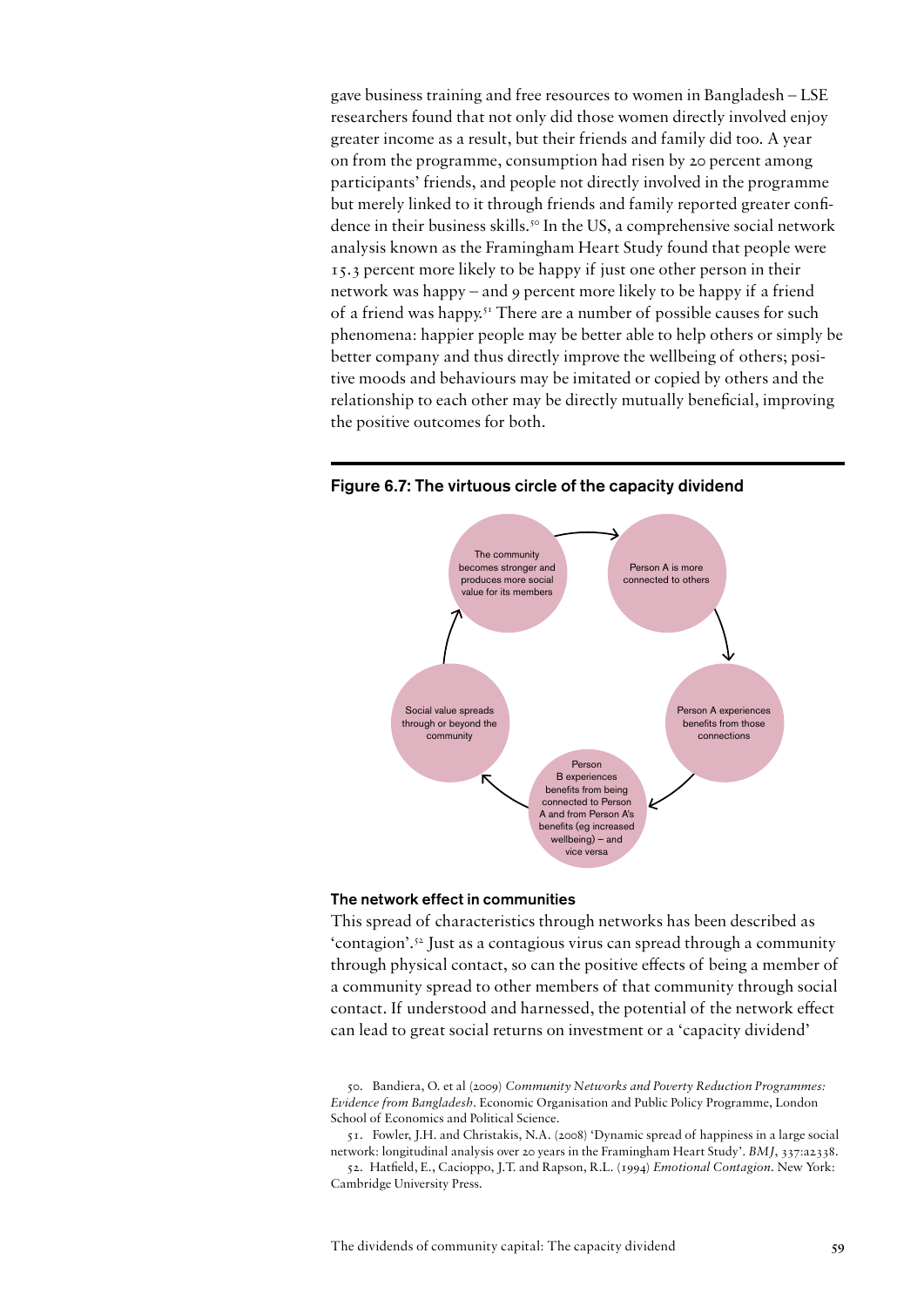– as the network scientist Nicholas Christakis puts it: "You can target 5 percent of the population and 80 percent of the people change."53

The implications of this for policy and community development are potentially significant, as discussed in previous RSA publications.54 Two major implications that we explored in this particular programme are that:

- **a.** In some instances, it can be more effective to achieve policy goals through targeting networks rather than individuals.
- **b.** Certain individuals whose influential position in networks means they are particularly adept at spreading the capacity dividend through communities can be targeted. In other RSA projects, we have called these influential individuals 'ChangeMakers'.

#### The capacity dividend in practice

Several of the participants in the Murton Mams social group described how the wellbeing, economic and citizenship dividends that they personally enjoyed were leading to 'ripple effects' which benefited children due to their mothers' improved mood and wellbeing. This was explicitly acknowledged by the local NHS Trust that funded the Murton Mams group as it sought to utilise the experience of the group in its activities to improve the wellbeing of children in the area – one of its key organisational objectives. On this basis it came to a positive reassessment of the value of funding the parent social group as leading to a capacity dividend which would ultimately benefit individual children.

In New Cross Gate, we used the insight of the social network analysis to specifically recruit people whose 'central' network position marked them as potentially influential people who could help to spread positive behaviours and skills (such as talking in a way that is beneficial to mental health and being comfortable and confident in supporting others emotionally). As well as forming strong bonds with other participants in the Talk For Health programme which taught them lay-counselling skills, several of the participants described themselves as being better equipped to support family members with their problems, while one member of the group, a full time carer for a family member, reported fewer arguments and a better relationship with their partner.

In both the successful programmes in Murton and New Cross, the participants expressed a desire for other people to benefit from their new network – the Murton Mams participants have been working with the East Durham Trust to set up similar 'Mam Zones' in other villages in Durham and scope a parallel project targeted at isolated men in Murton, while the Talk For Health trainees in New Cross have collaborated with a local community library to run talking for positive mental health drop-in sessions for visitors to the library.

In Bretton, Liverpool, Littlehampton and Tipton, rather than facilitating the establishment of new communities to provide social support to individuals directly, the Connected Communities projects instead sought

<sup>53.</sup> Quoted in Lewis, H. (2014) 'Choose your friends wisely – not least because their friends affect your health and happiness'. *New Statesman* 31 October – 6 November 2014.

<sup>54.</sup> See Ormerod, P. (2010) *N Squared: Public policy and the power of networks*. RSA, and Rowson, J. et al (2010) *Connected Communities: How social networks power and sustain the Big Society*. RSA.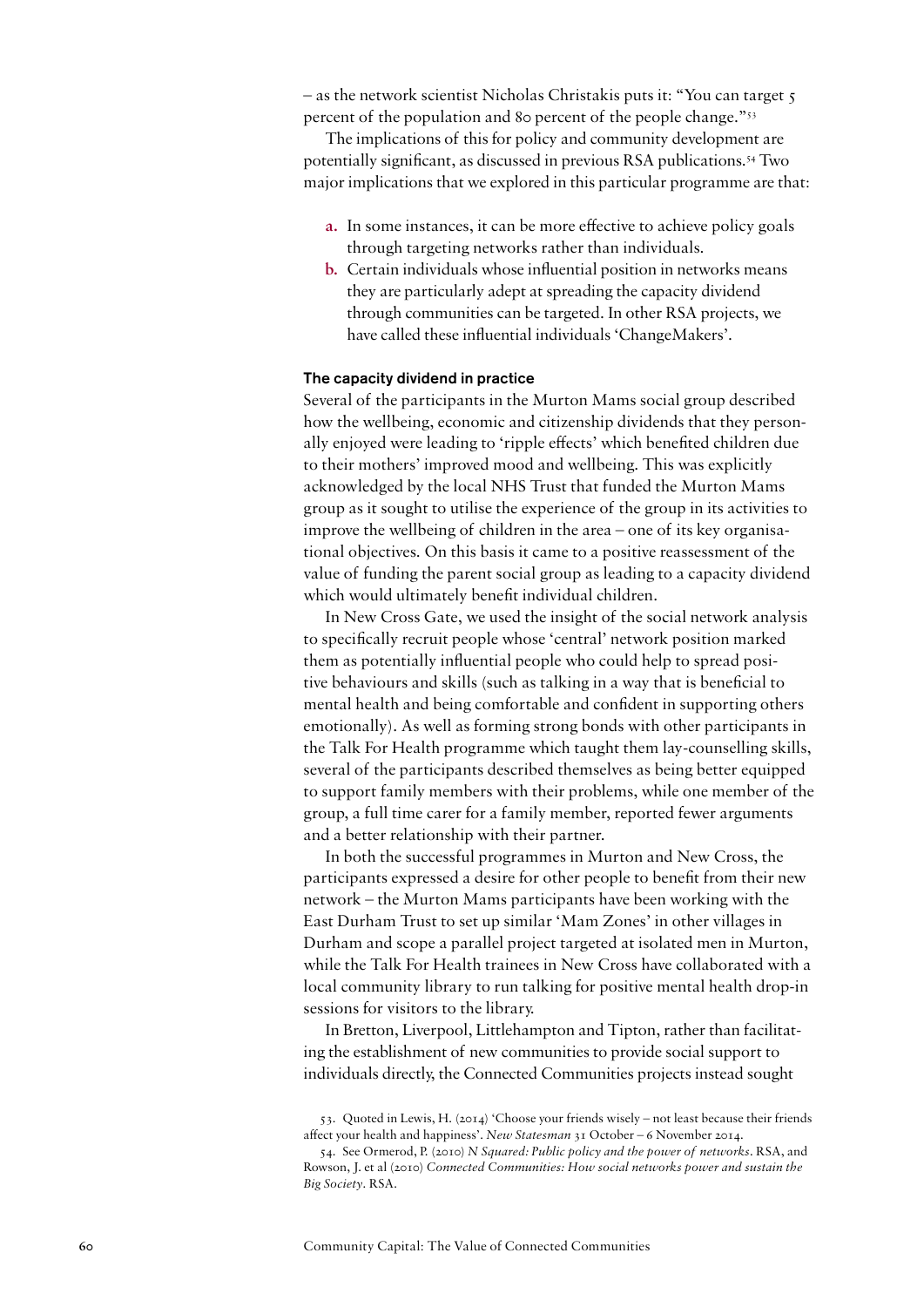*Even during the short periods the Connected Communities interventions were piloted, there was evidence that mutual benefits were being spread through networks*

to 'network the networks' – reap network effect dividends through linking existing networks together in order that they can share and expand their community capital and derive new benefits from access to the new networks. These expanded networks are still quite recent in formation and so their full impact cannot yet be comprehensively judged, but the capacity dividend can, nonetheless, be observed in many ways. These include, in Littlehampton, the existence of a dynamic community group running a wide range of beneficial activities following a community organising programme; in Liverpool, the mutually beneficial links between health services and Black, Asian and minority ethnic advocacy groups and in Tipton, a new town-wide network of collaborating community groups and charities.

Network effects are difficult to measure and define accurately without further longitudinal social network analysis. However, even during the short periods the Connected Communities interventions were piloted, there was evidence that mutual benefits were being spread through networks. As participants in communities benefit from being connected to each other, the overall community becomes stronger and more connected, and the benefits accruing to one are indirectly enjoyed by others in the network. This network effect is useful in maximising the capacity of the other 'dividends', but its role in making interventions and communities more than the sum of their parts should be recognised as a further capacity dividend in itself.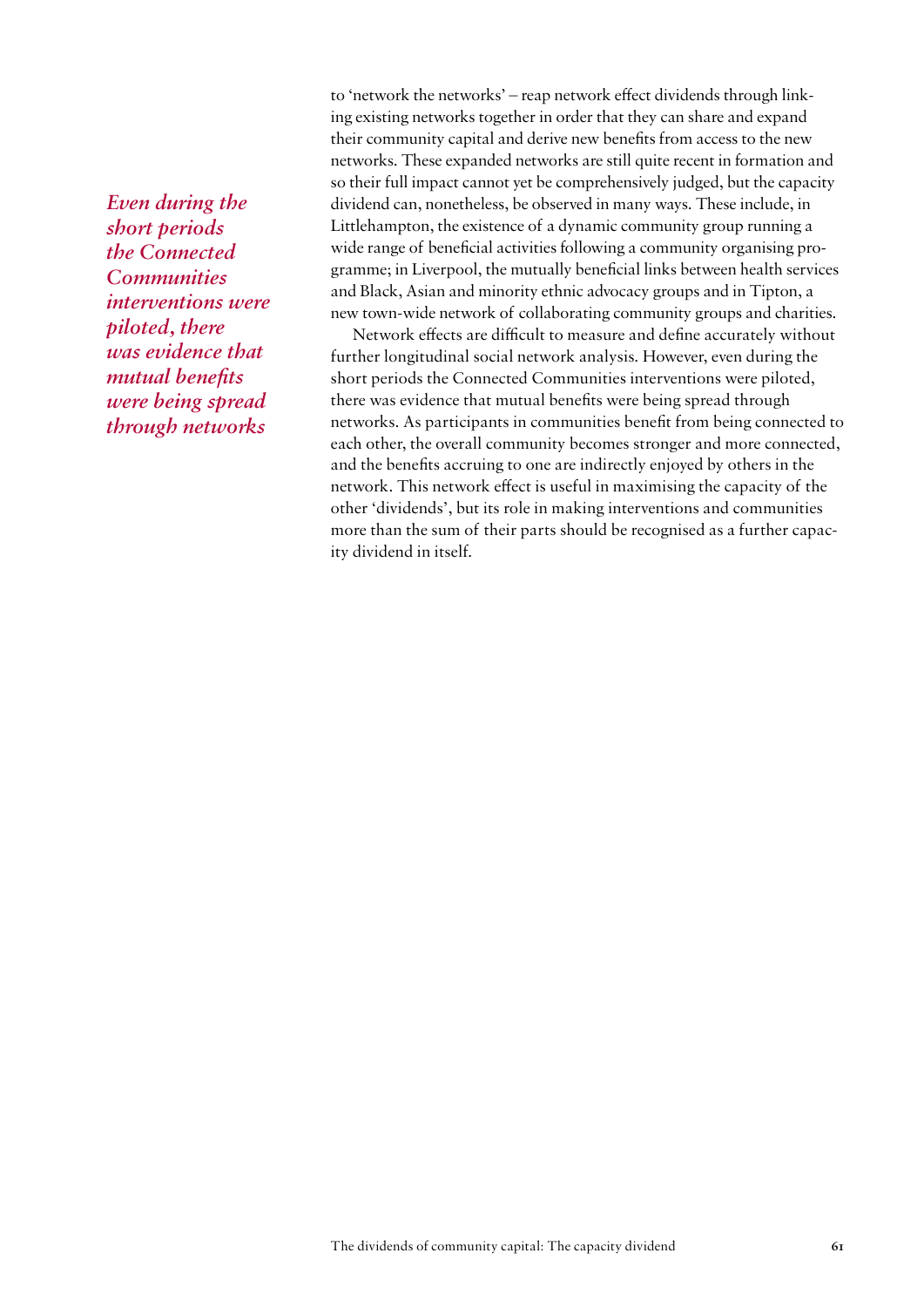# The dividends of community capital: The economic dividend



This chapter has defined and discussed the main types of 'dividend' observed in the evaluation of the Connected Communities programme. The fourth and final of these dividends relates to the economic impact of our place-based activities designed to combat social isolation. That is, how connecting people within their community can, over the short and longer term, do the following:

- **1.** Increase participation in activities with financial consequences:
	- a. In the labour market: helping to reduce reliance on welfare benefits, lowering the cost to the taxpayer and expanding their professional and personal networks as well as enhancing individual self-esteem and life satisfaction.
	- b. In volunteering activities: helping to expand individuals' professional and personal networks, so building community capital and the ability for individuals to access it. Volunteering also increases people's exposure to education and training opportunities.
	- c. Increase participation in education or training:helping to improve the quality of individuals' human capital, boost household real wages and contribute to higher levels of local productivity.
- **2.** Enhance service value and cost effectiveness
	- a. Improve viability of community services: by linking to other local resources and drawing upon higher levels of volunteering to keep community facilities open.
	- b. Improve the efficient allocation of public (or private) resources over the long term by helping to shift investment to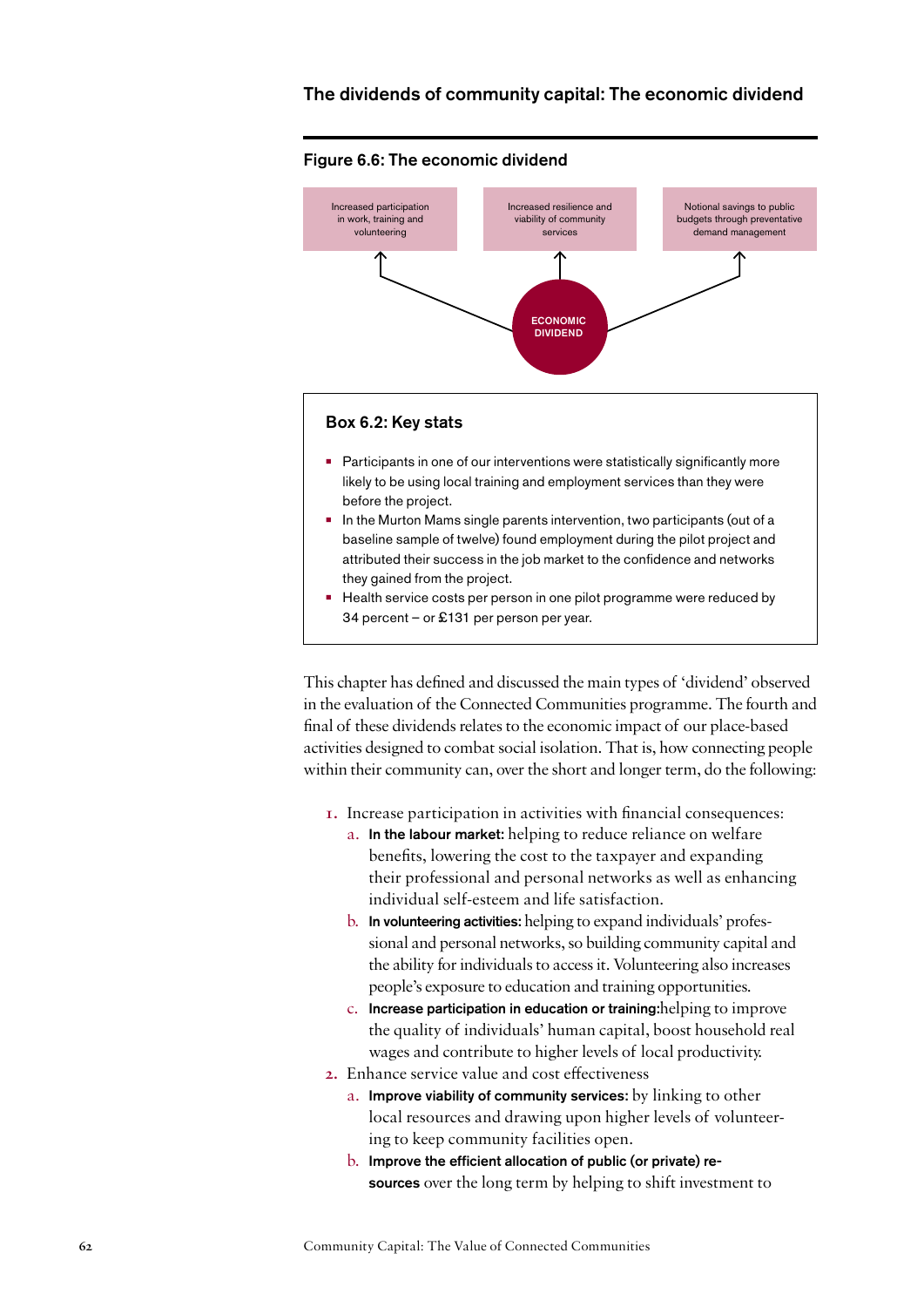preventative and community-based approaches to welfare and support. For example, lowering the cost of mental health care services by enabling communities to provide peer-support, prevent social isolation (often a compounding factor in anxiety and depression) and manage down demand for acute care.

The economic benefits of connectedness were observed during the programme, although these were modest given the short-term nature of the evaluation, while others created a legacy of potential longer-term economic gains. For example, 'social inclusion' was the benefit of the Murton Mams programme most commonly stated by participants in evaluation interviews, with individuals reporting that they were less socially isolated and had significantly wider social networks when compared with their situation before the programme. Many were now actively encouraging others to take part in community projects.

The interventions set a context in which individuals could feel encouraged to engage (or re-engage) in paid or unpaid employment and in a variety of volunteering activities. Volunteering creates additional capacity which is often of social and economic value in its own right.<sup>55, 56, 57</sup> In addition, some participants went back to education or training, which would be expected to improve longer-term opportunities to secure paid employment. Participants in Murton, as well as being more significantly engaged in groups and activities were significantly more likely to be using local training schemes and employment advisory services compared to the situation before the Mams projects started. They were better informed about opportunities and more confident in their employment or education aspirations. In Littlehampton, the new social space itself directly created employment opportunities for local residents.

Gains of a similar kind have been found in other studies of community programmes, and of course some of the earliest work on social capital pointed to links with human capital: associations between levels of social networks and trust, on the one hand, and educational engagement and attainment.<sup>58, 59</sup> Healthwise Hull – a community empowerment project that trained local residents on lifestyle modification strategies such as nutrition, physical activity and mental well-being, and then invited them to transfer their learning to friends, family and neighbours – improved the employability of the trained peer-volunteers.<sup>60</sup> The well-known Beacon Estate community development project in Cornwall saw reductions in the number of adults out of work and claiming Jobseeker's Allowance.<sup>61</sup> Some of the Neighbourhood

55. Knapp, M. (1990) *Time is Money: The Costs of Volunteering in Britain Today*. The Volunteer Centre, Berkhamsted.

56. Wilton, C. (2012) *Building Community Capacity: Evidence, Efficiency and Cost-Effectiveness*. Think Local Act Personal, London.

57. Knapp, M., Bauer, A., Perkins, M. and Snell, T. (2013) Building community capital in social care: Is there an economic case? *Community Development Journal*, 48, pp.313–331.

58. Bourdieu, P. (1983) Forms of capital, in J. C. Richards (Ed.) *Handbook of Theory and Research for the Sociology of Education*. Greenwood Press, New York.

59. Coleman, J.C. (1988) Social capital in the creation of human capital. *American Journal of Sociology*, 94, pp.S95–S120.

60. Gregson, R. and Court, L. (2010) *Building healthy communities: A community empowerment approach*. London: Community Development Foundation.

61. Stuteley, H. and Parish, R. (2010) *The emergence of the H.E.L.P. practice model: from apathy to anger to positive energy*. Health Empowerment Leverage Project, London.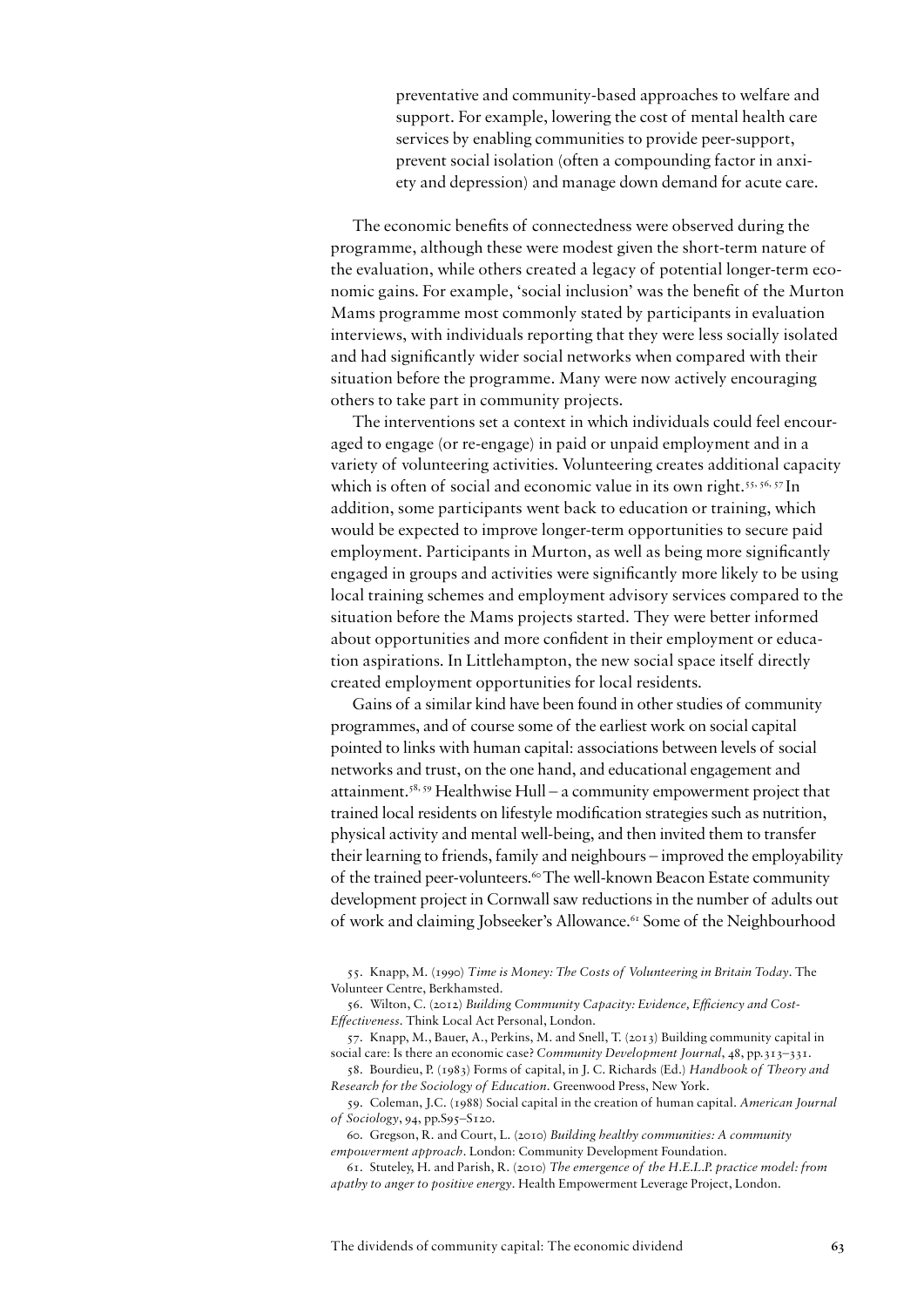Community Budget Pilots were credited with reducing the number of young people not in education, employment or training (NEET).<sup>62</sup> Towards the other end of the age spectrum, some of the LinkAge projects developed employment, self-help and volunteering opportunities for older people.<sup>63</sup>

In the time-scale possible for our evaluation we were unlikely to see major changes in patterns of employment or engagement in education and training, but the longer-term prospects look encouraging given the observed levels of volunteering, participation in confidence-generating and learning activities, and gains in health and wellbeing (see above).

### Wider benefits to participation

Tackling isolation can increase life satisfaction by one point on a ten-point scale and this improvement can have a positive externality effect on the reported life satisfaction and wellbeing of other family members, particularly children. Fifteen of the 19 respondents to a follow-up questionnaire reported positive impacts of the Mams programme on their children's behaviours (interaction with others, making new friends) and emotional health (feeling more confident and happier). Intergenerational benefits of this kind can strengthen the resilience of communities. Meanwhile, encouraging greater use of green spaces, as in the case of the social prescriptions offered by the Social Mirror Connected Communities pilot in Knowle West, is likely to have increased physical activity levels and wellbeing.<sup>64</sup>

There were also some early indications of self-reported health improvement, which may in part link to the now quite plentiful evidence that social isolation is a risk factor for loneliness and poor health, including depression, cardiovascular and cognitive decline.<sup>65, 66</sup> Befriending can reduce depressive symptoms.<sup>67</sup> More generally, health gains – while of value in their own right – can generate economic gains through higher employmentrelated productivity, inter-generational benefits through encouraging better health through parenting, and reductions in health service use.

Previously in this section we have seen that activities designed to increase connectedness within communities can increase rates of local volunteering. As well as enhancing the health and wellbeing of others, it has previously also been shown that volunteering can generate health gains for volunteers themselves. A report from Volunteering England,<sup>68</sup> summarising a wide-ranging systematic review of evidence on the links between volunteering and health found many

65. Steptoe, A., Shankar, A., Demakakos, P. and Wardle, J. (2013) Social isolation, loneliness, and all-cause mortality in older men and women, *PNAS*, 110, pp.5797–5801.

66. Courtin, E. and Knapp, M. (2015) Social isolation, loneliness and health in old age: a scoping review. *Health and Social Care in the Community*, forthcoming.

67. Mead, N., Lester, H., Chew-Graham, C., Gask, L. and Bower, P. (2010) Effects of befriending on depressive symptoms and distress: systematic review and meta-analysis. *British Journal of Psychiatry*, 196, pp.96–101.

68. Volunteering England (2008) *Volunteering and health: what impact does it have?* Volunteering England, London.

*Health gains can generate economic gains through higher employment-related productivity, intergenerational benefits through encouraging better health through parenting, and reductions in health service use*

<sup>62.</sup> Rutherford, R., Spurling, L., Busby, A. and Watts, B. (2013) *Neighbourhood Community Budget Pilot Programme: research, learning, evaluation and lessons*. Department of Communities and Local Government, London.

<sup>63.</sup> Willis, M. and Dalziel, R. (2009) *LinkAge Plus: capacity building: enabling and empowering older people as independent and active citizens*. Research Report 571, Department for Work and Pensions, London.

<sup>64.</sup> Watts, P., Phillips, G., Petticrew. M. et al (2013) Physical activity in deprived communities in London: examining individual and neighbourhood-level factors. *PLoS ONE* 8(7), e69472.  $(10.137)(i$ ournal.pone.0069472).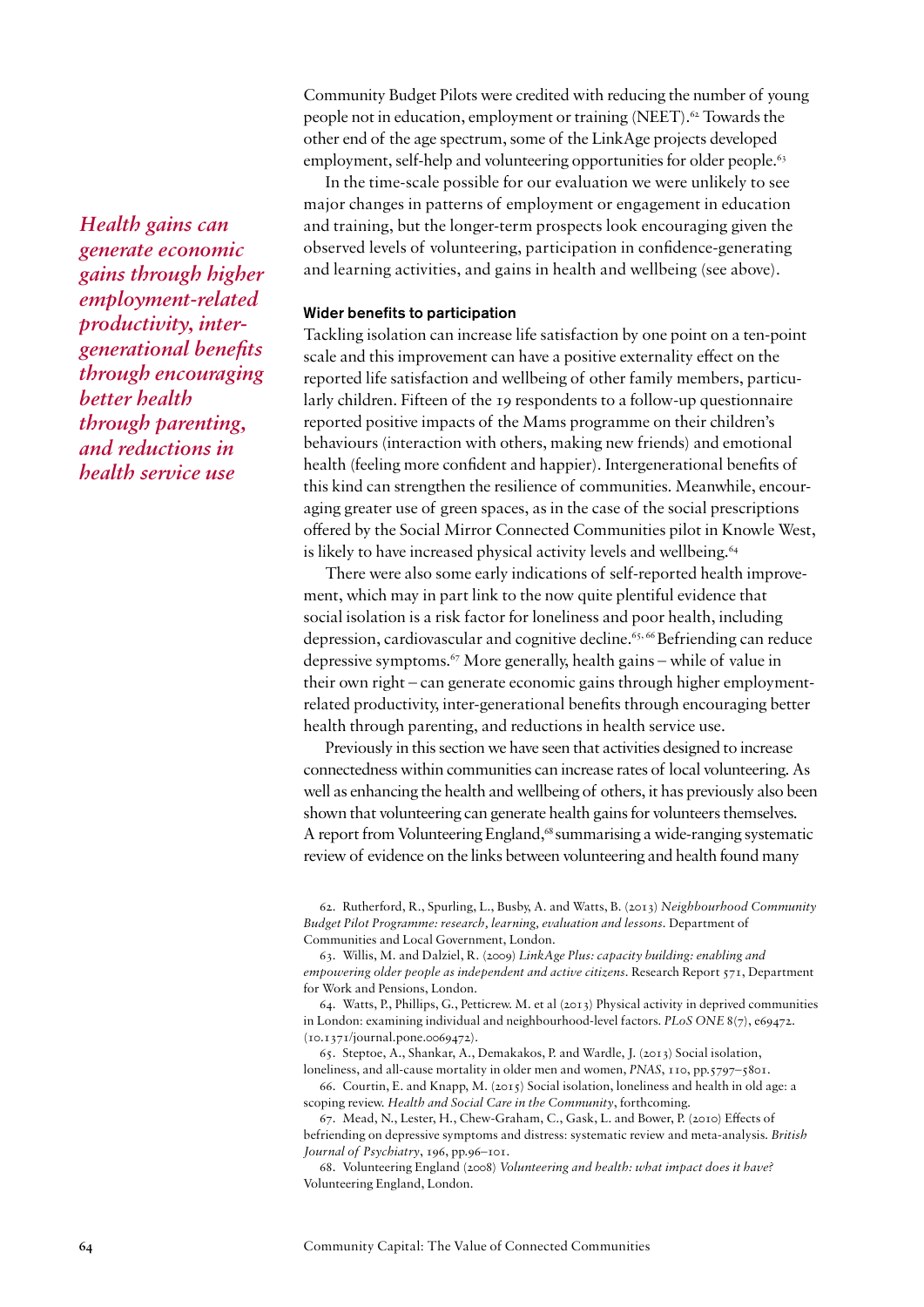positive health outcomes: increased self-esteem and confidence; better social interaction, integration and support; improved disease management; reduced depression; less intense response to grief; reduced burden on carers; decreased anxiety; longer survival times for hospice patients; improved cognitive function; increased uptake and duration of breastfeeding; more childhood immunisations; improved mental health of children; better parenting skills; improved physical health and functioning; increased levels of physical activity; improved diet; compliance with medication and clinic attendance; fewer hospital visits; and improved relationships between patients and health professionals.<sup>69</sup>

### Enhancing service value and cost effectiveness

As well as increasing levels of community participation, an important direct benefit of some of the local projects was their contribution to keeping community facilities open and economically viable, also creating option demand benefits for other individuals and groups. In Murton, the local community centre offered a comfortable, supportive and convenient venue for participants; in return the Mams project helped to fill vacant capacity, linking with other local community programmes. The Wick, Littlehampton project turned a disused council building into a social amenity for multiple uses.

The Murton and Knowle West projects offered mixes of group-based activities, allowing individuals to make choices dependent on availability, health status, need (eg for childcare) and preference. More than a third of respondents to our follow-up questionnaire expressed a wish for more opportunities to meet, and for more structured activities. Provision of childcare services made it possible for individuals to take up opportunities offered by the Murton Mams programme.

Expanding the range of choice and opportunities for local communities also helped to empower individuals (see the 'citizenship dividend'). Although of intrinsic value in itself, such empowerment can also have knock-on economic benefits achieved through greater efficiency in the use of public resources, as was found with the early experiments with personal budgets for social care<sup>70, 71, 72</sup> and personal health budgets<sup>73</sup> – allowing people with social care needs or long-term conditions to engage positively as citizens rather than passive recipients of public services. Further empirical evidence seems to support the relationship between different forms of community empowerment and efficiency gains, including participatory budgets,74 neighbourhood budgets,75 and local area coordination.76

70. Netten, A., Jones, K., Knapp, M., Fernández, J.L., Challis, D., Glendinning, C., Jacobs, S., Manthorpe, J., Moran, N., Stevens, M. and Wilberforce, M. (2012) Personalisation through Individual Budgets: does it work and for whom? *British Journal of Social Work*, 42, pp.1556–73.

71. Jones, K., Netten, A., Fernández, J.L., Knapp, M., Challis, D., Glendinning, C., Jacobs, S., Manthorpe, J., Moran, N., Stevens, M., Wilberforce, M. et al (2012) The impact of individual budgets on the targeting of support: findings from a national evaluation of pilot projects in England. *Public Money and Management*, 32, pp.417–24.

72. Wilton (2013) op cit.

73. Forder, J., Jones, K., Glendinning, C., Caiels, J., Welch, E., Baxter, K., Davidson, J., Windle, K., Irvine, A., King, D. and Dolan, P. (2012) *Evaluation of the Personal Health Budget Pilot Programme*. Department of Health, London.

74. Gregson et al (2010) op cit.

75. Rutherford et al (2013) op cit.

76. Broad, R. (2015) *People, Places, Possibilities: Progress on Local Area Coordination in England and Wales*. Centre for Welfare Reform, London.

<sup>69.</sup> Not every quantitative study covered by the review found significant positive outcomes, but no study reported *negative* health effects from volunteering.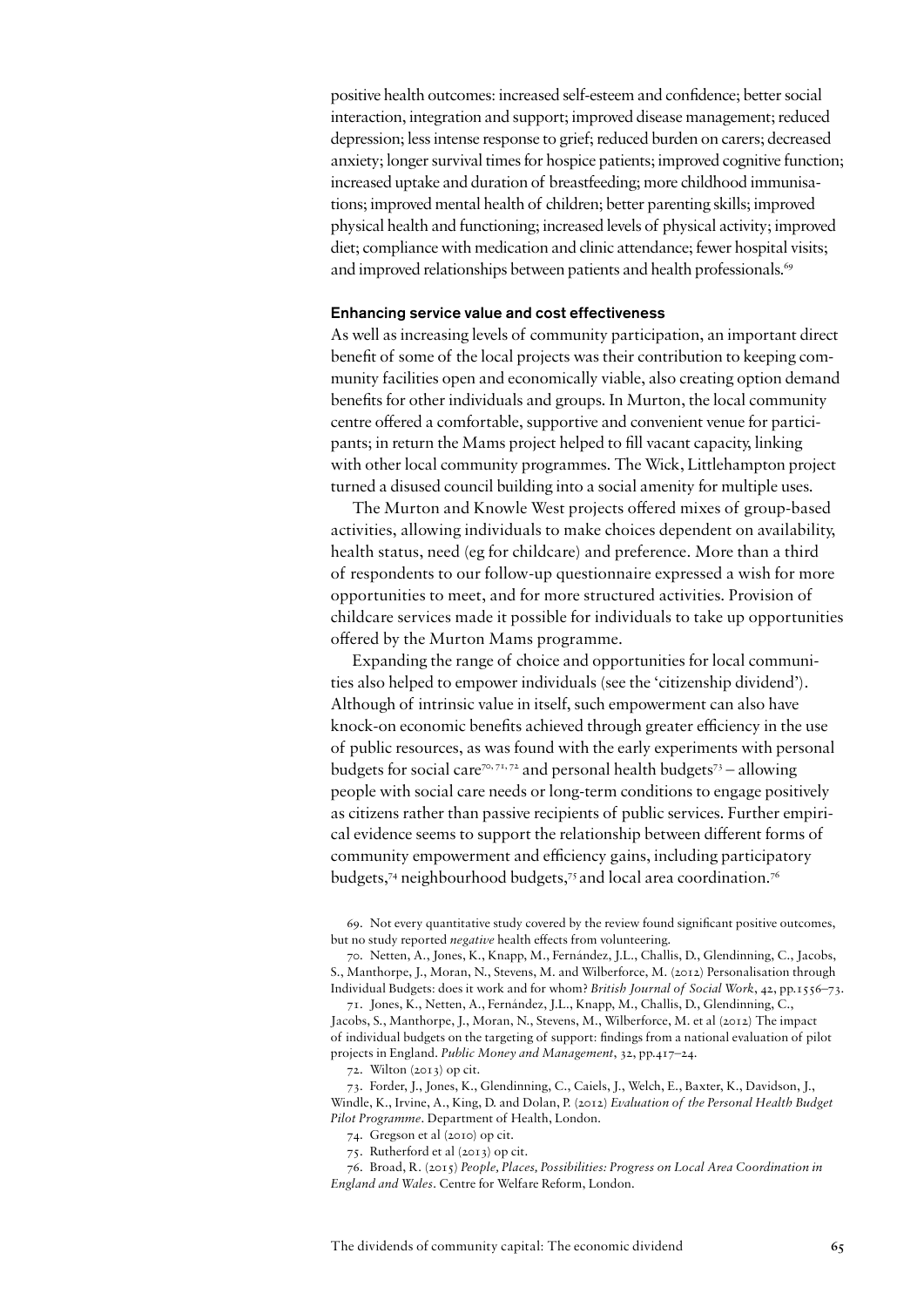#### Short term vs. long term costs

Successful community projects could have two quite divergent impacts on public sector costs. By making individuals better aware of the services available in their locality and their entitlements to them, and by building self-confidence and breaking down other barriers so that individuals do actually use them, the projects could push up costs. And by helping individuals to avoid the need for some services (such as social care support or mental health treatments) through good preventive strategies or by averting crises, the projects could at the same time pull down costs.

The former stem from the appropriate, needs-based, entitlementdriven utilisation of (say) primary health care and the take-up of welfare benefits; while the latter are associated with services that are accessed because needs or crises have not been prevented, such as A&E or child protection. In the longer term an aim of many community initiatives would be – should be – to pull down costs through appropriate preventative means, bringing down overall public expenditure levels.

As such, it is important to stress that higher costs are not necessarily 'bad', just as lowering costs is not necessarily 'good'. What we can report from the Connected Communities research is that there were changes in the patterns and levels of costs in those sites where we were able to collect suitable data. For example, participants in Murton appeared to be better aware of benefit entitlements and training opportunities – which are likely to generate longer-term economic benefits through employment-driven productivity gains, for example. There were also some reductions in health service costs when comparing self-reported utilisation patterns before and after participation in the Murton Mams project. Among our sample, these savings averaged  $\pounds$ 131 (which represented a 34 percent reduction).77 In Knowle West there also appeared to be some cost savings from reduced use of health services after people had participated in the Social Mirror programme.

Other studies have found changes in service use and costs: the LinkAge projects promoted partnership working to improve access of older people to services;78 the Beacon Estate community development project increased benefit take-up;79 some of the Neighbourhood Community Budget Pilots achieved some service use reductions;<sup>80</sup> schemes to link health service patients to community-based support generated improvements in psychological and social wellbeing, and also reduced use of health services; $s<sup>s<sub>1</sub></sup>$  the Kirklees Community Partnerships programme generated savings through some reductions in service use, although the main economic gains were said to come through volunteer contributions and the value attached to positive functioning, supportive relationships and trust;<sup>82</sup> and it has also

- 79. Stuteley and Parish (2009) op cit.
- 80. Rutherford et al (2013) op cit.

81. Mossabir, R. et al (2014) 'A scoping review to understand the effectiveness of linking schemes from healthcare providers to community resources to improve the health and well-being of people with long-term conditions'. *Health and Social Care in the Community*, 23(5), pp.467–484.

82. Wright, T. and Schifferes, J. (2012) *Growing Social Capital: A Social Return on Investment Analysis of the Impact of Voluntary and Community Sector Activities Funded by Grant Aid*. nef consulting, London.

<sup>77.</sup> This difference was not statistically significant, but this is undoubtedly partly because of the small sample  $(n=r)$  and the notoriously skewed nature of health care cost data. Looking at the components, there was a significant if small difference in nurse costs over time.

<sup>78.</sup> Willis and Dalziel (2009) op cit.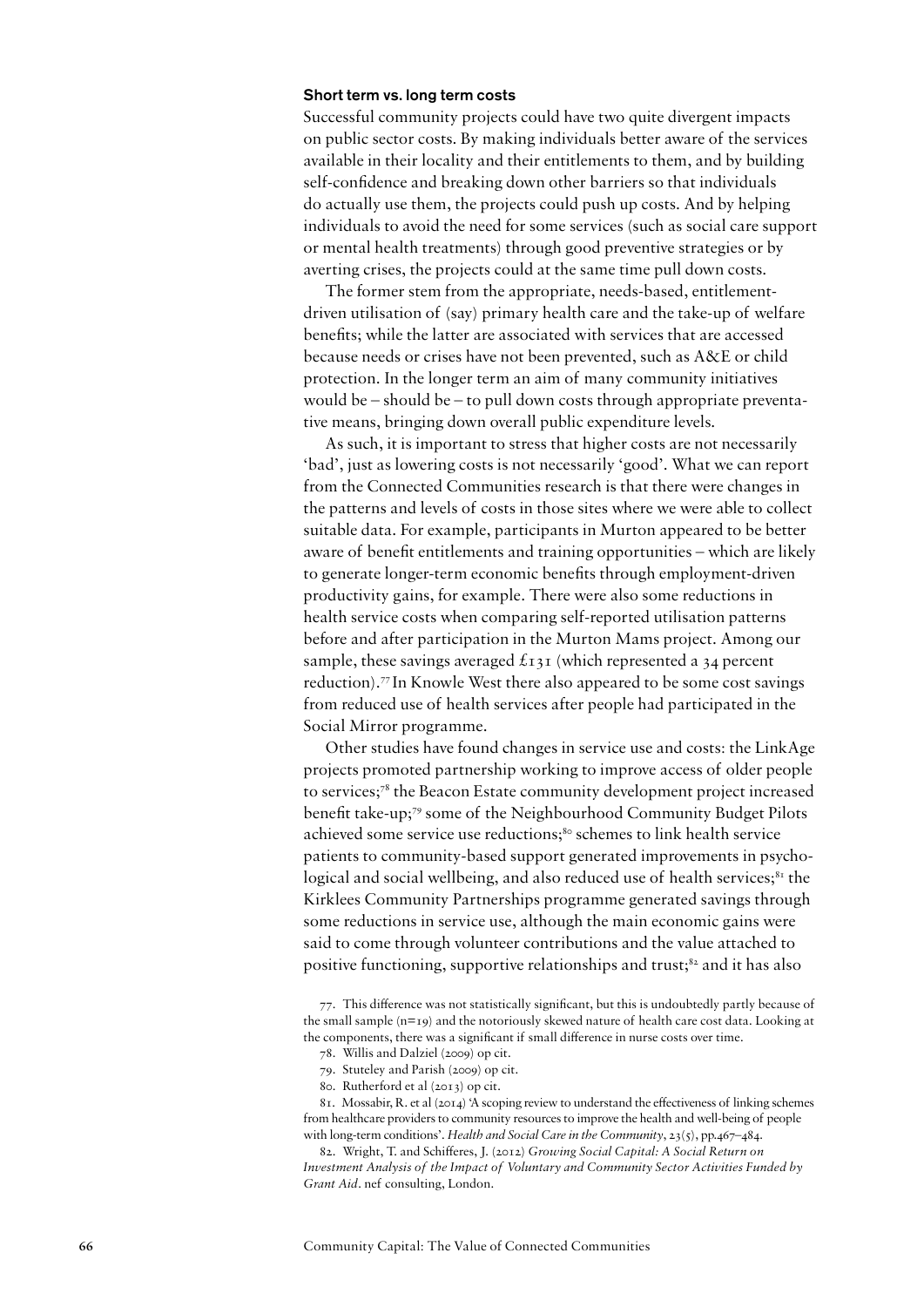been suggested that there is a cost-benefit case for local area coordination from two recent local evaluations.<sup>83</sup>

Finally, we note that cost-effectiveness 'conclusions' are conventionally quite reductionist, and such an approach might not be suitable in the circumstances of the Connected Communities programme. A number of methodological challenges are discussed below but the main source of difficulty is the ambiguous nature of any observed short-term changes in patterns and levels of service use and their associated costs in the immediate and longer term.

It is perhaps holding community projects to overly-high expectations to hope that they achieve immediate cashable savings. After all, there will be initial 'start up' costs associated with any project which limits its immediate profitability, and in the case of the Connected Communities programme the interventions were conceived of as research pilots rather than robustly-costed financial solutions. However, the indications that participants enjoyed better health and experienced improved wellbeing while being exposed to wider networks of information and opportunity supported these people to get closer to the job market and become more active in their communities. At scale, there is thus reason to expect that working to connect people in communities could lead to significant economic dividends through greater levels of employment, as well as creating the potential for savings to public service expenditure due to a reduction in avoidable demand.

### Box 6.4: Methodological challenges

There were methodological challenges involved in evaluating the economic impact of this work. These challenges mean that we present our findings with caution, highlighting:

- **•** Limited sample our empirical evidence comes from a small number of local projects, and small numbers of people within them.
- **•** Short-term evaluation we can only speculate the longer-term consequences of short-term achievements measured here; we do not know how durable the benefits are from the projects, or even whether the longer-term consequences could be negative. (We believe it reasonable to assume that helping individuals to acquire new skills and to build links within their communities could have longer-term personal and social advantages.)
- **•** System impact given the short time-scales of these local projects and their evaluation, we assume that helping to build better synergies between different systems (such as health and social care) could improve future integrated working over the longer term.
- **•** Network effects another longer-term consequence could be that the benefits of social networking and participation cascade to other individuals, as current participants become local 'champions' for others engaging in the future.
- **•** Scale many of the implementation costs are fixed (eg identifying local needs)84 and increasing coverage or uptake rates would help to bring cost per person down.

83. Broad (2015) op cit.

84. For example, in Murton, 20 percent of the identified budget for the project was spent on activities to identify local needs and how to best meet them; this could be seen as an investment that would not immediately need to be repeated. We do not know how many more individuals would have wanted or been able to join these activities before capacity was reached or before the wellbeing or other benefits for current participants started to be compromised.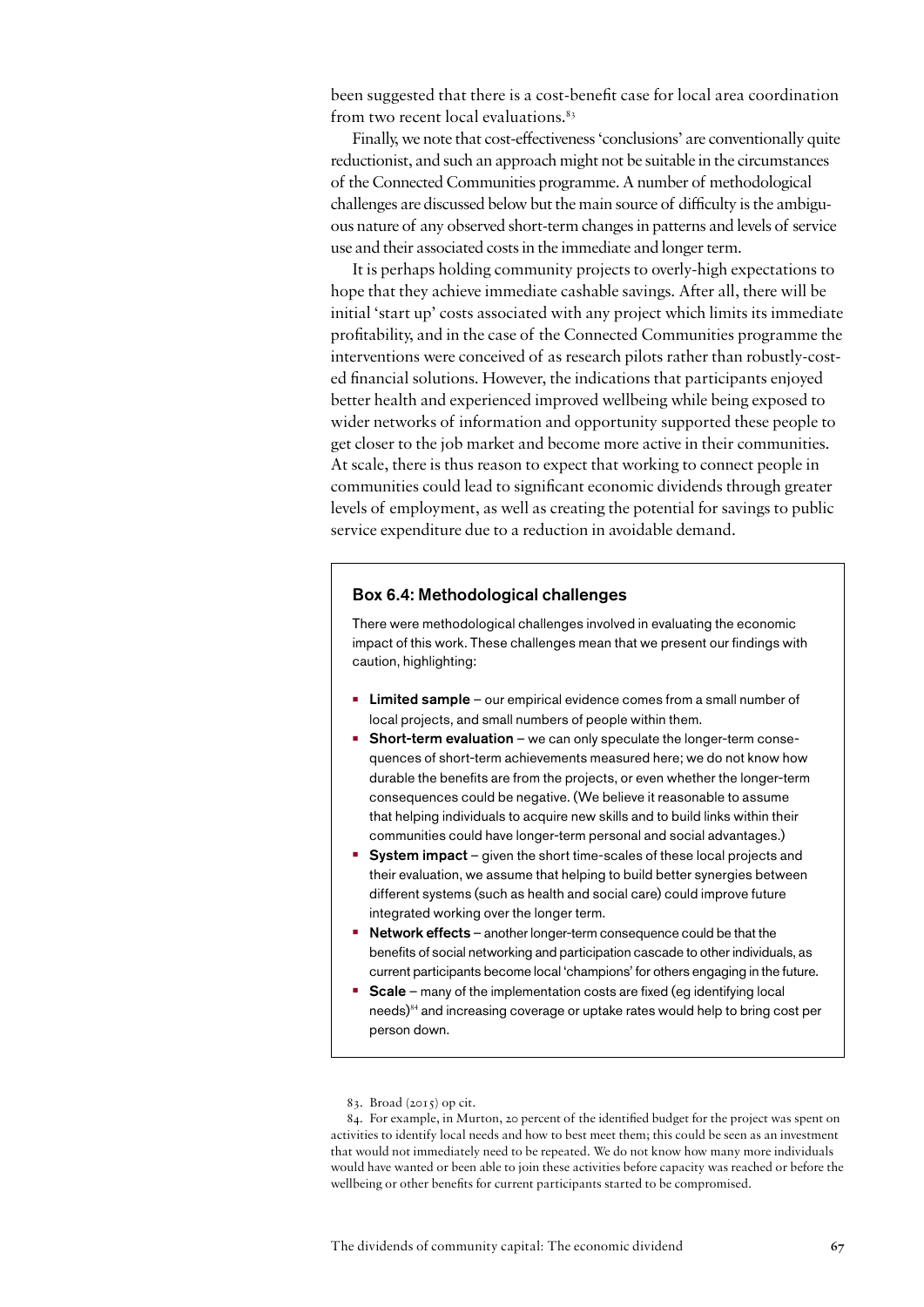# 7. Conclusions

Communities are crucial to achieving shared social outcomes and better lives, and connectedness is crucial for communities.

The diverse work described in this report serves to illustrate the case for a Connected Communities approach to growing community capital. This approach, which can be practically distilled to the 'Understand, Involve, Connect' process (see Theory of Change and case studies, above), can be undertaken by public service professionals, socially-minded businesses, $s<sub>5</sub>$ NGOs, community groups and others working with communities to create a range of social dividends. These dividends are shared to the benefit of the members of the community from which they are derived.

Investing in community capital involves understanding what assets and deficits exist within a community – including the relationships between people and patterns of social connection and exclusion – and working with the members of the community to create new connections to create additional dividends in which all can share.

By investing in community capital in this way, public services and other bodies can expect to:

- Improve people's health, wellbeing, and quality of life.
- Increase employability.
- Achieve a more equitable distribution of democracy and power, through supporting people to be more empowered.
- Achieve efficient networked impact, with the benefits that accrue from community capital spreading through communities rather than affecting a single end-user.
- Make savings from excess demand on certain public services, through supporting resilient communities that prevent some of the problems that otherwise isolated people might face.

## A better context for policy goals

Over the period of this study, we have seen the growth of a broad agreement, both within and outside of government, on the importance of engaging citizens in the design of public services as a way of promoting sustainability and accountability for those services. Often, though, these methods of 'co-production' have been seen primarily as ameliorative responses to austerity rather than for their potential to *create* social value. There has been little focus on how to realise the community dividends of citizen engagement as a resource for the wellbeing both of communities as a whole and for citizens who are otherwise excluded. Meanwhile, the greater emphasis on the relationships within communities has much to

85. See Schifferes, J. (2014) *Shopping for Shared Value*, RSA, for an exploration of how businesses including supermarkets can support stronger communities.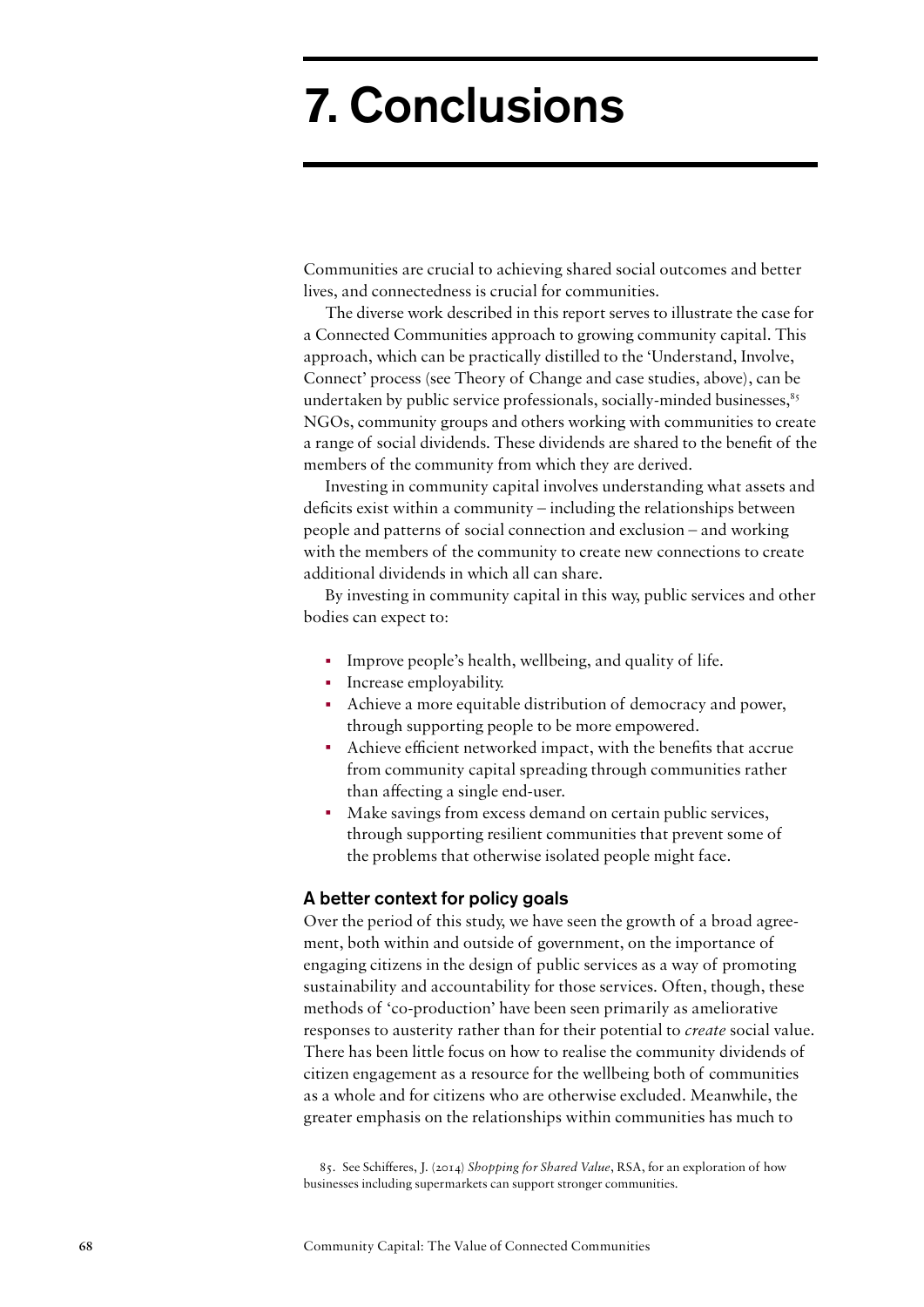*Our work has spawned some thinking on the technologies that might be drawn on to advance Understand, Involve, Connect principles*

offer in creating a social context in which individual needs can be better served, whether through increasingly 'personalised' services or in preventing the need for service use. Later in 2015 the Centre for Citizenship and Community and the RSA will explore the potential of greater connectedness within communities in supporting better outcomes in specific policy areas through work on housing with Orbit Housing Association and health and social care with Macmillan Cancer Care.

This presents community capital as a way of thinking about the involvement of communities that goes beyond isolated initiatives that can easily be seen as limited, inequitable or both. The power of connectivity within and between the many communities to which people may belong is there to be realised, and realising it in a way that is inclusive and deliberative – that pays proper heed to the often complex nature of its origins and make up – can produce real social value. These 'dividends' both create new benefits and enable us to collectively tackle the major public health challenge of social isolation.

Connected Communities as an approach, and the Understand, Involve, Connect process that underpins it, has enabled us to formulate the characteristics of community capital that will help us in this task. We have worked with communities to identify, train and support the individual and organisational members of those communities who can most effectively research the community's patterns of connection, help the community more widely to understand these as assets and, based on this understanding, through brokering, network weaving or channelling, facilitate the formation of new groups and communities.

## Connected Communities in practice

The Connected Communities principles of Understand, Involve, Connect can be found in multiple places and practices, such as for example, of the Wigan social worker, who, from a discussion with an isolated older woman on the assets to which she saw herself as having access (she could identify none), went on to work with her in translating the limitations of her homebound isolation itself into an asset; marketing the dependability of her domestic situation as a local community resource – in this case as a reliable setting for neighbourhood mail that would be otherwise undeliverable. Rather than driving to the post office to collect their mail items, her neighbours now go to the home of a previously isolated community member to do so, in turn providing regular, reciprocal and valued social support with real potential to prevent the costly residential care admission that would otherwise have been imminent.

Equally, our work has spawned some thinking on the technologies that might be drawn on to advance Understand, Involve, Connect principles. One example here is Social Mirror. A mobile device app for use by public service workers in the growing area of social prescribing, Social Mirror was designed to enable patients in doctors' surgeries to match tailored opportunities for social participation and activity to those in which, reflecting on their own networks, they wished to participate so as to become more connected. Yet we also know from the work of a GP consortium in Bradford that similarly structured conversations can and of course, are held by GPs without recourse to the technology but alert to the realities of isolation and the local activities in respect of which they can act as broker for their patients.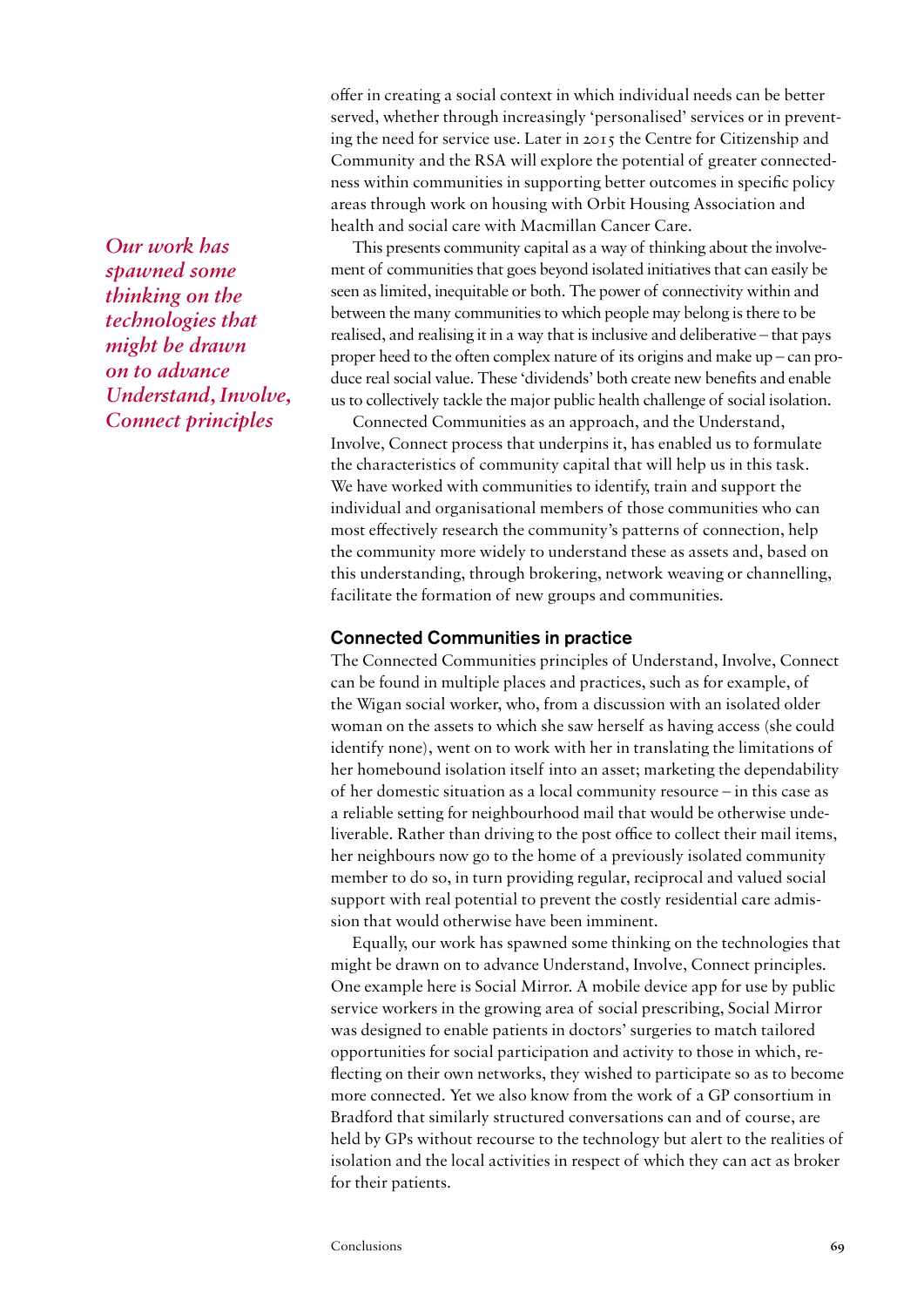Elsewhere, we know of voluntary organisations and agencies working alongside professional workers to provide access for service users to opportunities which hard-pressed professional staff no longer feel able to provide. The Local Links programme in Leeds, which employs a new team of para-social workers to work with individuals after their social care assessments to build personal plans for how to connect with their communities, represents one of many examples.

# A new way of working in public services

We propose that Connected Communities can be a new way of working in public services – particularly for those whose daily activity entails work with the impact of social isolation – and a new perspective from which to understand and pursue public service quality and outcomes. This may entail a re-shaping of public servant roles to include a greater emphasis on being weavers and enablers of social networks to support inclusion and wellbeing. Examples of how diverse stakeholders might seek to grow community capital are suggested in the figure below. This will involve developing a Connected Communities approach – modelled on the Theory of Change presented in the introduction to this report – in diverse public service settings. Recommendations might include:

- Conceive improved subjective wellbeing as an expressed goal of public services. Life satisfaction should be used an indicator of public service success.
- Health and Wellbeing Boards and Clinical Commissioning Groups (CCGs) should set aside funding and develop strategic commissioning frameworks which prioritise co-produced peer support groups for various patient groups, as well as within non-patient communities in order to invest upstream in the preventative power of community capital dividends.
- Local authorities, housing associations, and adult social service providers should position their staff or, budget allowing, hire new staff to perform community engagement roles aimed at weaving social networks within communities and especially around vulnerable or isolated people. Hounslow Borough Council's new network officer and the Local Links social work brokerage programme are innovative examples of this kind of approach being modelled in local authorities.
- Finally, innovative approaches to identifying and spending new sources of funding should be explored, such as local authorities co-producing community projects with residents using the 15 percent of Community Infrastructure Levies reserved for neighbourhoods, or through Local Enterprise Partnerships and charitable trusts specifically making small grant funding available for previously unconnected local organisations working in partnership.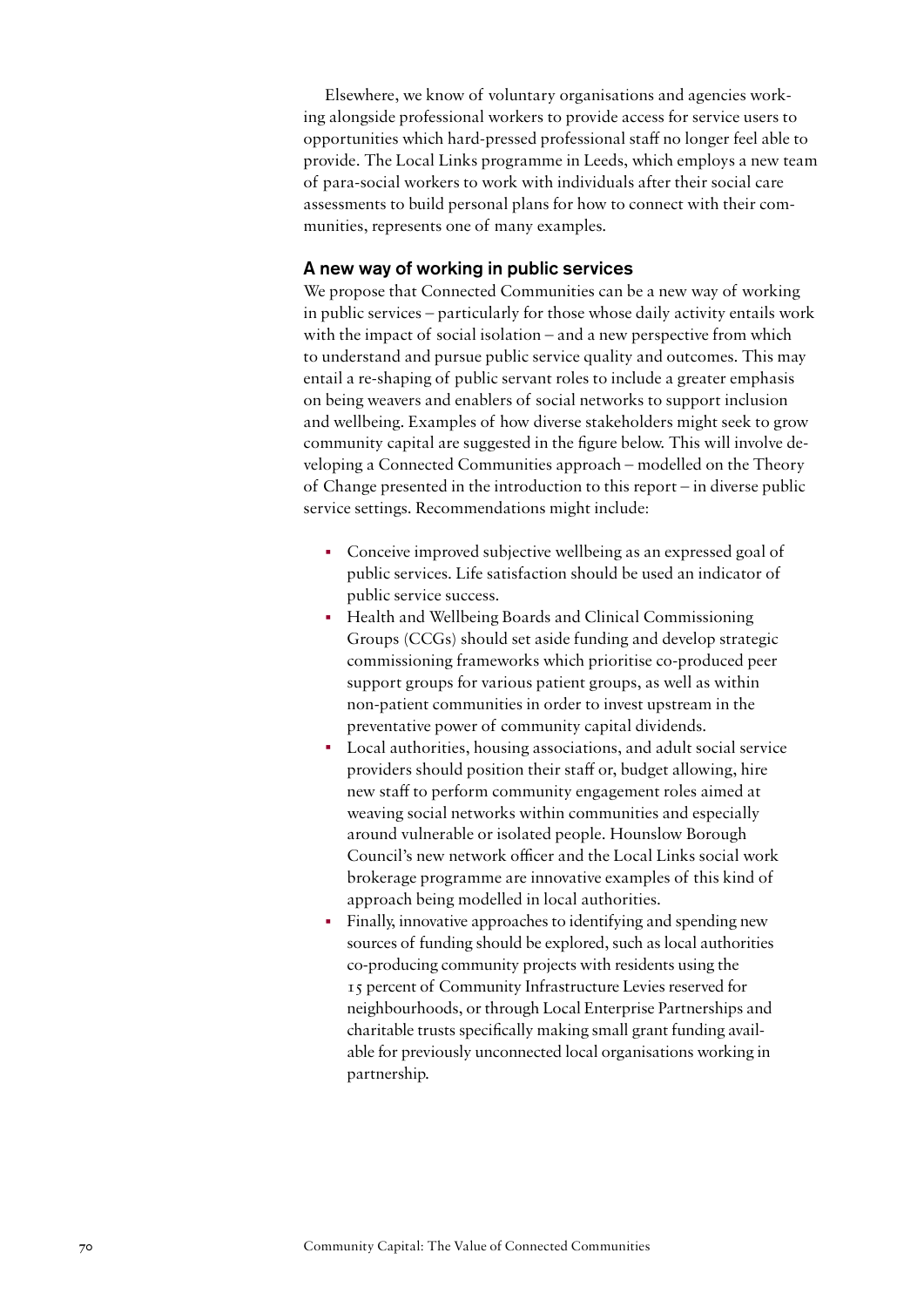## Figure 7.1: Suggestions for growing community capital



## Putting community capital at the core of public service discourse

Political priorities and their impact on the funding of conventional service models carry implications for the ways in which we think about service effectiveness and the means of articulating it through conventional economic modelling. But the argument for investing in community capital – to engage widely both in setting priorities for wellbeing and inclusion and in determining innovative ways of promoting it through supporting relationships – stands clearly on its own merit. Our report points to the need to think creatively about the challenges of making this investment effective: how should public services be commissioned to prioritise provision that enhances connectivity? How can community-based and wellbeing outcome objectives<sup>86</sup> replace or integrate with service-based measures?

86. The EU's BRAINPOol project – Bringing Alternative Indicators into Policy programme – has done valuable work in arguing the case for the application of new indicators including those that measure wellbeing and life satisfaction. See Whitby, A. et al (2014) *The BRAINPOol Project: Summary, Recommendations and Next Steps*, [online] Available at: www.brainpoolproject.eu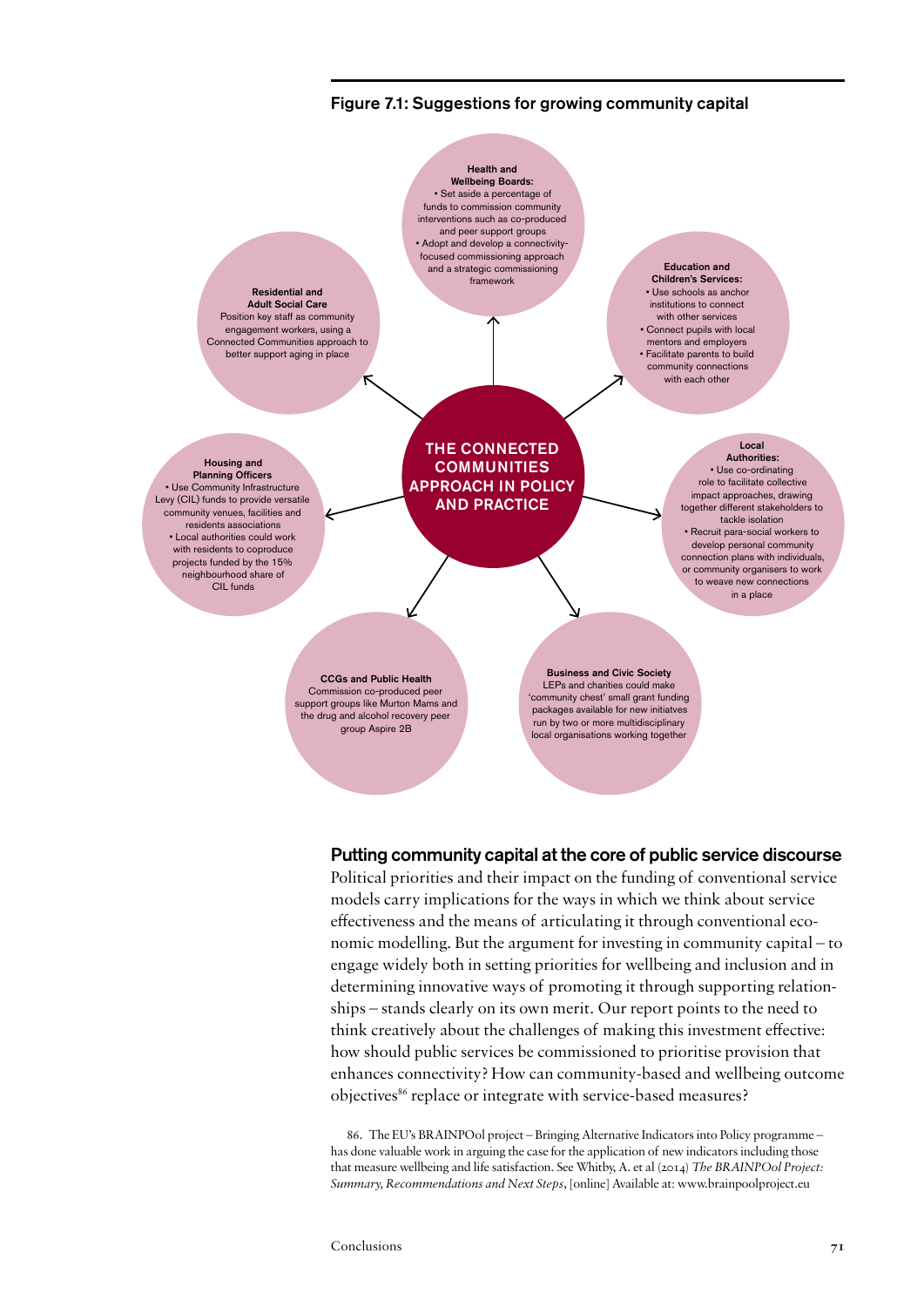Connected Communities as an action and research programme is intended to set the scene for the transformation that we regard as necessary to making the most of the networks all around us. In doing so, our aim has been to connect with you; on the basis of this report, to invite you to ask the everyday questions for Connected Communities:

- What means do public, private and third sector bodies have at their disposal to support individuals to connect to each other to best effect?
- What does this mean for how we re-frame the relationship of public services and communities?

We hope that this study has added strength to the policy case for building Connected Communities through articulating their value from experimentation in the field, and that it provokes fresh thinking in respect of the above questions. We invite your participation in adding power to the creation of Connected Communities in practice.